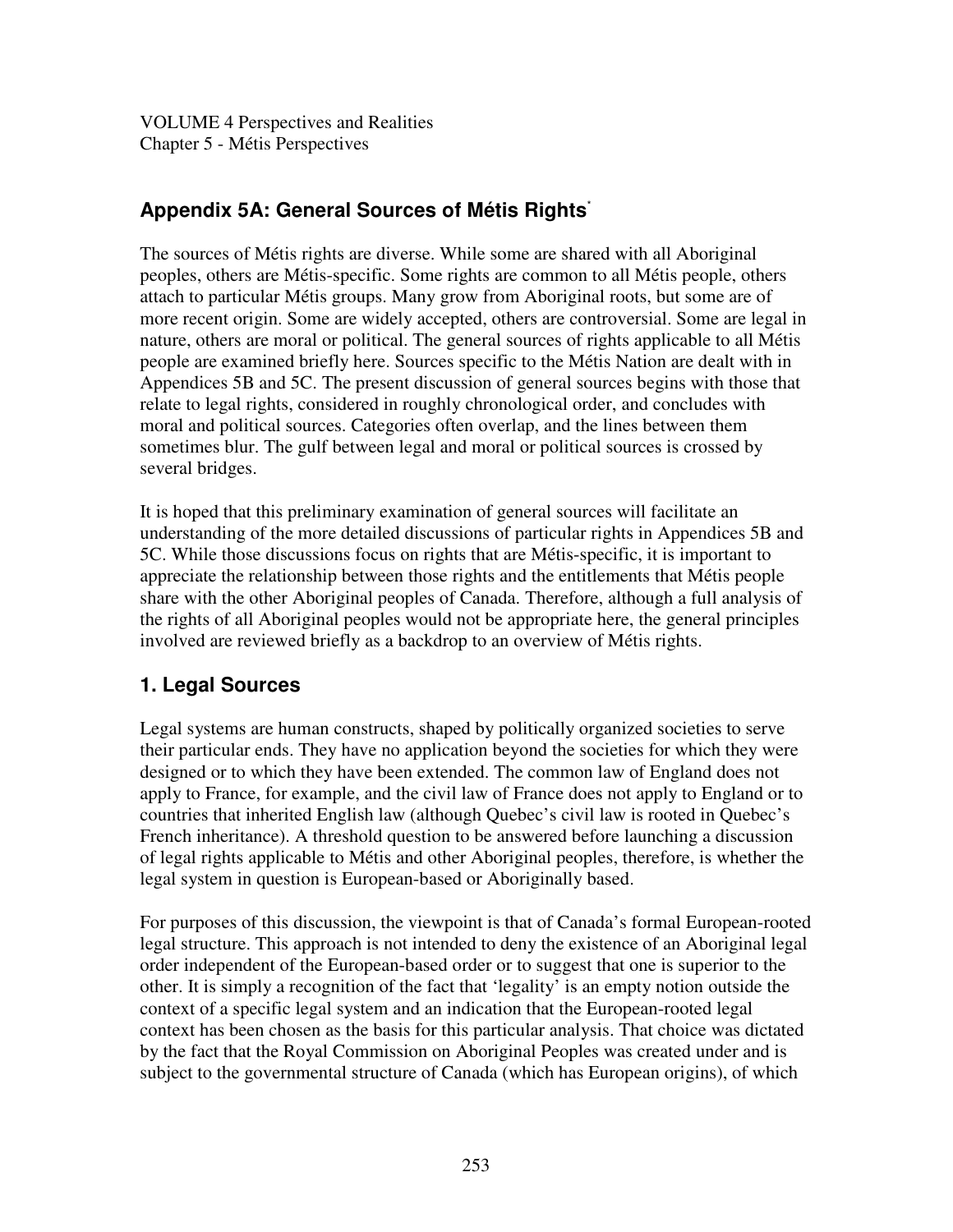legal systems are but a part. The Commission's recommendations will also be implemented in the setting of that governmental and legal system.

The argument is sometimes made that even from the perspective of Euro-Canadian legal systems, non-Aboriginal governments did not acquire the right to assert legislative control over Aboriginal people in some parts of what is now Canada until well after they began purporting to do so. <sup>1</sup> The basis for this argument is the principle that legal sovereignty over a territory cannot be acquired by mere assertion; the claim must be supported by 'effective occupation' of the territory. As to those parts of North America included in the Hudson's Bay Company (HBC) charter of 1670, by which Charles II of England ceded the entire Hudson Bay drainage area (known as Rupert's Land) to the company, the argument contends that the company never exerted 'effective control'.

Those who hold that view claim that neither French and British control over eastern Rupert's Land nor the Hudson's Bay Company's fur trade operations and occupation of trading posts in western Rupert's Land amounted to sufficient effective occupation to displace Aboriginal control (at least not beyond the immediate environs of trading posts and non-Aboriginal settlements). Thus, they conclude that early English and Canadian legislation that purported to affect Aboriginal peoples in the area covered by the HBC charter was not legally valid. They acknowledge that effective control was established in later years, but they argue that this was not until after significant post-Confederation legislation had been enacted. If they are right, it means, for example, that the Dominion Lands Act of the 1870s, which had a major impact on Métis people in the northwest, was a nullity. This is so, they say, because Canada's claim to jurisdiction over Rupert's Land was founded on the transfer of Rupert's Land in 1869 from the company to the British Crown and subsequently to the Canadian government. If the Hudson's Bay Company did not possess Rupert's Land in the first place, there was nothing to transfer to Britain or Canada.

There are some difficulties with that thesis. It may well overestimate the degree of control needed to establish effective occupation for legal purposes and underestimate the degree of control actually exercised in Rupert's Land. The effect of Lord Selkirk's colonizing efforts at Red River and of his 1817 treaty with Indian nations of the area deserves to be considered, for example, as does the significance of the Canada Jurisdiction Act, 1803, a statute setting out juridical arrangements for Rupert's Land.<sup>2</sup>

Assuming, however, that the historical analysis of these critics is correct, it does not alter the foregoing conclusions about the current state of the law concerning Aboriginal legal rights. This is so because of a legal principle known as the de facto doctrine, according to which acts done and rights acquired in good-faith reliance upon laws generally thought to be valid at the time will not be nullified by subsequent discovery that the laws in question were unconstitutional. <sup>3</sup> Legal rights will, therefore, be analyzed on the assumption that the Euro-Canadian legal system was fully applicable from the first.

The fact that the following legal analysis is based on the formal Euro-Canadian legal system is subject, however, to two very important qualifications. One is that Canadian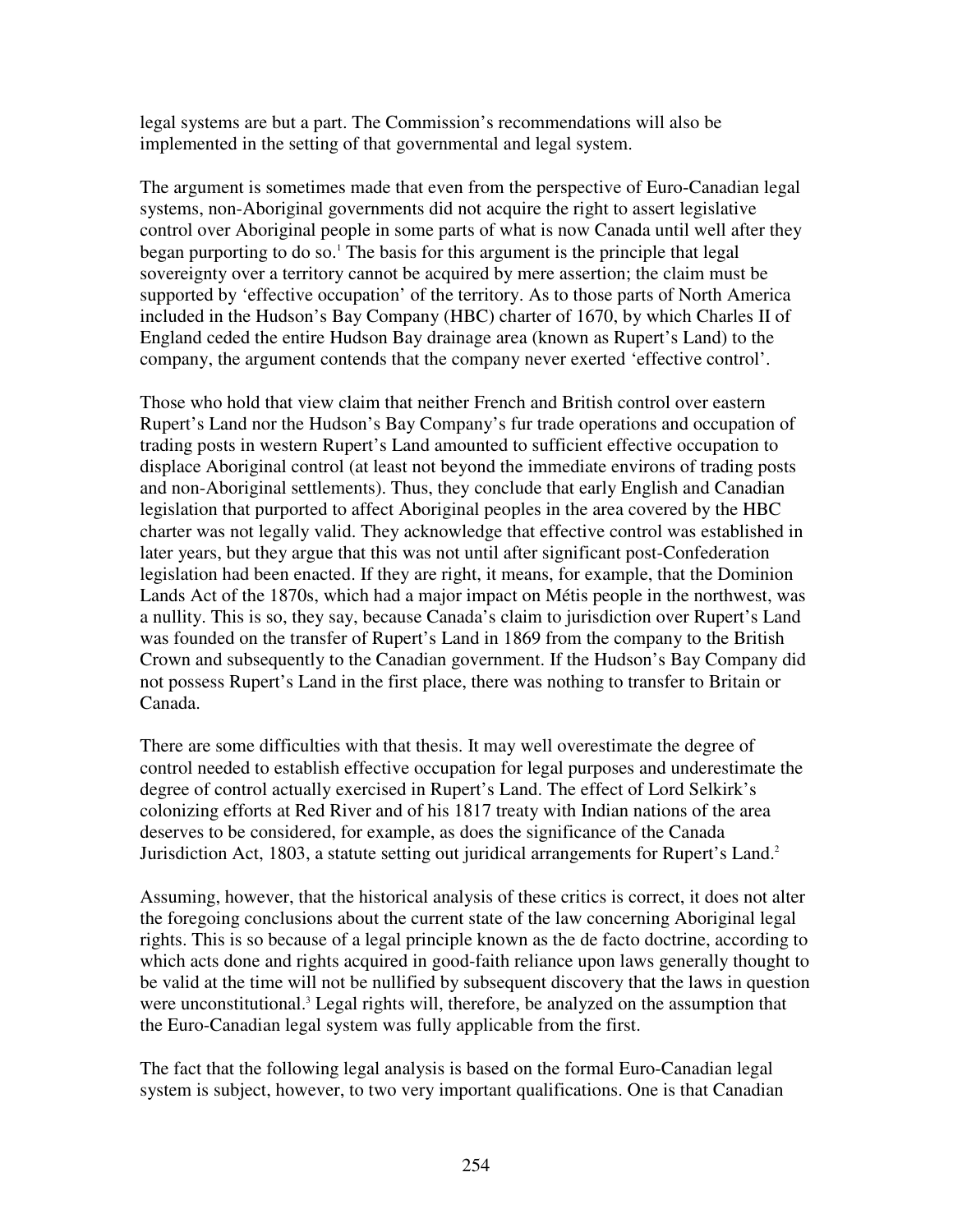law itself recognizes and incorporates Aboriginal rights.4 The other is that not all rights are legal rights. The moral and political rights of the Métis peoples, which may well outweigh legal rights in certain respects, are considered at the conclusion of the legal analysis.

## **1.1 The Starting Point: Aboriginal Rights**

Most legal rights of Métis peoples are rooted, directly or indirectly, in Aboriginal rights.<sup>5</sup> Since 1982, the strongest legal basis for making that connection to Aboriginal rights is section 35(1) of the Constitution Act, 1982, which states that "the existing Aboriginal and treaty rights of the Aboriginal peoples of Canada are hereby recognized and affirmed", and section 35(2) of the same instrument, which defines Aboriginal peoples to include "the Indian, Inuit and Métis peoples of Canada". It is important to understand, however, that section 35 does not grant Aboriginal rights in itself. Aboriginal rights existed before the 1982 constitution. They predate the existence of Canada, in fact, having their origins in the earliest indigenous societies of North America. As Chief Justice Dickson said on behalf of the Supreme Court of Canada in Guerin v. The Queen, Aboriginal rights are legal rights "derived from the Indian's historic occupation and possession of their tribal lands". 6

Because the rights recognized and affirmed by section 35 are described as "existing", their extent is determined in part by the state of Aboriginal rights immediately before April 1982, when section 35(1) came into effect. The following analysis of Aboriginal rights begins with an examination of the extent to which they were embodied in principles of law inherited by Canada from the United Kingdom. We go on to consider the impact of Indian treaties and of legislation and constitutional provisions.

#### Aboriginal rights in general

Aboriginal rights are legal rights. The common law, which applies to all parts of Canada in matters relating to the Crown and its obligations, recognizes unextinguished Aboriginal rights as giving rise to enforceable legal obligations. The Supreme Court of Canada has so held in several rulings. 7

This means, for example, that Aboriginal title to unsurrendered land (a right of occupancy that can be sold to no one except the Crown) is a common law right. The right to hunt, trap and fish, as well as to exploit natural resources in other ways, is another aspect of Aboriginal rights. Extending well beyond land and resources rights is the freedom to participate in and perpetuate Aboriginal cultures in all of their many aspects. One of the most fundamental of Aboriginal rights is the inherent right of selfgovernment, described in our constitutional discussion paper, *Partners in Confederation*. 8 All peoples of the world have the right to create their own governmental arrangements, and at the point of first contact with Europeans, the Aboriginal peoples of North America were politically organized and effectively governed.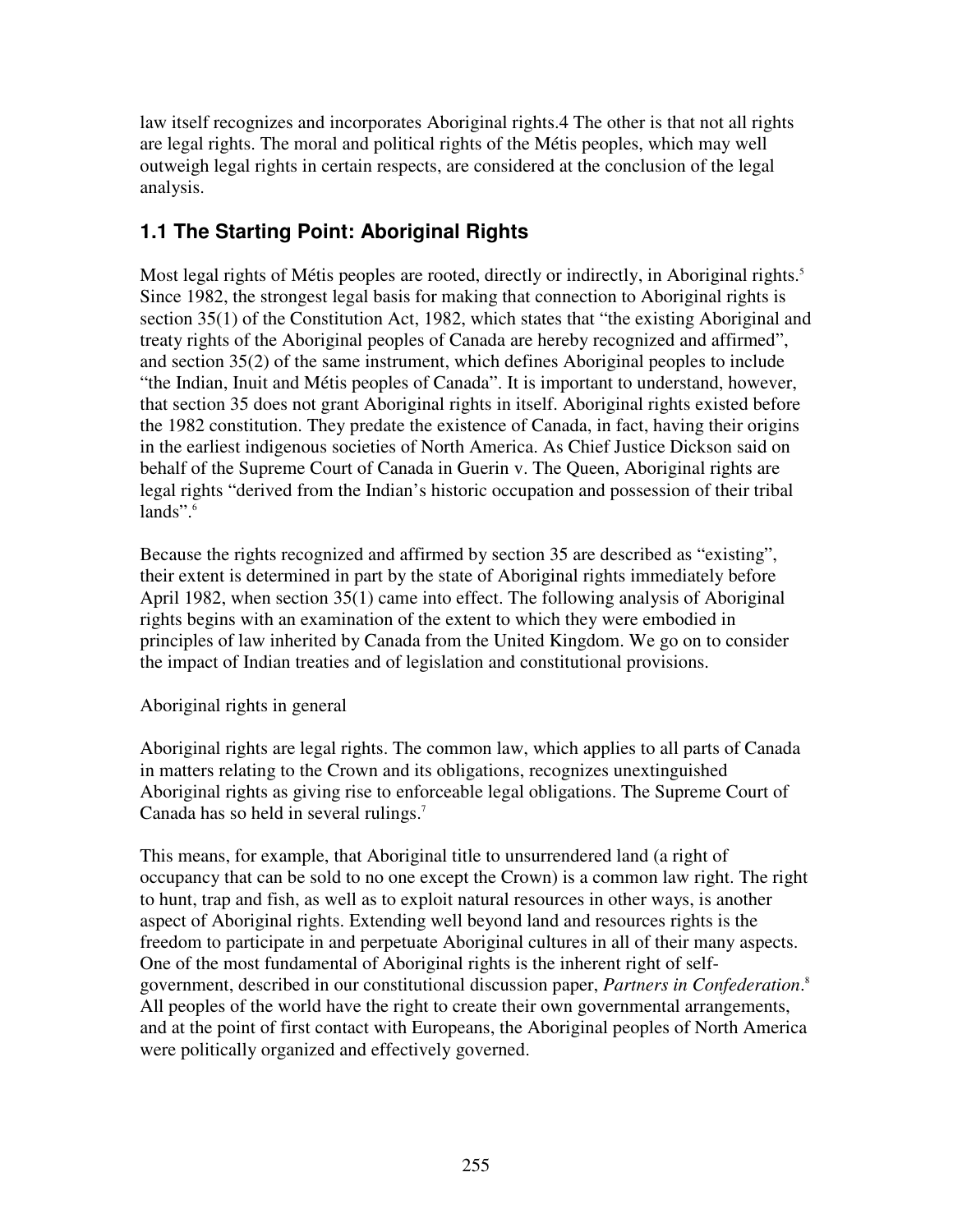It must be understood, however, that although Aboriginal rights, including the right of Aboriginal self-government, were legally recognized, they were never considered to be either absolute or perpetual legal rights. They could be surrendered or modified by treaty, and they could be altered or abolished by statute. Extinguishment by statute was legally possible because it was always assumed by common law that the paramount government, with control over everybody, Aboriginal people and Europeans alike, was the one that derived its ultimate legal authority from the Parliament of England. As Chief Justice Dickson explained in R. v. Sparrow, the Supreme Court's celebrated first decision on section 35, "there was from the outset never any doubt that sovereignty and legislative power, and indeed the underlying title, to such lands vested in the Crown".<sup>9</sup> By Crown, he was undoubtedly referring to all organs of British government, including Parliament, where legislative matters were concerned.

Commentators have condemned the lack of ethical legitimacy of this approach, as well as the specious natural law reasoning by which early scholarly apologists of colonialism attempted to justify its morality. Some have even questioned its legality.<sup>10</sup> It seems unlikely, however, that Canadian courts will ever abandon this view as the historical foundation of their approach to Aboriginal legal rights.

However, as explained in *Partners in Confederation*, Aboriginal rights that were not fully extinguished before 1982, including the right of self-government, are no longer subject to being overridden by statute. Since the entrenchment of existing Aboriginal rights in section 35(1) of the Constitution Act, 1982, the only way to limit them is by agreement, by constitutional amendment, or by the limited legislative regulatory powers referred to in the Sparrow decision.

An important question, about which opinion is far from unanimous, concerns the extent to which the Aboriginal rights recognized and affirmed by section 35 are to be defined by history. The Canadian constitution has long been held by the highest judicial authorities to be a 'living tree', capable of growth over time. <sup>11</sup> This has led some to speculate that section 35, enacted in 1982, may have grafted onto the living tree a new kind of Aboriginal rights appropriate for the contemporary circumstances of Aboriginal peoples in Canada. They suggest that the word 'existing' in section 35 should be construed as referring to rights suitable for conditions in 1982 and the future, rather than for times gone by. If so, we would not need an historical analysis to show whether ancient rights have been extinguished, the only question being whether those rights are appropriate according to the contemporary values of Canadian society. While it is difficult to believe that Canadian courts will accept this approach completely, some of its elements assist an understanding of the constitutional guarantee of existing Aboriginal rights in section 35.

History cannot be ignored altogether. Aboriginality is an historical notion. The word itself derives from the Latin for 'from the beginning'. Although the word 'existing' in section 35 undoubtedly places the focus on contemporary circumstances, it must be remembered that it is only existing Aboriginal rights of Canada's Aboriginal peoples that are constitutionally recognized and affirmed, not every right they may hold. What evidence there is concerning the purpose of inserting the word existing in section 35 late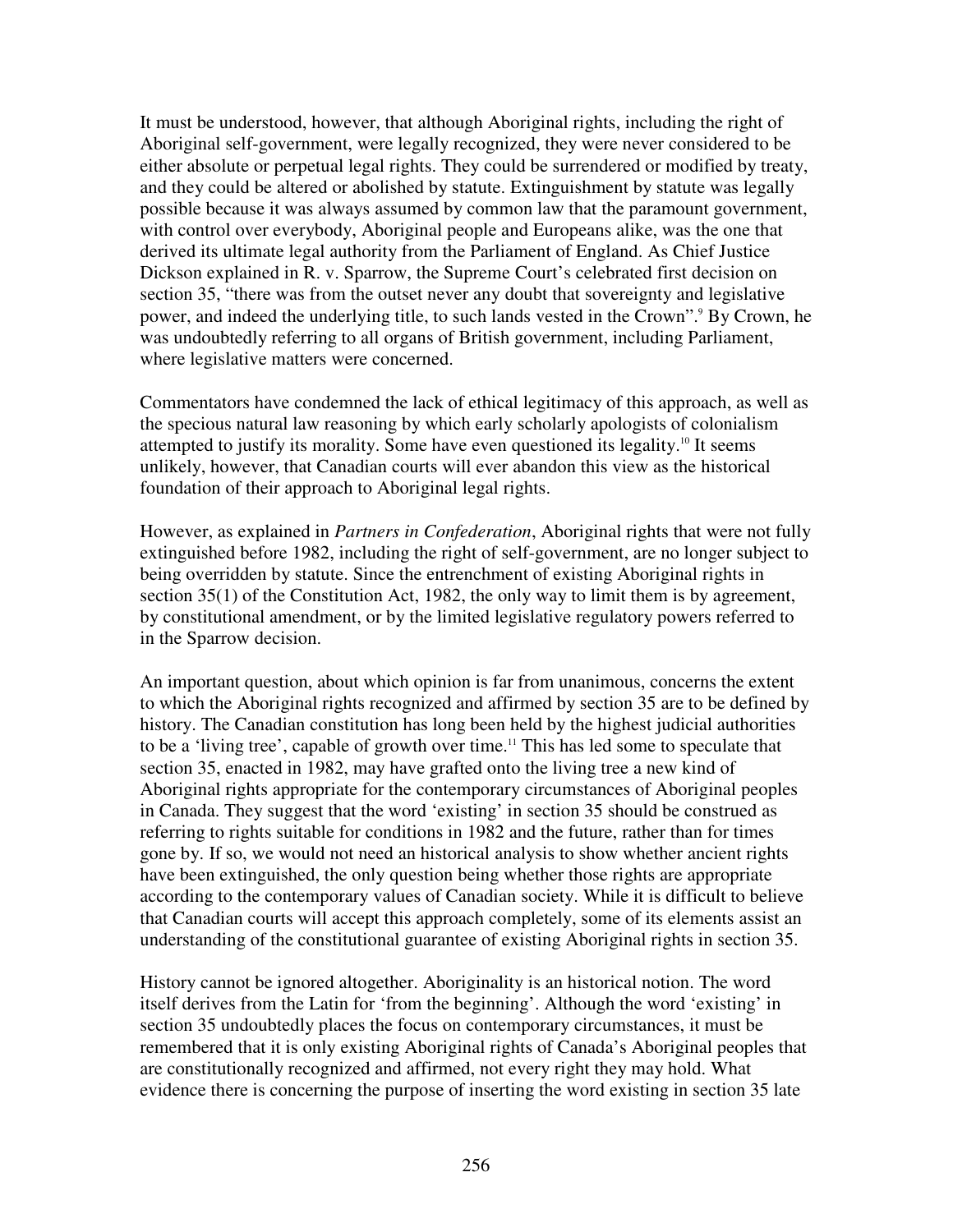in the drafting process suggests that it was intended to reassure provincial politicians, some of whom were reluctant to entrench the rights of Aboriginal peoples, that no new rights would be created and that rights previously extinguished would remain extinguished. 12

On the other hand, the law does not require the rights of Aboriginal peoples to be locked forever in the grip of history's dead hand. Some early authorities did, it is true, take a 'frozen rights' approach to Aboriginal entitlements. There was, for example, a 1979 triallevel decision of the Federal Court of Canada, Baker Lake v. Minister of Indian Affairs, in which, while ruling that Inuit of the Baker Lake area of the Northwest Territories held unextinguished Aboriginal title to the area, Justice Mahoney stated that those who assert Aboriginal title must prove, among other things, that the claimants and their ancestors were members of an organized society that occupied the specific territory claimed, to the exclusion of other organized societies, before sovereignty was asserted by the Crown. Moreover, he said, the common law "can give effect only to those incidents of…enjoyment [of land] that were, themselves, given effect to by the [Aboriginal] regime that prevailed before". <sup>13</sup> Brian Slattery's widely respected study of Aboriginal rights in Canada takes issue with this frozen rights approach, pointing out that it "forces Aboriginal title into a mould familiar to English law, while disregarding the factors peculiar to its origins", and the Supreme Court of Canada eventually approved of his position, concluding: "Clearly, then, an approval to the constitutional guarantee embodied in section 35(1) which would incorporate 'frozen rights' must be rejected".<sup>14</sup> It is probably necessary for a group claiming Aboriginal title to show possession for "a substantial period", which Slattery explains as being sufficient to establish "an enduring relationship with the lands in question" and to "defeat the claims of previous native possessors and to resist newcomers". <sup>15</sup> As to the precise time required, however, he takes a flexible approach:

The requisite length of time depends on the circumstances, but in most cases a period of twenty to fifty years would seem adequate. Time is less important for its own sake than for what it says about the nature of the group's relationship with the land and the overall merits of their claim. 16

All that needs to be established is sufficient prior occupation to remove any doubt about the genuineness and intended permanence of possession by the claimants' Aboriginal ancestors.

In short, contemporary Aboriginal rights are nourished by both historical and modern factors. In attempting to understand the interaction of past and present, it may be helpful to note that section 35 applies the adjective 'Aboriginal' to two different nouns: rights and peoples. The interplay of historical and contemporary elements is probably different in those two contexts.

Identifying the Aboriginal peoples to whom the guarantees of section 35 belong may call for a more contemporary approach than determining the content of Aboriginal rights. Since constitutional guarantees exist for the benefit of present and future Canadians, not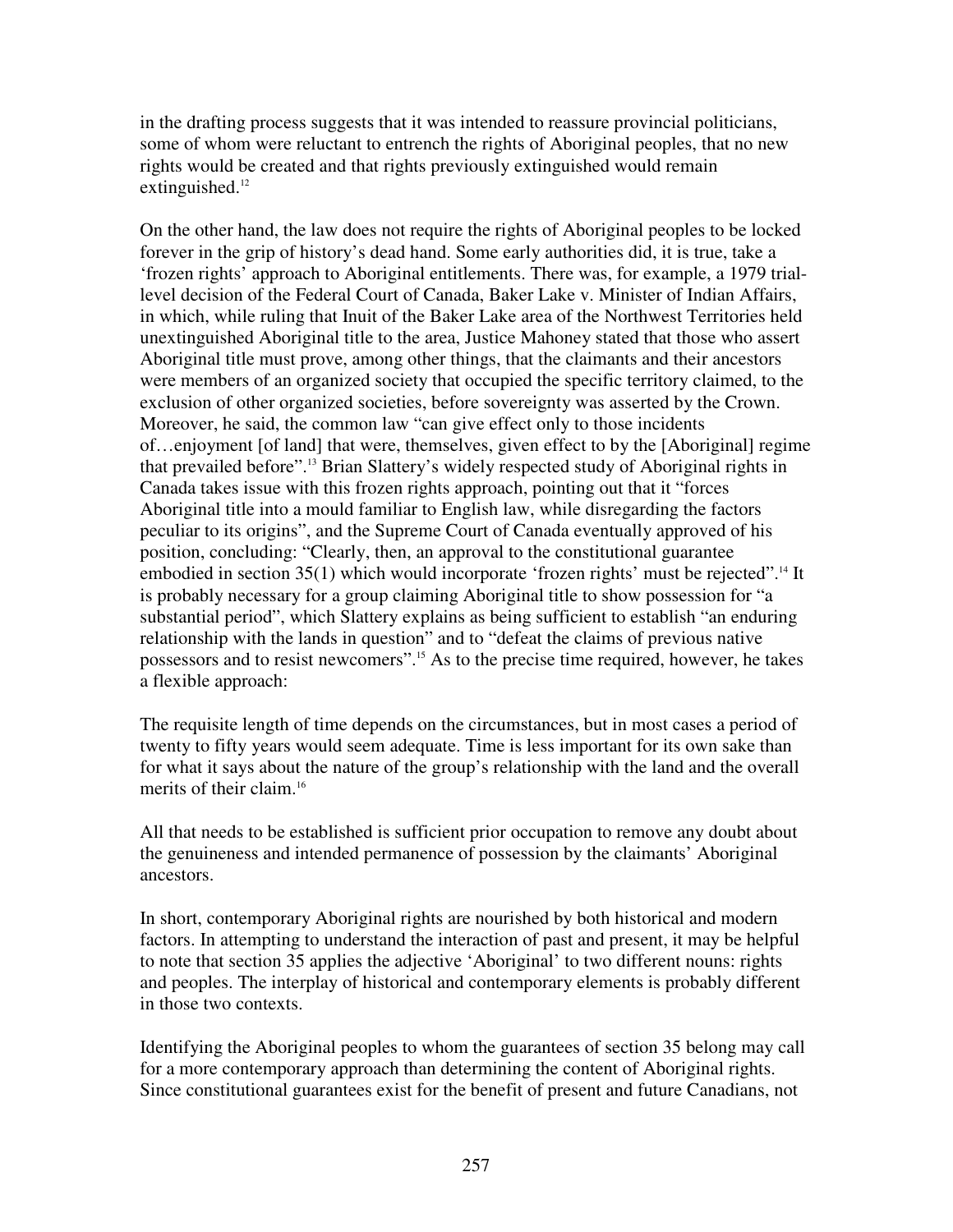for those who have passed from the scene, it makes sense that the groups that constitute Canada's Aboriginal peoples should be groups with which today's Aboriginal peoples identify. If a new community of Aboriginal persons springs up somewhere, or an old one reorganizes, it is the new grouping upon whose membership the Aboriginal rights should devolve. As Catherine Bell has observed,

traditional and contemporary cultures, customs and lifestyles become more important when defining entitlement to, and the content of, aboriginal rights rather than being determinative of whether a group is 'aboriginal.' 17

It is unlikely that even the judge who decided the Baker Lake case would disagree with that assessment. He stated:

While the existence of an organized society is a prerequisite to the existence of an aboriginal title, there appears no valid reason to demand proof of the existence of a society more elaborately structured than is necessary to demonstrate that there existed among the aborigines a recognition of the claimed rights, sufficiently defined to permit their recognition by the common law upon its advent in the territory.<sup>18</sup>

He added: "That their society has materially changed in recent years is of no relevance".<sup>19</sup>

History does have one important role in identifying Aboriginal peoples. Before a group can claim to be an Aboriginal people, it must be able to establish that it is composed, at least predominantly, of persons with Aboriginal ancestry (whether genetic or determined by marriage or adoption), in the sense that some of their forebears were living in North America before Europeans arrived. Beyond that requirement, it is probable that the term Aboriginal peoples in section 35 will be interpreted in a modern manner.

When we turn to the meaning of existing Aboriginal rights in section 35, the picture is somewhat more complex. History must play a larger role here because it is only 'existing' rights that are recognized and affirmed by section 35. If the Aboriginal rights of some Aboriginal peoples were extinguished, in whole or in part, by legitimate extinguishment mechanisms (discussed below), that extinguishment must be recognized for legal purposes, and history must be consulted to determine both its legitimacy and its extent.

History also places some broad limits on the nature of rights that can be claimed by particular peoples. It is only the Aboriginal rights of Aboriginal peoples that are protected by section 35, so rights that were not, as a general category, exercised by a people in precontact times would not be covered. To take an obvious example, no Aboriginal people could claim an Aboriginal right to form limited liability corporations, since no such entities existed in pre-contact Aboriginal societies. Nor could they claim an Aboriginal right to exemption from income tax. Probably, for the same reason, even some forms of resource exploitation would be excluded (such as diversion of a major river crossing the territory of an Aboriginal people if the result would be to interfere substantially with navigation or inflict massive deprivations on downstream users).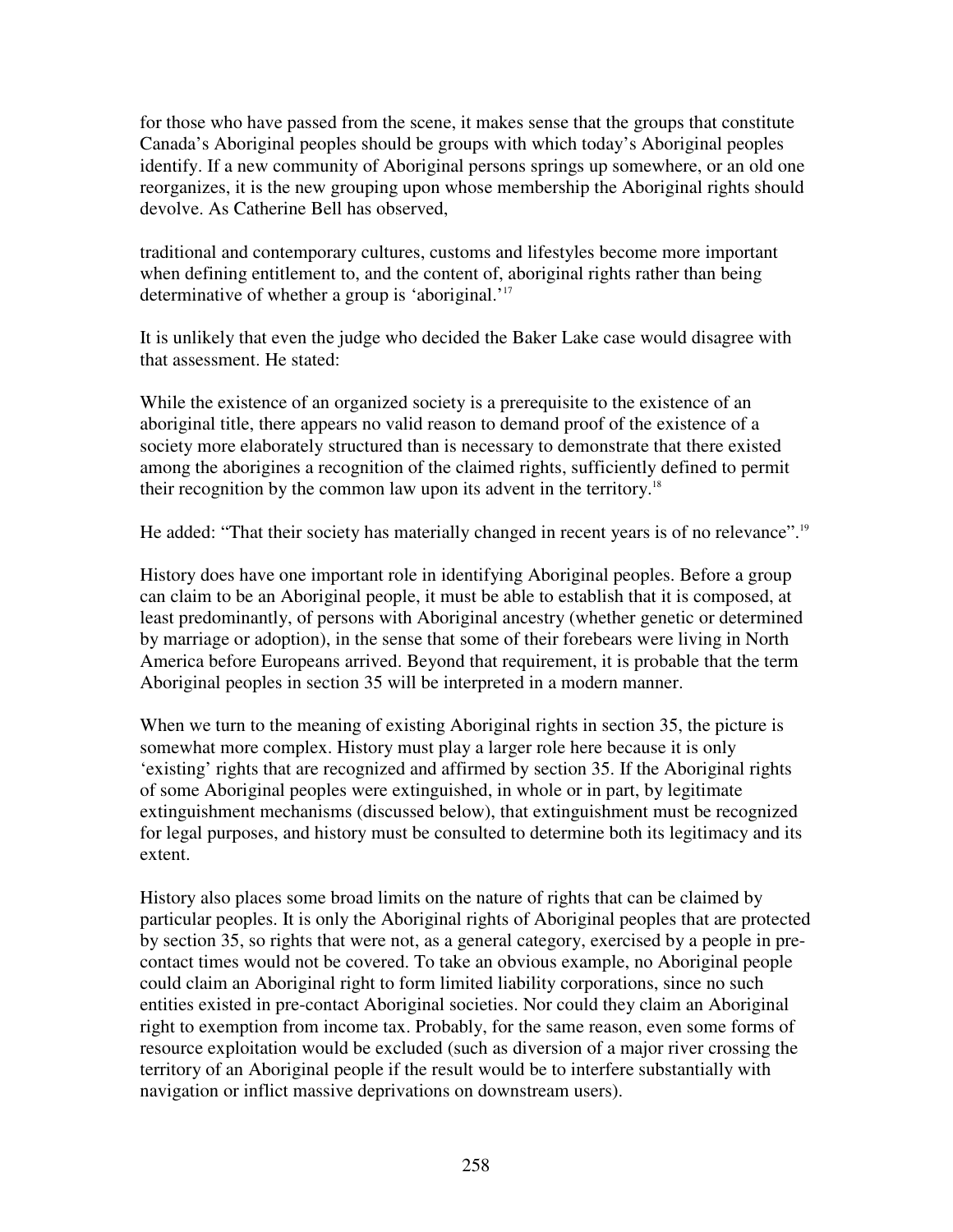It is important to understand, however, that this historical restriction does not freeze Aboriginal rights in the precise shape they had before contact. As Brian Slattery has rightly said,

[A]boriginal land rights are not confined to "traditional" uses of land. The doctrine of aboriginal title attributes to a native group a sphere of autonomy, whereby it can determine freely how to use its lands. Its decisions may be influenced, of course, by "traditional" notions, but the stronger influence in the end will likely be current needs and attitudes. For most native groups, land use is a matter of survival not nostalgia.<sup>20</sup>

Old rights and practices take new forms in modern times. Dog sleds are replaced by snowmobiles; Inuit art expands to embrace new media; Aboriginal religious practices are modified by new influences and changing circumstances; resource exploitation grows from hunting, fishing and trapping to include logging, mining, petroleum extraction and hydroelectric generation; education moves on from the training by parents and storytelling by elders to formal schooling at many levels. In all these respects and the many others that make up Aboriginal rights, it is important to understand that it is the contemporary versions of Aboriginal peoples' ancient prerogatives that are preserved by section 35.

#### Métis Aboriginal rights

Crucial to much of the discussion that follows is the question of whether Métis people are entitled to exercise existing Aboriginal rights. It can confidently be concluded that they are. The evidence from which that conclusion flows is plentiful and persuasive.

Historically, Métis people were closely linked to other Aboriginal peoples. Although the first progeny of Aboriginal mothers and European fathers were genetically both Aboriginal and European, for the most part they followed an Aboriginal lifestyle. Predominant kinship ties also tended to be with the Aboriginal community. In unions between Aboriginal women and Scottish employees of the Hudson's Bay Company, the husbands had a common tendency to treat their 'country families' as temporary, to be left behind when they retired to Scotland.<sup>21</sup> The French-Indian families tended to greater permanence, and their lifestyle, at least initially, was closer to Aboriginal patterns than to European ones.

Subsequently, distinctive Métis social patterns of predominantly Aboriginal character evolved in some areas, although not all persons of mixed Aboriginal and European ancestry chose to follow them. Some opted for European ways; others preferred to embrace Indian ways. Métis culture had developed most fully on the prairies, and the situation by the late nineteenth century was described by Alexander Morris thus:

The Half-breeds in the territories are of three classes — 1st, those who, as at St. Laurent, near Prince Albert, the Qu'Appelle Lakes and Edmonton, have their farms and homes; 2nd, those who are entirely identified with the Indians, living with them and speaking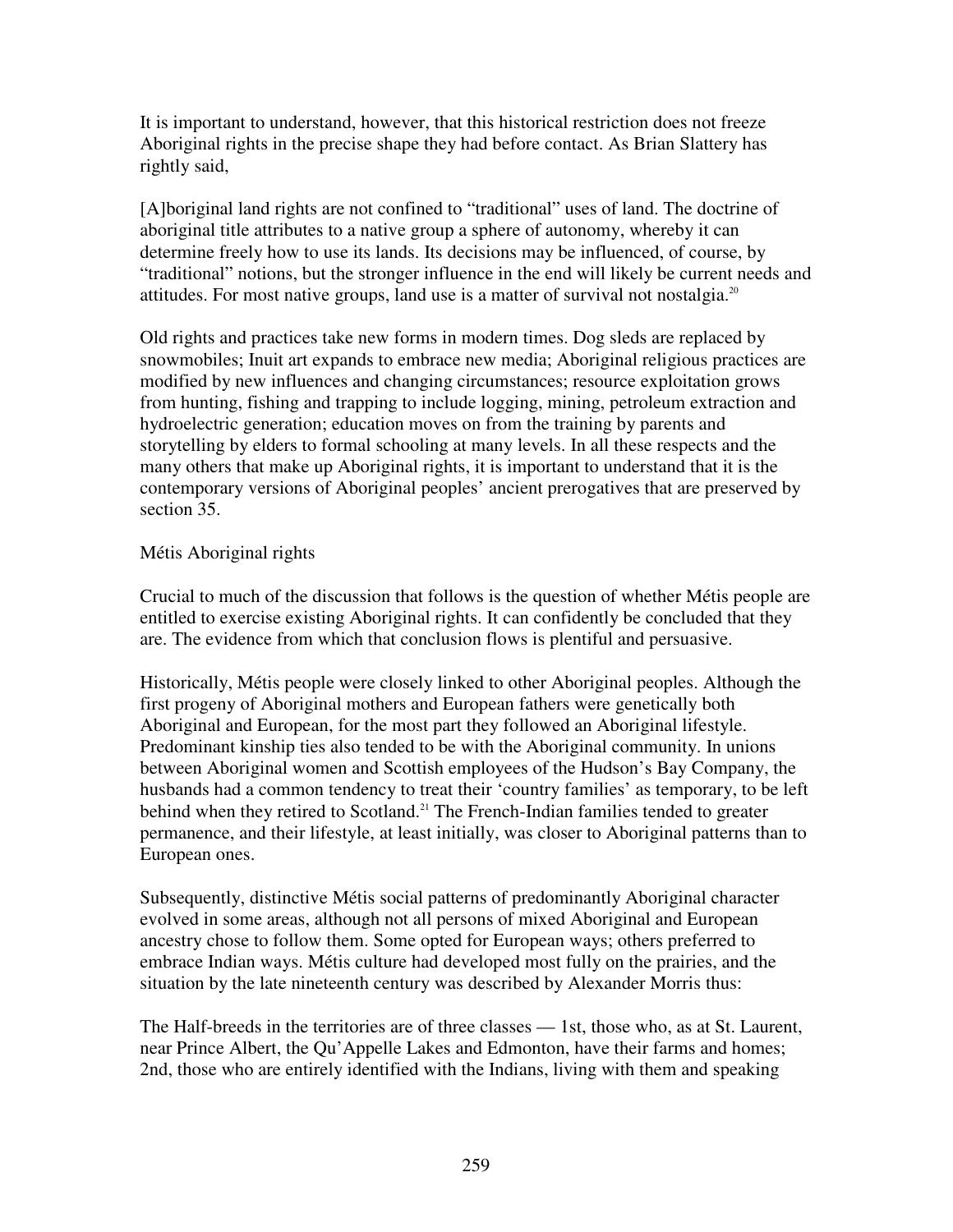their language; 3rd, those who do not farm, but live after the habits of the Indians, by the pursuit of the buffalo and the chase.<sup>22</sup>

Alexander Morris anticipated the complete assimilation of the first and second groups into the European and Aboriginal communities respectively. As for the third group, whom he styled "Métis",<sup>23</sup> he suggested that although they should not be "brought under the treaties", land should be assigned to them and assistance should be provided to them. Other evidence of acceptance that Métis persons could avail themselves of Indian status if they chose to do so is found in documents relating to early western treaties, such as the report of W.M. Simpson concerning Treaty 1:

During the payment of the several bands, it was found that in some, and most notably in the Indian settlement and Broken Head River Band, a number of those residing among the Indians, and calling themselves Indians, are in reality half-breeds, and entitled to share in the land grant under the provisions of the Manitoba Act. I was most particular, therefore, in causing it to be explained, generally and to individuals, that any person now electing to be classed with Indians, and receiving the Indian pay and gratuity, would, I believed, thereby forfeit his or her right to another grant as a half-breed; and in all cases where it was known that a man was a half-breed, the matter, as it affected himself and his children, was explained to him, and the choice given him to characterize himself. A very few only decided upon taking their grants as half-breeds. The explanation of this apparent sacrifice is found in the fact that the mass of these persons have lived all their lives on the Indian reserves (so called), and would rather receive such benefits as may accrue to them under the Indian treaty, than wait the realization of any value in their half-breed grant.<sup>24</sup>

Evidence is also found in the transcript of negotiations leading to Treaty 3:

 $CHIEF \sim I$  should not feel happy if I was not to mess with some of my children that are around me — those children that we call the Half-breed those that have been born of our women of Indian blood. We wish that they should be counted with us, and have their share of what you have promised. We wish you to accept our demands. It is the Halfbreeds that are actually living amongst us — those that are married to our women. GOVERNOR — I am sent here to treat with the Indians. In Red River, where I came from, and where there is a great body of Half-breeds, they must be either white or Indian. If Indians, they get treaty money; if the Half-breeds call themselves white, they get land. All I can do is to refer the matter to the Government at Ottawa, and to recommend what you wish to be granted. 25

The significance of these observations to the present discussion is threefold:

• They indicate that Métis people were recognized, even at that relatively late date, as being entitled to assert Indian status (and thus entitled to Aboriginal rights).

• They show that the operative method of classifying persons for that purpose at the time was self-identification, regulated, presumably, by community confirmation.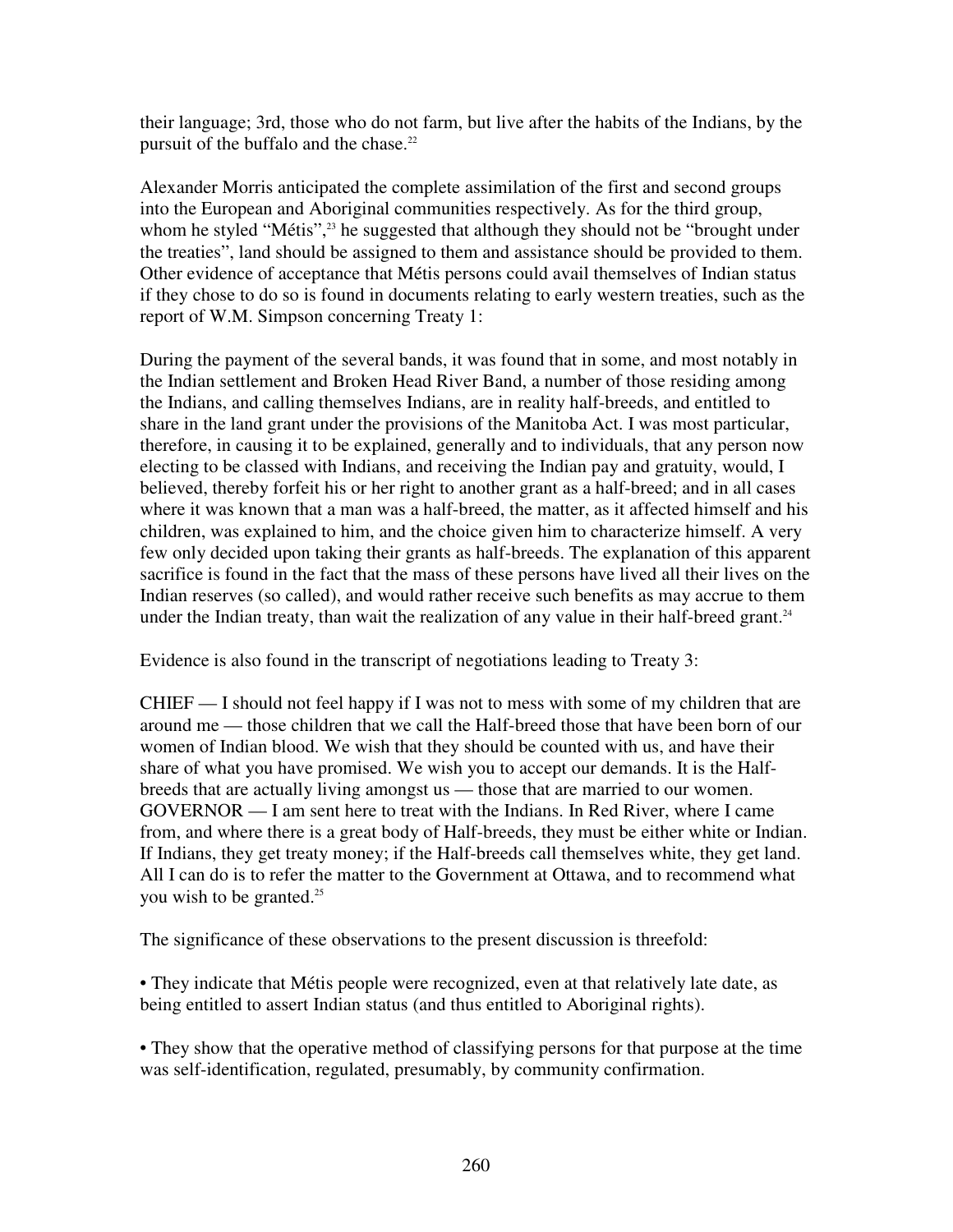• They confirm that Métis rights had not yet been brought under the treaties.

Until recently, the strongest legal evidence that Métis people were entitled to lay claim to Aboriginal rights, even after a distinctive Métis nation had evolved, was section 31 of the Manitoba Act, 1870, a statute of the Parliament of Canada that was subsequently accorded constitutional status by the Constitution Act, 1871:

And whereas it is expedient, towards the extinguishment of the Indian Title to the lands in the Province, to appropriate a portion of ungranted lands, to the extent of 1,400,000 acres thereof, for the benefit of the families of the half-breed ["Métis" in the French version] residents, it is hereby enacted that [such lands be selected and granted to the children of half-breed heads of families residing in the Province at the time the lands were transferred to Canada]. 26 [emphasis added]

Section 31 will require extensive analysis later. In the present context, its importance lies in the fact that it includes an acknowledgement by both Canadian and British parliaments that the people of the Métis Nation were entitled to share Indian title to the land and, it seems clear by implication, all other elements of Aboriginal rights. Further acknowledgement of the existence of Métis Aboriginal rights is found in subsequent legislation, such as the federal Dominion Lands Act, 1879, which referred in section 125(e) to Indian title and its extinguishment by grants to Métis people living outside Manitoba on 15 July 1870.

The most recent and conclusive evidence that Aboriginal rights can be exercised by Métis peoples is section 35(2) of the Constitution Act, 1982, which explicitly includes the Métis among the Aboriginal peoples whose existing Aboriginal rights are recognized and affirmed by section 35(1). The constitution of Canada, of which that provision is part, is the supreme law of Canada (as stated in section 52(1) of the same act). Stronger legal confirmation than that would be difficult to imagine.

As to the relationship of Métis to First Nation and Inuit Aboriginal rights, there appear to be two fundamentally different views. The first traces Métis rights to the ancient rights of the peoples from whom Métis peoples derive their Aboriginal ancestry. From that point of view, these rights are older than Métis peoples themselves. The other view is that Métis Aboriginal rights were not derived from those of the ancestral Aboriginal nations but sprang into existence when the Métis themselves were born as a distinct people.<sup>27</sup>

The first approach is more consistent with the meaning of the word Aboriginal: from the beginning. It is also supported by some of the historical evidence referred to above, such as the linkage of Métis to Indian title in the Manitoba Act, 1870; the Dominion Lands Act; and the revelation in the documents concerning the early western treaties that Métis people who chose to do so were permitted (and presumably considered entitled) to associate themselves with and exercise the rights of Indian peoples.

The other point of view — that an entirely distinct Aboriginal people came into being as a result of contact between the Indigenous population and Europeans and subsequent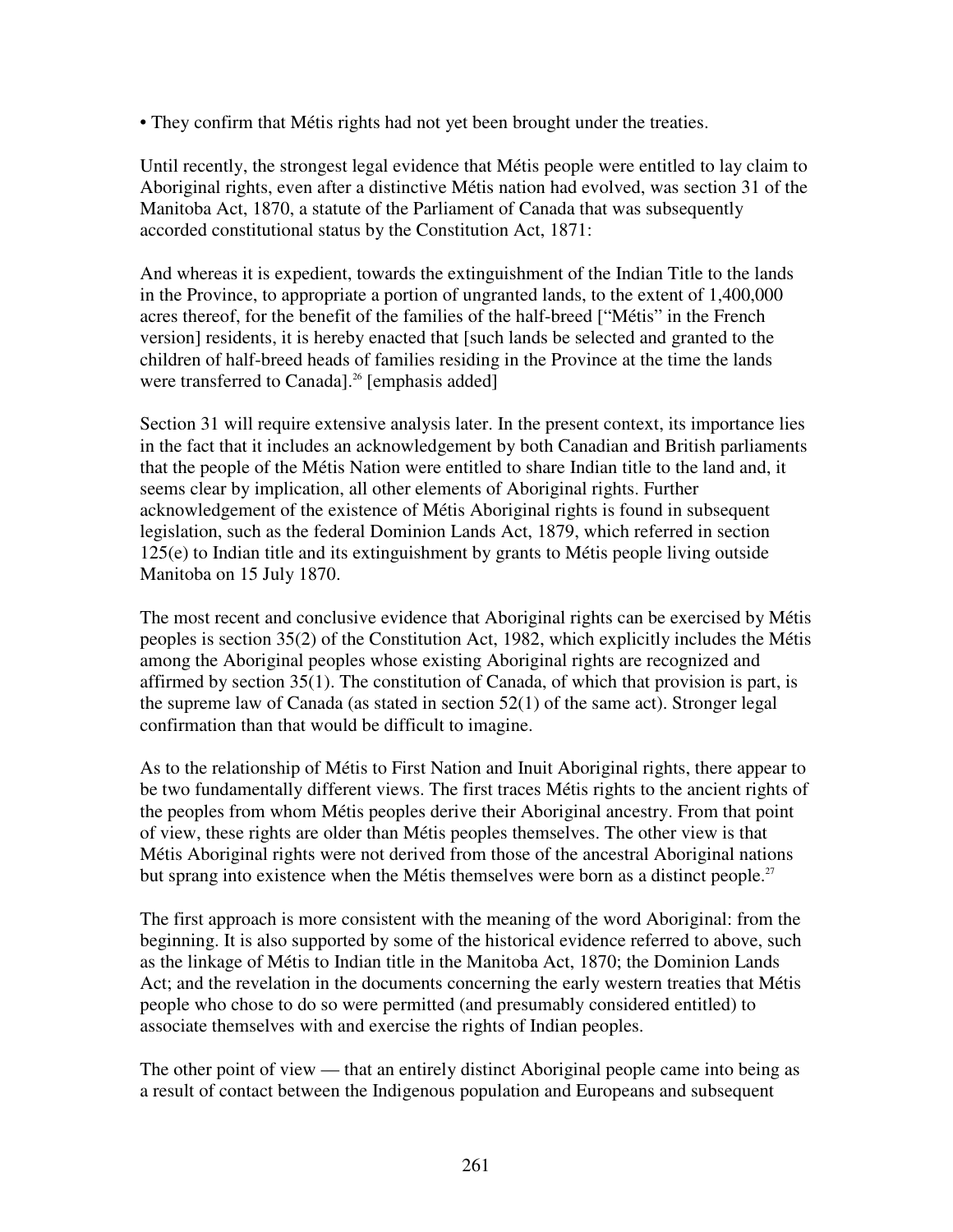socio-economic developments — also finds strong support in history. It is unquestionable, for example, that a unique way of life was forged by Métis people of the North American plains and by the mixed-ancestry communities of Labrador. Morris's book recognized the fact for the prairie Métis and suggested that those Métis who chose to live the distinctive life associated with that culture should not be brought under the treaties. This second approach would not do violence to the dictionary meaning of Aboriginal either, since the word could be read to mean 'from the beginning of significant European settlement'.

Which view is more valid probably depends upon context. For cultural and political purposes, such as the design of arrangements appropriate to the present and future needs and aspirations of Métis people, the second approach seems better suited. New peoples emerged from Aboriginal-European contact and the development of distinctive communities and folk-ways. That fact cannot be ignored by Canadians today or by those who are concerned about the shape of Métis life of tomorrow. For legal purposes, however, the first approach seems more likely to apply. The very notion of Aboriginal rights, in a legal sense, has to do with entitlements carried over from a pre-existing legal order into a newly established legal system. By the time the Métis communities came into being as cohesive socio-cultural entities, a European-derived legal and governmental system (albeit rudimentary in some regions) had been in place for some time. It seems unlikely that any Canadian courts would recognize, in addition to the Aboriginal rights possessed by First Nations citizens, an entirely distinct second order of Aboriginal rights held by new social entities that did not exist when the European-based order first asserted jurisdiction.

It is important to stress, however, that the fact that Métis Aboriginal rights spring from the same source as First Nation Aboriginal rights does not mean they are subordinate to those rights. Some people view the relationship as one of subordination. It is sometimes said, for example, that treaties negotiated by Indian representatives without collective Métis participation can extinguish Métis Aboriginal rights. This appears to be a mistaken view. It is worth noting how similar this superior-subordinate model is to both the colonial process by which Great Britain dealt with Canadian affairs at one time and the paternalistic manner in which the government of Canada handled all Aboriginal matters until recently.

Colonialism has ended in British-Canadian relations; both countries are now independent members of the world community with equal footing under international law. Colonial attitudes are also disappearing, if slowly and grudgingly, from the relationship between the government of Canada and Aboriginal peoples. It is difficult to understand why anyone would consider a paternalistic model appropriate for dealing with Métis Aboriginal rights in the 1990s. It seems clear, at any rate, that the law does not subordinate Métis rights to First Nation or Inuit rights. Basic constitutional principles, as currently understood and applied in Canada and the rest of the democratic world, simply leave no room for doubt that Métis Aboriginal rights are independent from and equal in status to those of other Aboriginal peoples.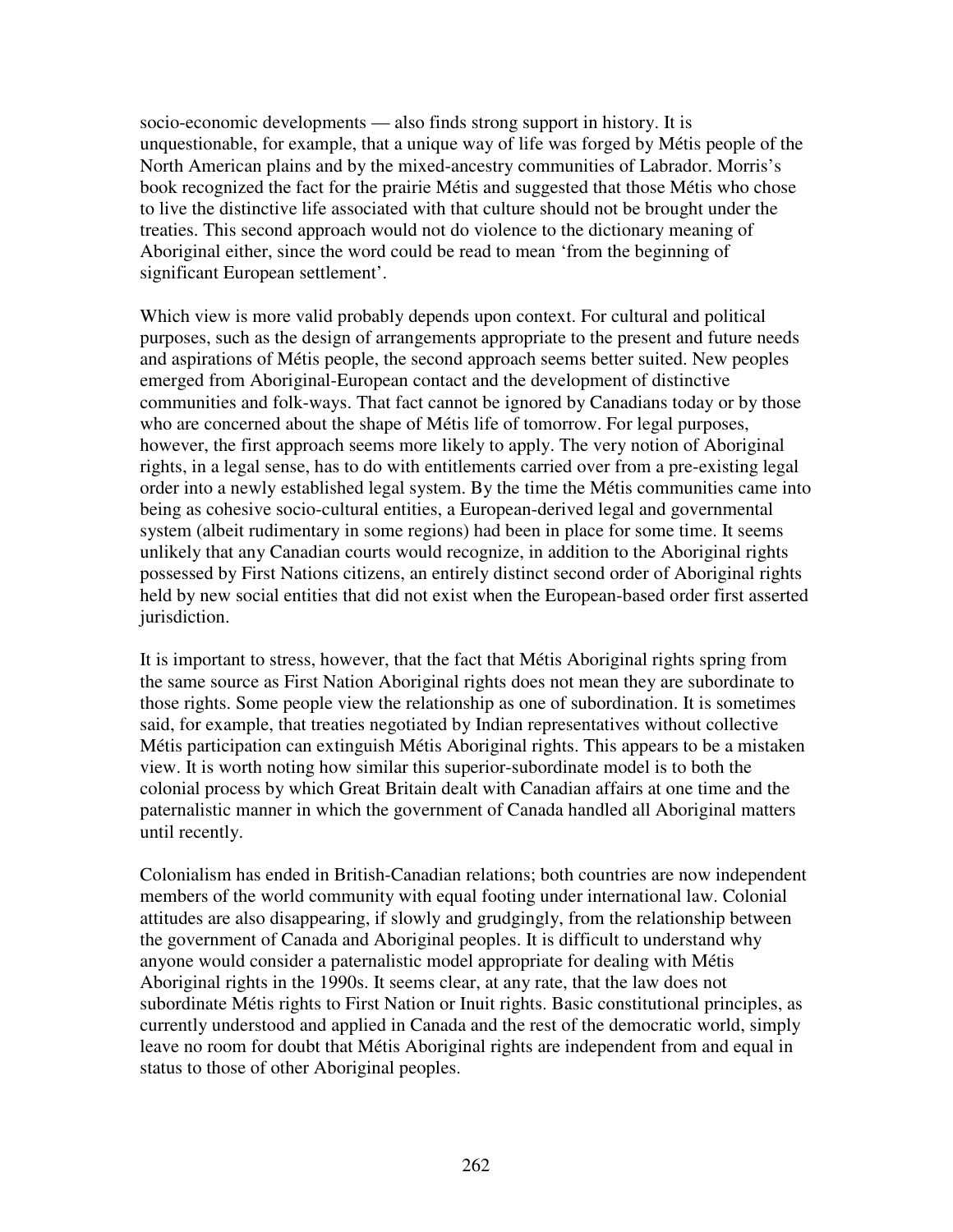The most authoritative basis for that conclusion is section 35 of the Constitution Act 1982, the first two subsections of which state:

Recognition of Existing Aboriginal and Treaty Rights

35(1) The existing aboriginal and treaty rights of the Aboriginal peoples of Canada are hereby recognized and affirmed.

Definition of "Aboriginal Peoples of Canada"

(2) In this Act, "Aboriginal peoples of Canada" include the Indian, Inuit and Métis peoples of Canada.

The plural word "peoples" is especially important since it shows that Aboriginal and treaty rights apply to multiple Aboriginal collectivities rather than to a single Aboriginal universe. <sup>28</sup> The fact that the Métis are explicitly included among those peoples establishes conclusively that Métis Aboriginal and treaty rights are autonomous rights.

The inclusion of Métis people in the constitutionally recognized category of Aboriginal peoples also has major implications under international law. Articles 1 and 2 of the United Nations International Covenant on Economic, Social and Cultural Rights state:

1. All peoples have the right of self-determination. By virtue of that right they freely determine their political status and freely pursue their economic, social and cultural development.

2. All peoples may, for their own ends, freely dispose of their natural wealth and resources without prejudice to any obligations arising out of international economic cooperation based upon the principle of mutual benefit, and international law. In no case may a people be deprived of its own means of subsistence.<sup>29</sup>

The draft International Declaration on the Rights of Indigenous Peoples, which has been under discussion in the international community since the early 1980s, makes it clear that this right of self-determination has special significance for the Aboriginal peoples of the world:

Article 3. Indigenous peoples have the right of self determination. By virtue of that right they freely determine their political status and freely pursue their economic, social and cultural development;

Article 8. Indigenous peoples have the collective and individual right to maintain and develop their distinct identities and characteristics, including the right to identify themselves as indigenous and to be recognized as such; Article 25. Indigenous peoples have the right to maintain and strengthen their distinctive spiritual and material relationship with the lands…which they have traditionally owned or otherwise occupied or used…. Article 27. Indigenous peoples have the right to the restitution of the lands, territories and resources which they have traditionally owned or otherwise occupied or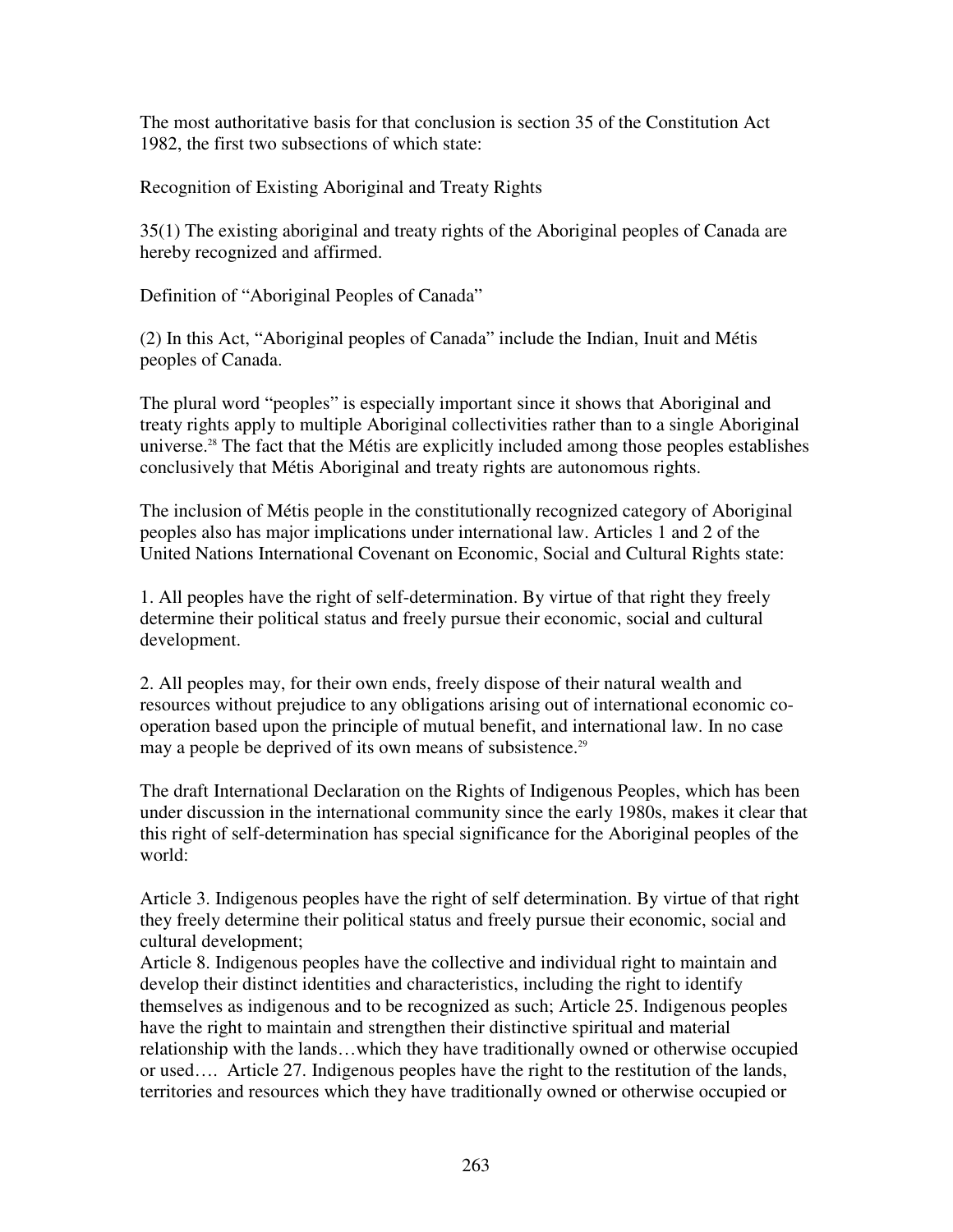used, and which have been confiscated, occupied, used or damaged without their free and informed consent. Where this is not possible, they have the right to just and fair compensation. Unless otherwise freely agreed upon by the peoples concerned, compensation shall take the form of lands, territories and resources equal in quality, size and legal status. 30

Perhaps the most fundamental feature of Aboriginal peoples' status under the Canadian constitution and the right that they and all other peoples of the world are accorded by international law is the autonomy of each people. The international instruments speak of self-determination, and the Aboriginal rights recognized and affirmed by section 35 of the Constitution Act, 1982 include, as pointed out in *Partners in Confederation*, the inherent right of self-government. The idea that Métis Aboriginal rights are in some way subordinate to First Nation or Inuit Aboriginal rights, or dependent upon First Nation or Inuit leadership for their definition or implementation, is incompatible with the rights of self-determination and self-government that Métis people share equally with all other Aboriginal peoples.

Further evidence, both historical and current, of the independence of Métis Aboriginal rights can be found in sources as diverse as Alexander Morris's book about the early western Indian treaties and Métis involvement in the process and substance of the illfated Charlottetown Accord. 31

How did the erroneous view that Métis rights are subordinate arise? There were probably several causes. One source of error appears to lie in the misapplication of an otherwise valid proposition concerning the legal basis of Aboriginal rights. That proposition is the previously mentioned principle that Aboriginal rights depend on "proof of possession of a territory by an organized society at the time of the Crown's assertion of sovereignty". Some observers appear to think that because a distinct Métis culture did not emerge until after the British and French Crowns had asserted sovereignty in North America, Métis title is not pre-existing and therefore not Aboriginal and is subject to Aboriginal title.

What this conclusion overlooks is that the Aboriginal ancestors of the Métis people were in possession of the land before European assertions of sovereignty and that they exercised that possession as members of organized societies. While it is true that the organized societies (or nations or peoples) existing before European-Aboriginal contact did not include the distinct collectivities we now know as the Métis peoples, they did include numerous other distinct groups whose composition, organization, culture and interrelations were in constant flux over time. New Aboriginal nations and alliances formed as old ones disintegrated, and mixed ancestry was common long before any Europeans arrived. The formation of new Aboriginal communities composed of Aboriginal persons with European ancestry was no different as a socio-political phenomenon from group reformulations that had been occurring since the dawn of human society in North America: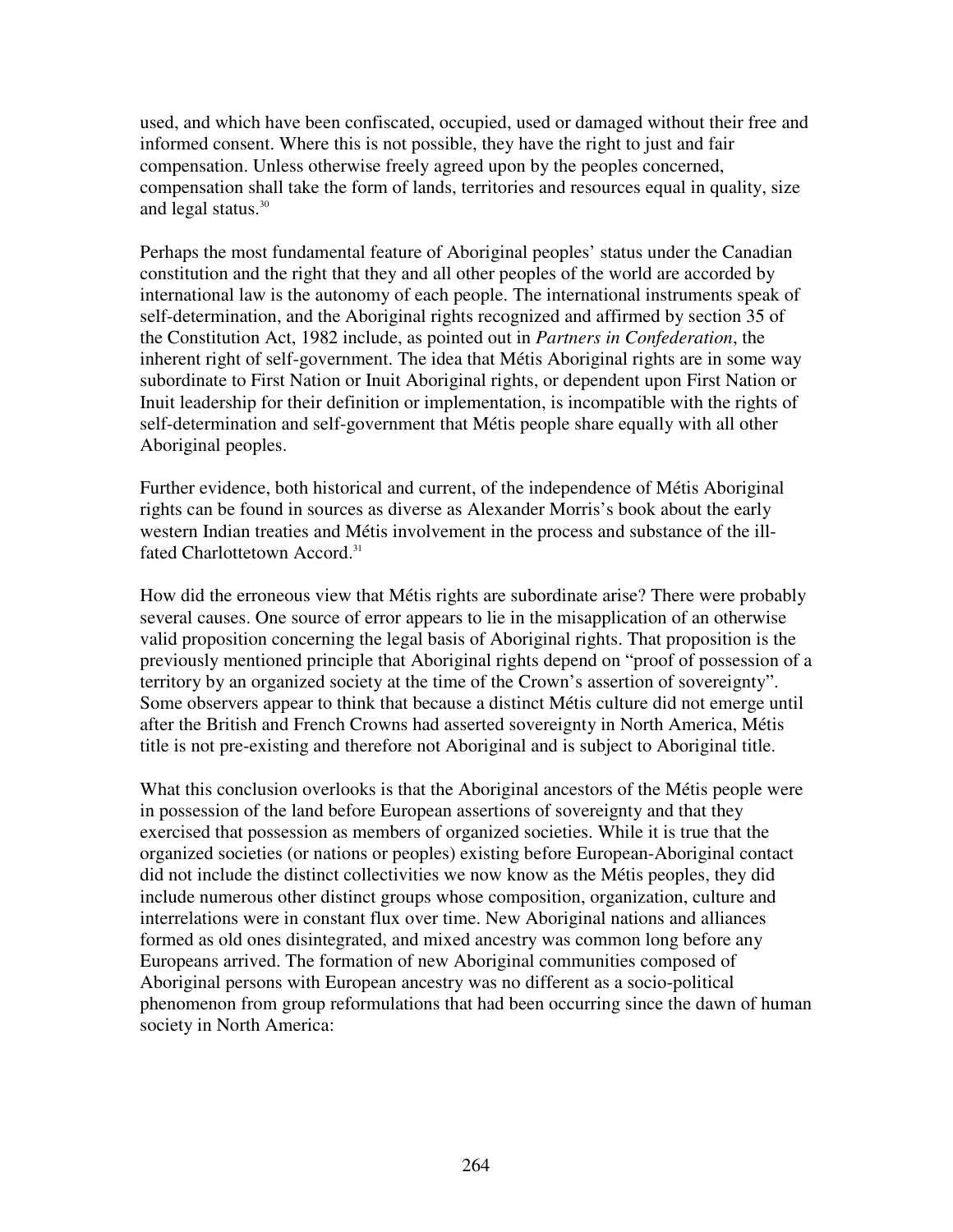The rise of 'peoples', or the development of a collective political consciousness, ought to be recognized as a dynamic process not subject to 'cut-off' dates to conform to the preferences of other political societies.<sup>32</sup>

The idea that Aboriginal rights can be claimed only by groups that were organized as Aboriginal nations before European contact may have been strengthened by the misconception that Aboriginal title to land is equivalent to the European concept of exclusive ownership or possession. If that were true, it might follow that newly formed peoples like the Métis could not have claims concerning land already in the exclusive possession of other Aboriginal peoples. However, in most of the areas where Métis peoples evolved, land and resources were shared by all Aboriginal peoples inhabiting the particular area. <sup>33</sup> The Cree, the Sioux and other Aboriginal peoples all simultaneously exercised the right to exploit the resources of the northwestern plains of North America before Europeans arrived, for example. There appears to be no reason why the exercise of the same rights after contact by the new Aboriginal people who chose to call themselves Métis should be treated differently.

A third possible basis for the mistaken view that Métis rights are subordinate to First Nation rights is the use of the term Indian title in the Manitoba Act, 1870 and the Dominion Lands Act, 1879. Both enactments stated that the distribution of land or scrip to Métis persons was aimed "towards the extinguishment of the Indian title to the lands" [emphasis added]. A modern reader, unaware of the way the word 'Indian' was used by government officials in the late nineteenth century, might think that Métis title in the west was merely a subset of Indian title.

The truth is that both Métis title and Indian title, as those terms are used today, are coequal subsets of Aboriginal title. The word Indian was used by nineteenth-century British and Canadian governmental authorities in the same way we now use Aboriginal.<sup>34</sup> The area west and north of Upper Canada was known officially as the Indian Territories, without differentiation among the various Aboriginal peoples who lived there.<sup>35</sup> By section 91(24) of the Constitution Act, 1867, the Parliament of Canada was given legislative jurisdiction over Indians, and the Supreme Court of Canada later ruled that the word includes Inuit. <sup>36</sup> Studies conducted for the Commission indicate that the courts will, when called upon to do so, find that Métis people are also Indians for purposes of section  $91(24).$ <sup>37</sup> Because the same government officials who drafted section  $91(24)$  also drafted the 1870 order in council that brought the vast north-central part of North America into Confederation, it is highly probable that even the reference to "Indian tribes" in that document meant Aboriginal peoples in general.

Read with a nineteenth-century vocabulary, therefore, the term Indian title in the Manitoba Act and the Dominion Lands Act means Aboriginal title, and the significance of the word towards in "towards the extinguishment of the Indian Title" becomes clear: it means that when the obligations to Métis persons imposed by the Manitoba Act and the Dominion Lands Act had been met, that portion of Aboriginal title would be void, leaving the non-Métis portion to be dealt with in other ways. Far from indicating the subordination of Métis title to Indian title, therefore, the Manitoba Act and the Dominion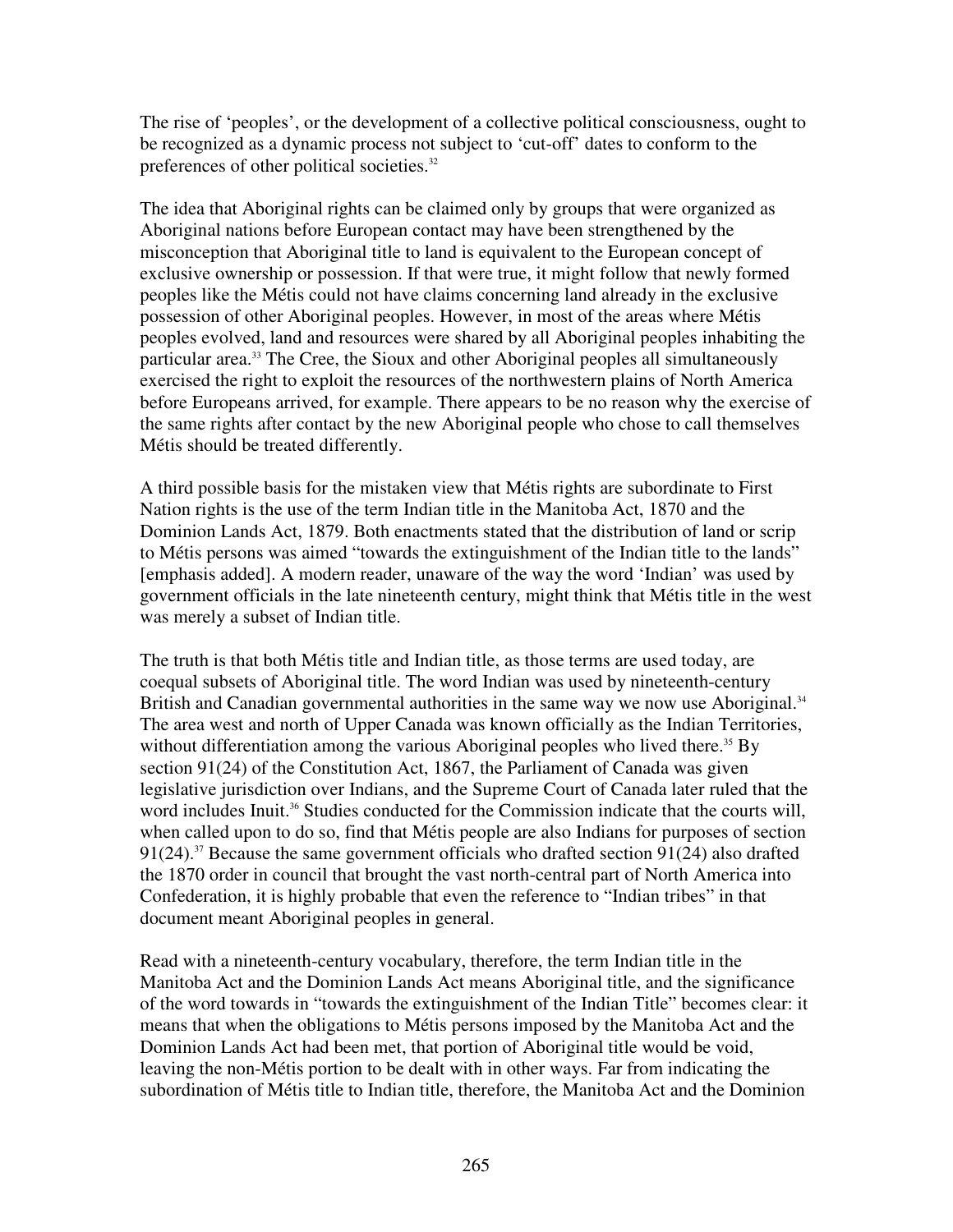Lands Act provisions show that the land entitlements of all Aboriginal peoples, including the Métis, are independent and coequal in status.

To say that the Aboriginal rights of all Aboriginal peoples are independent and coequal in status does not imply that those rights are necessarily the same for all Aboriginal peoples. Traditional practices of the Siksika (Blackfoot) differed in significant respects from those of the Cree, for example. Those differences never prevented the Siksika, Cree and Métis peoples from simultaneously exercising their Aboriginal rights in the past in the same areas of the prairies, and there is no reason why it should do so now. The theoretical possibility that some aspects of Aboriginal land use by one group might interfere with the rights of other groups seldom materialized in the case of the western Métis; neither the Métis occupation of river lots nor their harvesting of buffalo and other wildlife was seriously incompatible with the simultaneous exercise of Aboriginal rights by the other Aboriginal inhabitants of the area. Nor is there evidence of significant incompatibility between the land use practices of the eastern Métis and those of the Inuit and First Nations peoples with whom they shared the land.

It makes no sense, therefore, to suggest that Métis Aboriginal rights can be extinguished by a treaty negotiated between the Crown and representatives of other Aboriginal peoples, or that they are in any other way inferior or subordinate to the rights of other Aboriginal peoples.

Although the content of Aboriginal rights is the same, in broad outline, for Métis as for First Nations and Inuit, the details may differ considerably in important ways. Just as the Cree and Mi'kmaq peoples, though equally possessed of Aboriginal rights, manifest some of those rights differently, so Métis peoples may exercise their Aboriginal rights differently from other Aboriginal peoples. Cultural customs of some Métis groups are certainly unique, and there were significant historical differences in resource uses as well as in forms of self-government.

Some historical forms of Métis self-government, such as the organization of the buffalo hunt, were undoubtedly distinctive. And while the provisional governments created under the leadership of Louis Riel to govern the Red River Settlement from 1869 to 1870 and the Saskatchewan Métis from 1884-1885 may have been of too temporary a nature to be considered valid models for permanent Métis Aboriginal government institutions, they provided striking illustrations of the principle, acknowledged by Prime Minister Sir John A. Macdonald in 1869, that where no other governmental system operates, "it is quite open for the inhabitants to form a government, ex necessitate". <sup>38</sup> Although that principle applies to more than Aboriginal peoples, it strongly reinforces the Métis Aboriginal right of self-government.

#### Group or individual rights?

There are differing views about whether Aboriginal entitlements are group rights or individual rights. Group rights, as the term signifies, are vested in and exercisable by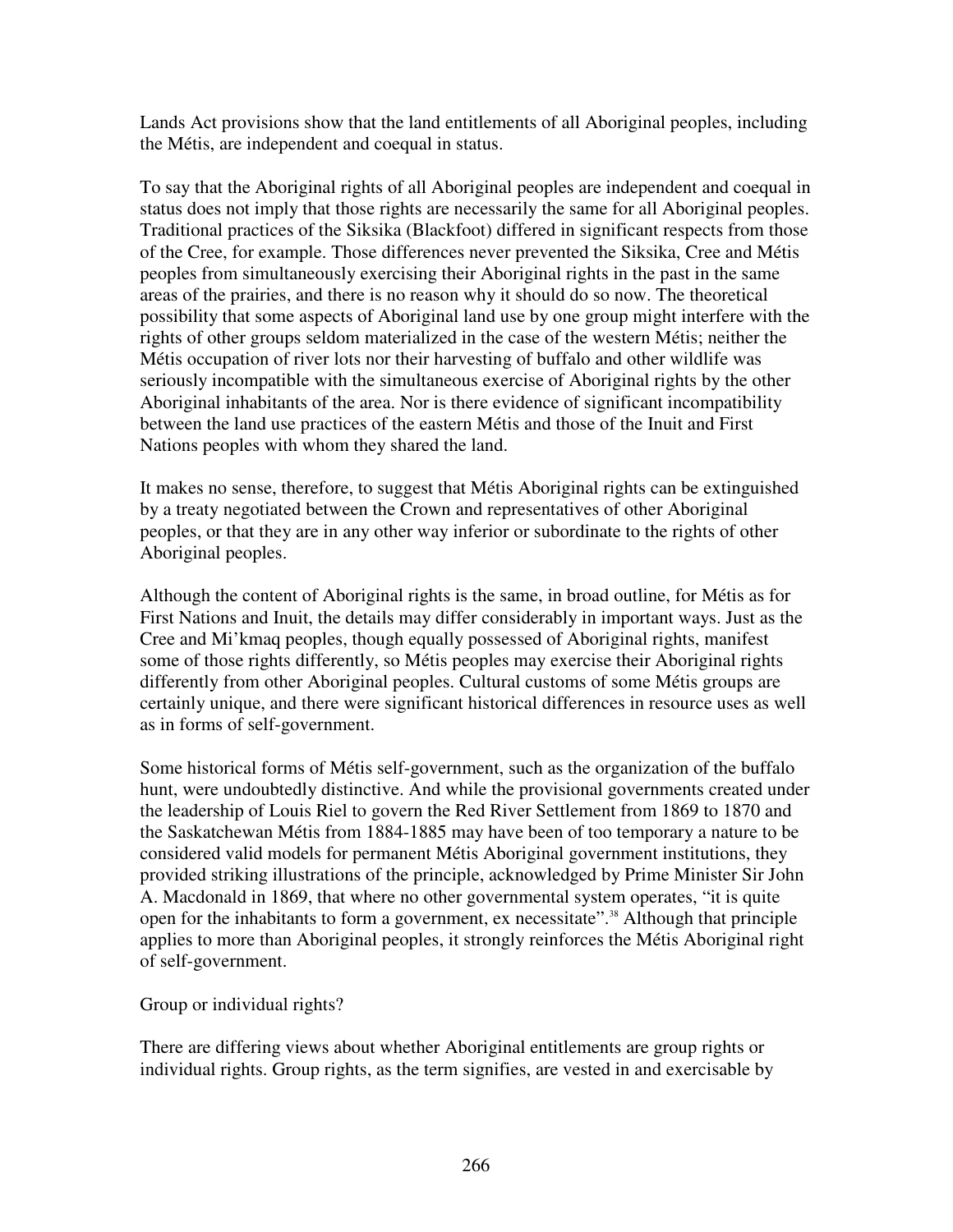groups on behalf of their individual members. Individuals have no legal means of enforcing them.

Aboriginal rights appear to have both group and individual aspects. They are undoubtedly group rights in certain important respects and probably in most respects. Land rights were not exercised individually on the prairies in Aboriginal times, at least not in the sense of individuals claiming exclusive long-term use of particular tracts of land. 39 In the case of nomadic Aboriginal peoples, land rights were collective in nature. Another longrecognized collective Aboriginal right is the legal authority of Aboriginal leaders to negotiate and enter legally binding treaties, including treaties that extinguish Aboriginal rights, on behalf of the entire membership of their nations. Sections 35(1) and 35(2) of the Constitution Act, 1982 can also be seen as underlining a group approach to rights by their references to Aboriginal peoples, since peoples are collectivities.

On the other hand, certain aspects of Aboriginal rights (such as the right to hunt and fish for subsistence) were often exercised by individuals historically and are still seen as individual. In the Sparrow case, for example, the Supreme Court of Canada permitted a First Nation individual to invoke, under the authority of section 35(1), an Aboriginal right to fish as a defence to individual prosecution for fishing by a method prohibited by federal law. Section 35(4) of the Constitution Act, 1982 states, moreover, that

Notwithstanding any other provision of this Act, the aboriginal and treaty rights referred to in subsection (1) are guaranteed equally to male and female persons. [emphasis added]

It would appear, therefore, that Aboriginal rights are sometimes individual and sometimes collective, depending on the nature of the right in question and the circumstances in which it arises or is sought to be exercised. The link between individual and group rights seems to be that only those persons (like Mr. Sparrow) who are members of collective Aboriginal peoples have the ability to exercise individual Aboriginal rights. 40

#### Extinguishment

Aboriginal legal rights remain operative only to the extent that they have not been lawfully extinguished. Three methods of legal extinguishment have been recognized in the past: voluntary surrender, legislation and constitutional amendment.<sup>41</sup>

#### *Surrender*

Aboriginal rights can be given up, although only to the Crown, only for consideration (something of value given in exchange for the surrender), and (at least where group rights are involved) only by a well-defined Aboriginal group whose leaders understand the legal significance of the situation. The surrender agreement is usually known as a treaty. Where the language of the treaty is unclear, the ambiguity is to be resolved in favour of the Aboriginal people. 42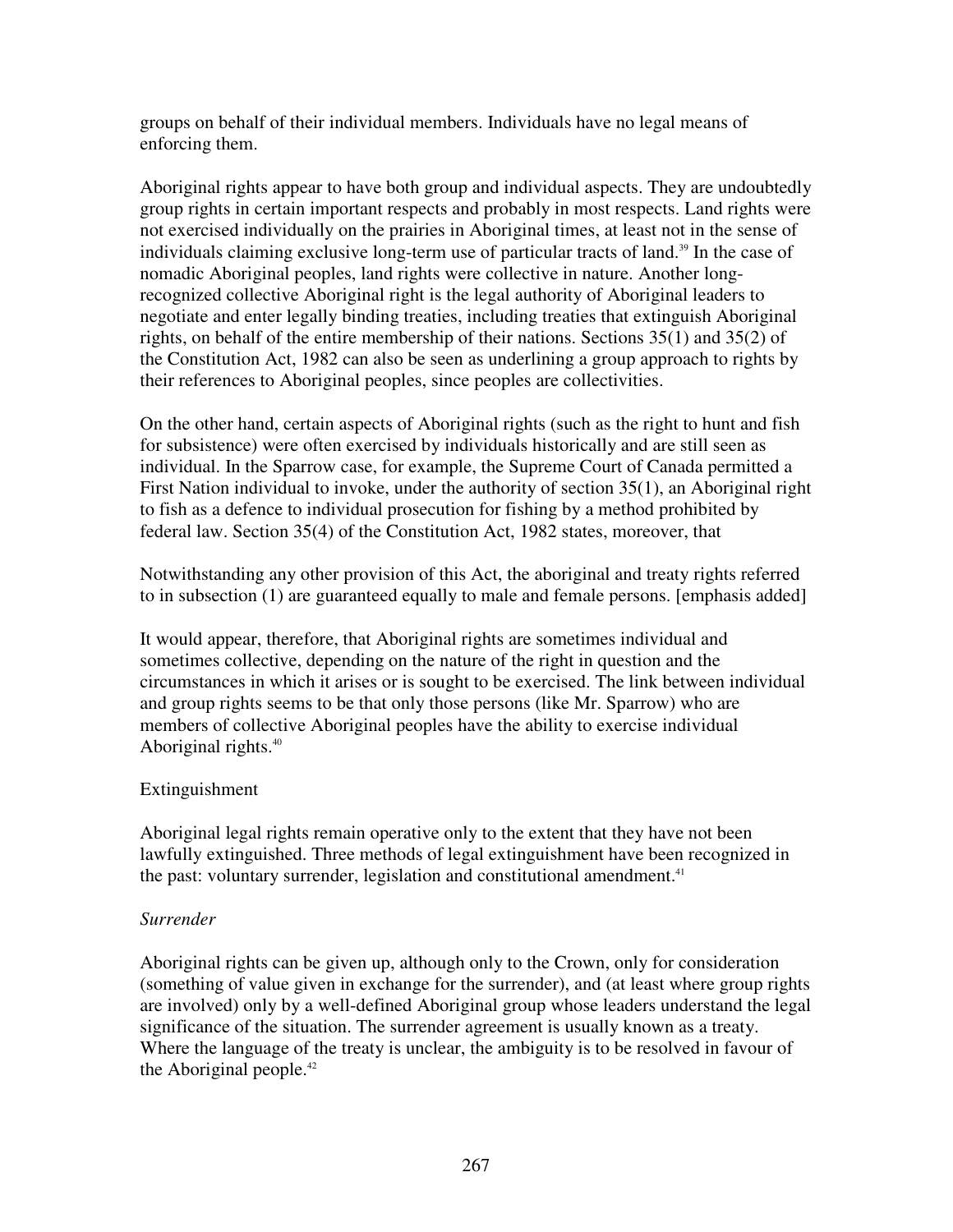Much remains uncertain about extinguishment by surrender; there may be other requirements as well. <sup>43</sup> How thoroughly must the negotiators have understood the legal implications of the agreement? Do the benefits provided in consideration of the surrender have to be adequate, in the sense of being reasonably proportional to the value of the rights surrendered? In the case of ordinary contracts, the law does not concern itself with the adequacy of consideration, but the situation may well be different in the case of Aboriginal treaties because the Crown owes a special fiduciary responsibility to the Aboriginal peoples in question. What is the effect of a "failure of consideration", in the sense of substantial non-compliance by the government of Canada with its obligations under a treaty? Does the Crown's fiduciary obligation affect that matter as well? The answers to these and other questions are unclear.

Some things are clear. One is that treaties can result in the surrender of only the rights they deal with expressly or by unavoidable implication. Another is that treaties bind only those groups whose representatives were parties to the treaties. Both factors could affect existing Métis Aboriginal rights in important ways.

Treaties vary widely in their terms. Some deal with land rights, others do not; some deal explicitly with resource rights, others fail to do so; some touch on governance, others are silent on the subject. To determine what rights may have been surrendered by a particular treaty it is necessary to examine carefully the contents of that treaty. Thus, discovering Métis Aboriginal rights arising from Indian treaties, as for Indian rights arising from the same treaties, will depend on close document-by-document analysis.<sup>44</sup>

Some treaties were entered into with representatives of only some of the Aboriginal groups residing in the areas involved. The fact that excluded groups were sometimes persuaded to adhere to

existing treaties at a later date suggests that those groups would not have been legally affected unless they did so. 45 In the case of Métis people, this is an important fact, because they were scrupulously excluded from most Indian treaties unless they chose as individuals to be considered Indians for that purpose.

Little evidence exists to indicate the involvement of Métis groups in the negotiated surrender of Aboriginal rights. For the Métis of the east, the far west, and the north, in fact, there is absolutely no evidence that such negotiations ever occurred until quite recently. For the Métis Nation, there are two possible exceptions to the rule that the federal government would not make treaties with Métis groups.

The first possible exception was an instance where a Métis group unquestionably did participate in treaty negotiations but where the aftermath seems to have turned the incident into an 'exception that proves the rule'. In 1875 a 'halfbreed adhesion' to western Treaty 3 was negotiated, signed and partially implemented. It was subsequently repudiated by the federal government, however, and that government consistently thereafter denied treaty status to Métis groups, although it continued to allow Métis individuals to opt for Indian status. 46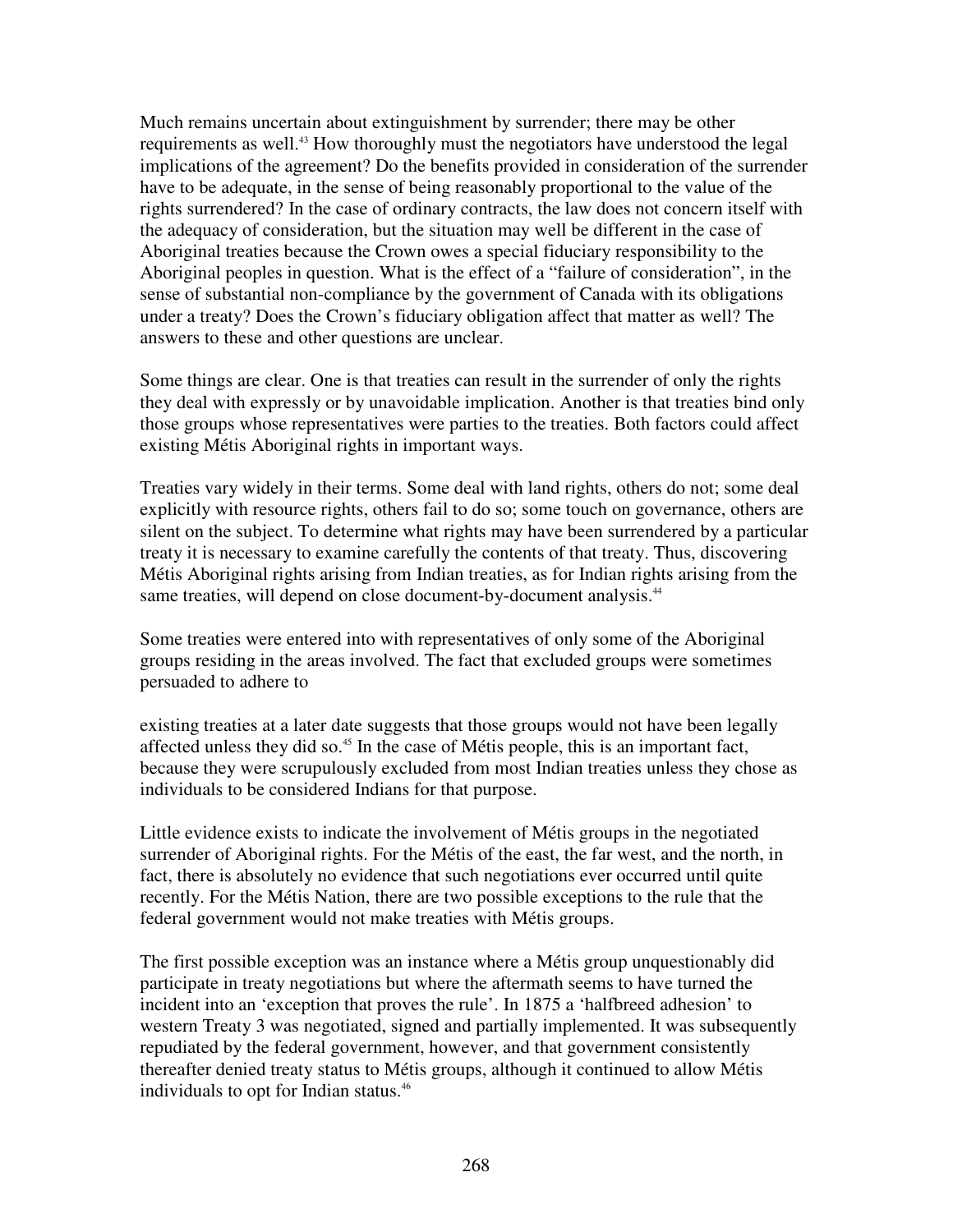The other possible exception is somewhat more plausible. Manitoba's constitution, the Manitoba Act, 1870, was based largely on negotiations between representatives of the government of Canada and the residents of the Red River settlement and its provisional government. For many western Métis, the Manitoba Act constitutes a Métis treaty. Some academic commentators agree. Strong textual support for that point of view comes from section 31 of the Manitoba Act, which provided that land grants should be made to certain Métis persons" towards the extinguishment of Indian title to the lands of the Province". There are legal difficulties with the 'treaty' interpretation of the Manitoba Act, however.

One difficulty is that the Manitoba Act, at least on the face of it, does not contain all the terms agreed upon between the Red River delegation and the Canadian negotiators in 1870. There were important additional verbal promises, partially confirmed by a letter from Sir George-Étienne Cartier on behalf of Canada, to Abbé Ritchot, who headed the Red River contingent. Only if those promises could be incorporated inferentially into the text of section 31 (legally, a dubious possibility) would it be wise for the Métis to regard the Manitoba Act itself as a treaty.

Another difficulty is that the Manitoba Act derives its legal authority from the unilateral law-making powers of the parliaments of Canada and the United Kingdom and contains provisions that were never agreed to by the Red River representatives. If the Manitoba Act negotiations are to be regarded as having produced a Métis treaty, therefore, the treaty must have been a separate agreement, legally distinct from the Manitoba Act itself, comprising both some provisions of the Manitoba Act and the verbal agreements. 47

Another obstacle to the idea of a Métis treaty is that it is doubtful that the Red River negotiators represented the Métis population exclusively. They appear to have been nominated, on behalf of the general populace of Red River, by a settlement-wide committee known as the Convention of Forty, as well as by the provisional government headed by Louis Riel (and even the provisional government had a small non-Métis component). The negotiators chosen to represent Red River were Abbé Ritchot, Judge John Black and Alfred Scott, a Winnipeg hotel keeper. None was Métis, and they were not even uniform in their Métis sympathies. It is true that Ritchot, the primary Red River negotiator, gave constant voice to Métis concerns and that the legislative assembly of the provisional government, which was predominantly Métis in its composition, ratified the act after being told by Ritchot about the accompanying verbal assurances. <sup>48</sup> Perhaps it is possible to consider the Red River negotiators as having had a dual mandate: to negotiate a land settlement for the Métis and to arrange provincehood on behalf of all residents of the area.

Politically speaking, it is certainly legitimate to refer to the Manitoba Act and attendant verbal promises as a Métis treaty, and no one can justifiably object when the Métis who trace their origins to the Red River Valley treat it as such in negotiations concerning their aspirations for the future. Legally, however, the situation is far from clear.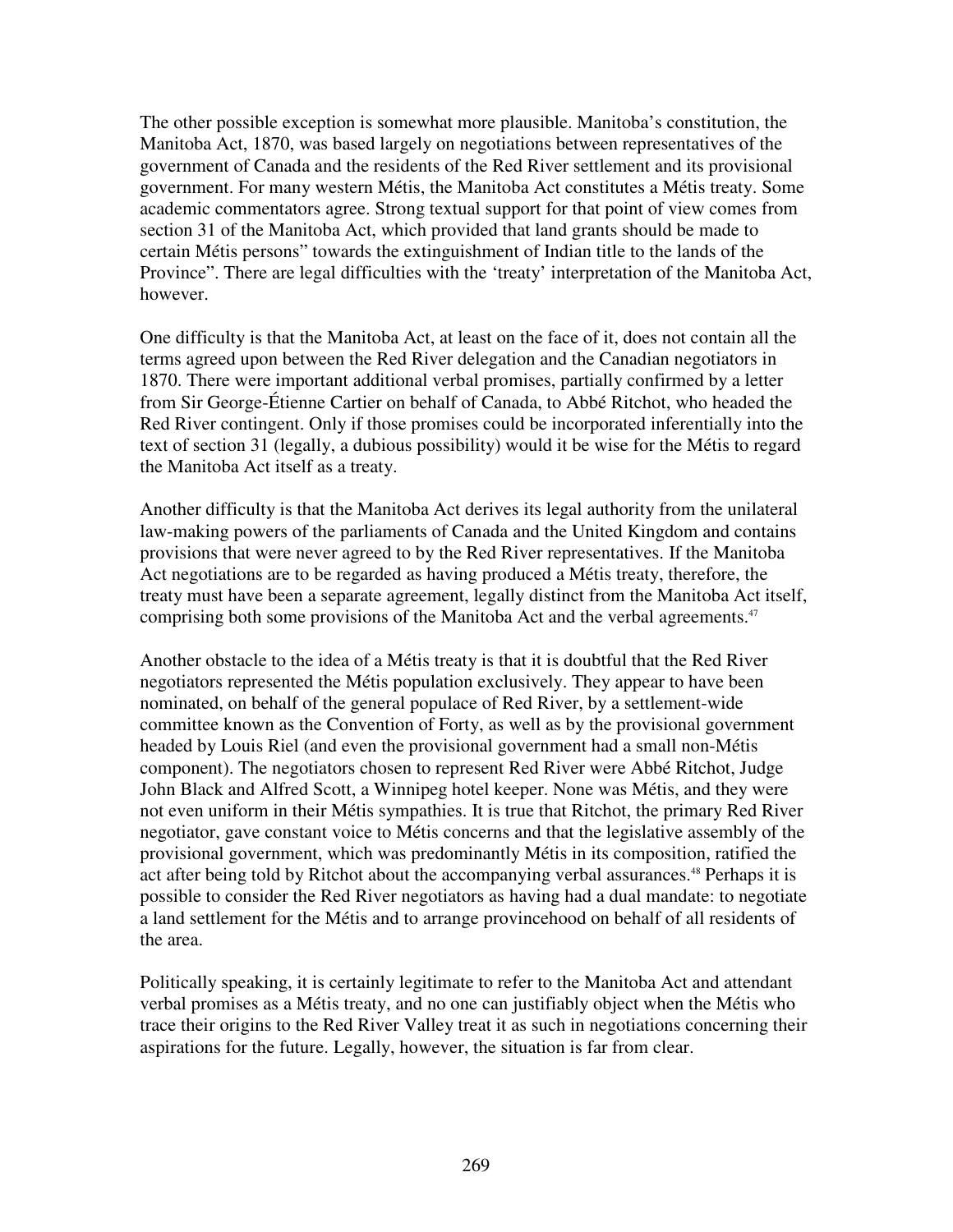But ultimately it does not matter, from a legal perspective, whether the Manitoba Act provisions constitute a treaty. Aboriginal rights were extinguishable, according to common law, by legislative enactment or by constitutional amendment as well as by treaty. The provisions of section 31 of the Manitoba Act were part of a legislative enactment having constitutional force. The extinguishment implications are therefore the same legally, whether or not the act was a treaty. (Treaties can be sources of Métis rights as well as instruments of extinguishment. Later in this appendix, we discuss the possibility that the Manitoba Act and related promises could be considered a treaty for the meaning of the guarantee contained in section 35 of the Constitution Act, 1982.)

More important than whether the Manitoba Act extinguishment provision was part of a treaty or a statute is whether, and to what extent, it resulted in the legal extinguishment of Métis Aboriginal rights in Manitoba. Subsumed in that question are several difficult legal puzzles. Was the vague phrase 'towards the extinguishment' sufficiently explicit to effect extinguishment in law? If so, was the extinguishment conditional upon full and fair distribution of the associated land grants to their intended recipients? Who were the intended recipients? If the intended recipients did not include all Manitoba Métis, did the Aboriginal title of the excluded group survive? To the extent that the Aboriginal title of Manitoba Métis was extinguished, how were other aspects of their Aboriginal rights, such as the inherent right of self-government, affected? These matters are addressed in Appendix 5C.

#### *Legislation*

Until 1982, when section 35 was enacted to give constitutional recognition to existing Aboriginal rights, such rights could be extinguished by simple legislative enactment. The Sparrow case made it clear, however, that extinguishment by legislation had to be unmistakable in intent and that mere statutory regulation did not equate to extinguishment. The body competent to extinguish by statute is the Parliament of Canada, to which section 91(24) of the Constitution Act, 1867 assigned authority to make laws concerning "Indians, and Lands reserved for the Indians". (This assumes, in the context of Métis rights, that section 91(24) applies to Métis people as well as to "Indians".) The Indian Act is the principal federal statute, but by no means the only one, that has encroached on Aboriginal autonomy over the years. Powers of self-government exercised initially by Aboriginal communities on their own authority were eventually modified and controlled by statute; many other Aboriginal entitlements, such as the right to hunt and fish, were legislatively restricted in a variety of ways. Although legislative extinguishment of Aboriginal rights has not been possible since 1982, Parliament remains capable, according to the Sparrow decision, of a limited degree of regulation of those rights. To qualify for application under the Sparrow principles, however, legislative regulation must now meet a very stringent test. <sup>49</sup> The Indian Act does not apply to Métis people unless they are registered as Indians, but certain other federal legislation impinging on Aboriginal rights does affect them.

A number of provincial enactments have also encroached on Aboriginal rights. Although it is doubtful that the provincial legislatures have the constitutional jurisdiction to do so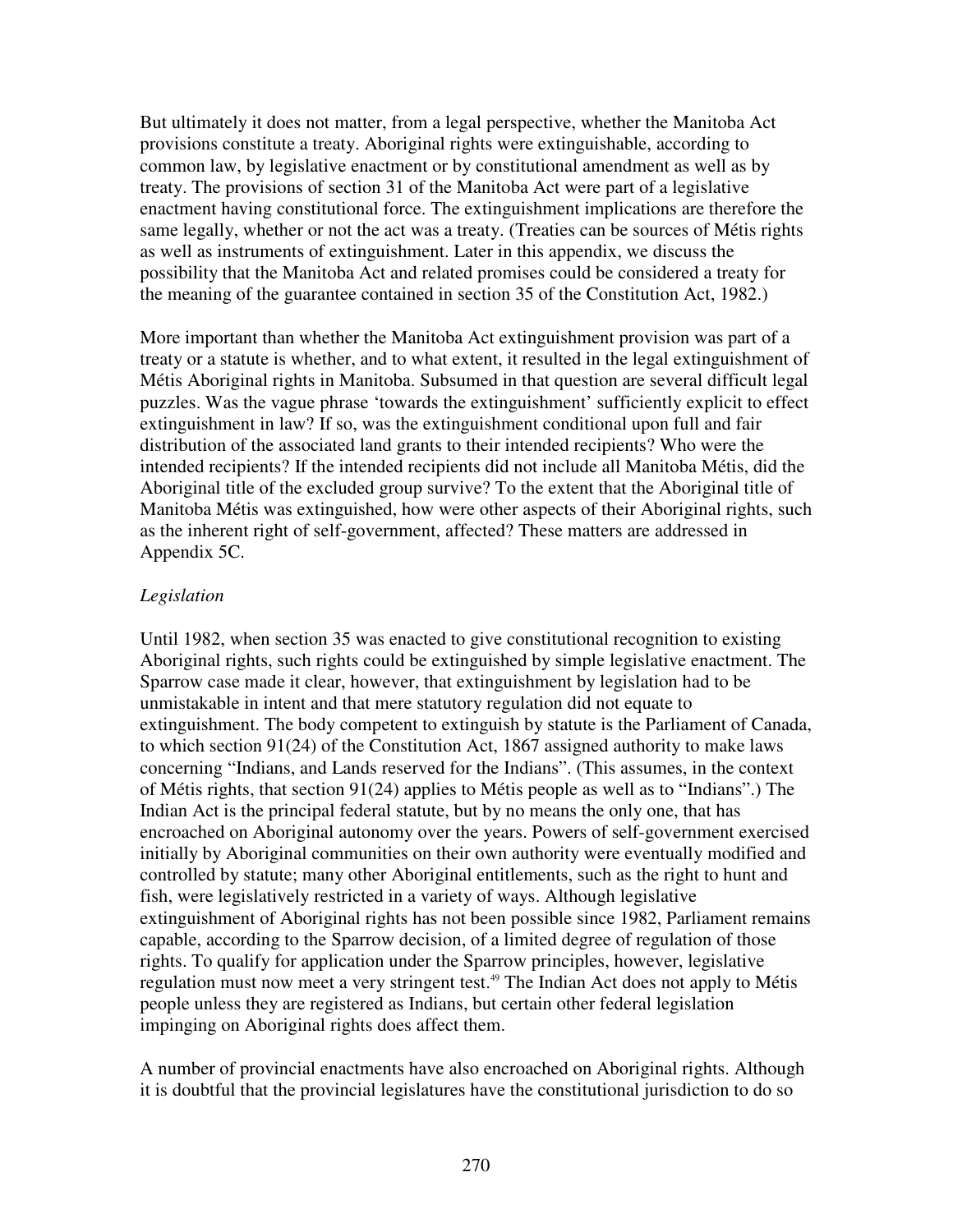on their own authority, Parliament has delegated much authority to them by section 88 of the Indian Act, which subjects Indian people to provincial laws of general application. Section 88 is not applicable to Métis persons, however, since the Indian Act restricts its application to persons who are registered or entitled to be registered as Indians under the act.

An attempt to extinguish the Aboriginal title of the Métis of Manitoba was made in the Manitoba Act, 1870. Since that act had constitutional authority, its extinguishment provisions are examined in the next section. With respect to the Aboriginal title of western Métis outside the tiny original 'postage stamp' province of Manitoba, a key enactment was the Dominion Lands Act, 1879 and subsequent amendments, which offered scrip, redeemable for Crown lands, in return for extinguishment of Indian title. Although a large quantity of prairie land was eventually distributed through that scrip system, almost none of it ended up in Métis hands, most scrip having been bought for ready cash by land speculators and redeemed by them or by people who purchased it from them. The process by which that came about is well illustrated in Frank Tough and Leah Dorion's study of Métis entitlements in the regions of western Treaties 5 and 10 and is examined more fully in Appendices 5B and 5C. <sup>50</sup> No attempt appears ever to have been made to extinguish Métis title by legislation outside the areas covered by the Manitoba Act and the Dominion Lands Act. The extent to which resource use rights and other Métis Aboriginal rights may have been extinguished is touched on later in this appendix.

#### *Constitutional amendment*

Since 17 April 1982, when proclamation of section 35 constitutionalized all unextinguished Aboriginal rights, Parliament has not had the power to extinguish Aboriginal rights by ordinary legislation. Aboriginal rights can now be extinguished only by surrender or by constitutional amendment.

The only constitutional provision purporting to extinguish Aboriginal rights is section 31 of the Manitoba Act, 1870 (a federal statute confirmed and given constitutional status by the Constitution Act, 1871): 51

31. And whereas, it is expedient, towards the extinguishment of the Indian Title to the lands in the Province, to appropriate a portion of such ungranted [Crown] lands, to the extent of one million four hundred thousand acres thereof, for the benefit of the families of the half-breed residents, it is hereby enacted, that, under regulations from time to time made by the Governor General in Council, the Lieutenant-Governor shall select such lots or tracts in such parts of the Province as he may deem expedient, to the extent aforesaid, and divide the same among the children of the half-breed heads of families residing in the Province at the time of the said transfer to Canada, and the same shall be granted to the said children respectively, in such mode and on such conditions as to settlement and otherwise, as the Governor General in Council may from time to time determine.

Implementation of the Manitoba Act was subject to considerable subsequent legislation, both federal and provincial, enacted with a view to clarifying, modifying and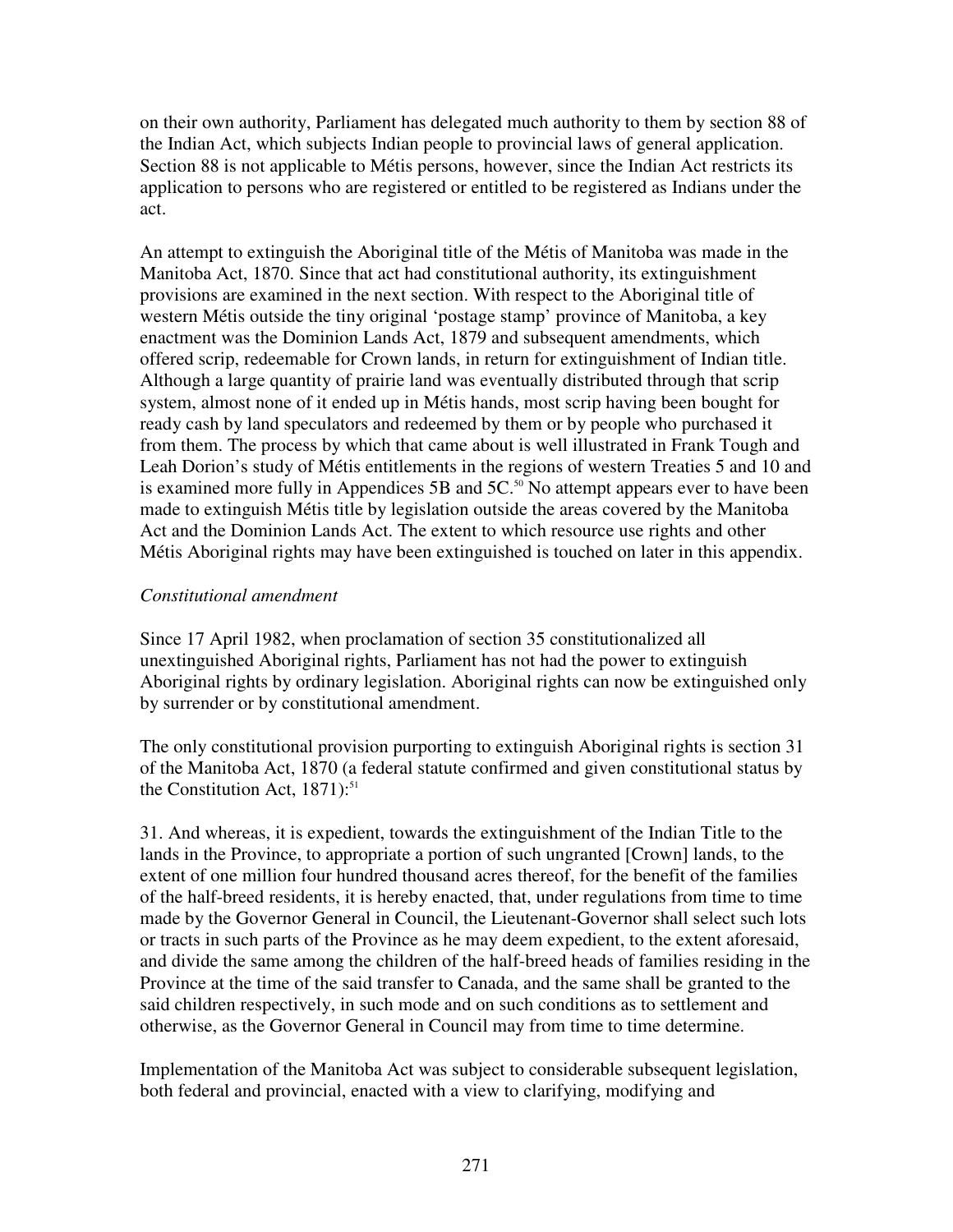supplementing section 31 and other provisions of the Manitoba Act. The constitutional validity of some of that supplementary legislation is questionable and is the subject of litigation now before the courts. Administration of the Manitoba Act, so far as Métis people were concerned, has been the subject of intense controversy ever since 1870. The manner in which the Manitoba Act promises were carried out is examined in Appendix 5C.

#### *Conclusion*

The critical question remaining is what, if anything, was extinguished? The overall impact of the various attempts to extinguish Métis Aboriginal rights in the west is difficult to assess accurately, partly because the facts are not, and probably never will be, fully known, and partly because the law of extinguishment remains unclear in several crucial respects. A few observations, however, can be made with reasonable confidence.

Most explicit measures to extinguish Métis Aboriginal rights addressed only the Aboriginal title to land, leaving other Aboriginal rights, such as cultural and governmental rights, largely undisturbed. Section 31 of the Manitoba Act, for example, refers only to extinguishment of the Indian title to the lands in the province. This is not to say that other Aboriginal rights could not be extinguished by legislation, but the Supreme Court of Canada in Sparrow placed severe limits on Parliament's power to do that. The extent of remaining Métis Aboriginal resource-use rights depends on the answers to at least two controversial legal questions, examined later in this appendix: Are they distinct from title rights? and To what extent has legislation on the subject expressed an unequivocal intention to extinguish them?

Some Métis groups were never party to either treaties or legislation purporting to extinguish Aboriginal title to land. Where such groups possess sufficient cohesiveness and distinctiveness to be considered peoples, they would seem to retain Aboriginal title to the lands they historically possessed as a group. Identifying such groups and determining the degree of distinctiveness and cohesiveness required to qualify them as bearers of group rights will not be easy, of course, but some, such as the Métis Nation and perhaps the Labrador Métis, are easy to identify.

Where legislation (Manitoba Act and Dominion Lands Act) purported to extinguish Métis Aboriginal title in return for grants of land, large-scale irregularities (ranging from fraud and unconstitutional alteration of rights to negligence and breach of fiduciary duty) have been documented. These irregularities resulted in very little of the compensatory land grants ending up in Métis hands. This failure of consideration, if true, may well have nullified the extinguishment. The law of extinguishment is not clear enough on this question to permit a reliable conclusion until a high level court has ruled on it, but the question is currently before the courts.

Where Aboriginal rights were effectively extinguished for a group as a whole by some treaty or legislative provision, the fact that certain individual members of the group did not participate in the group decision or did not share in the compensatory benefits would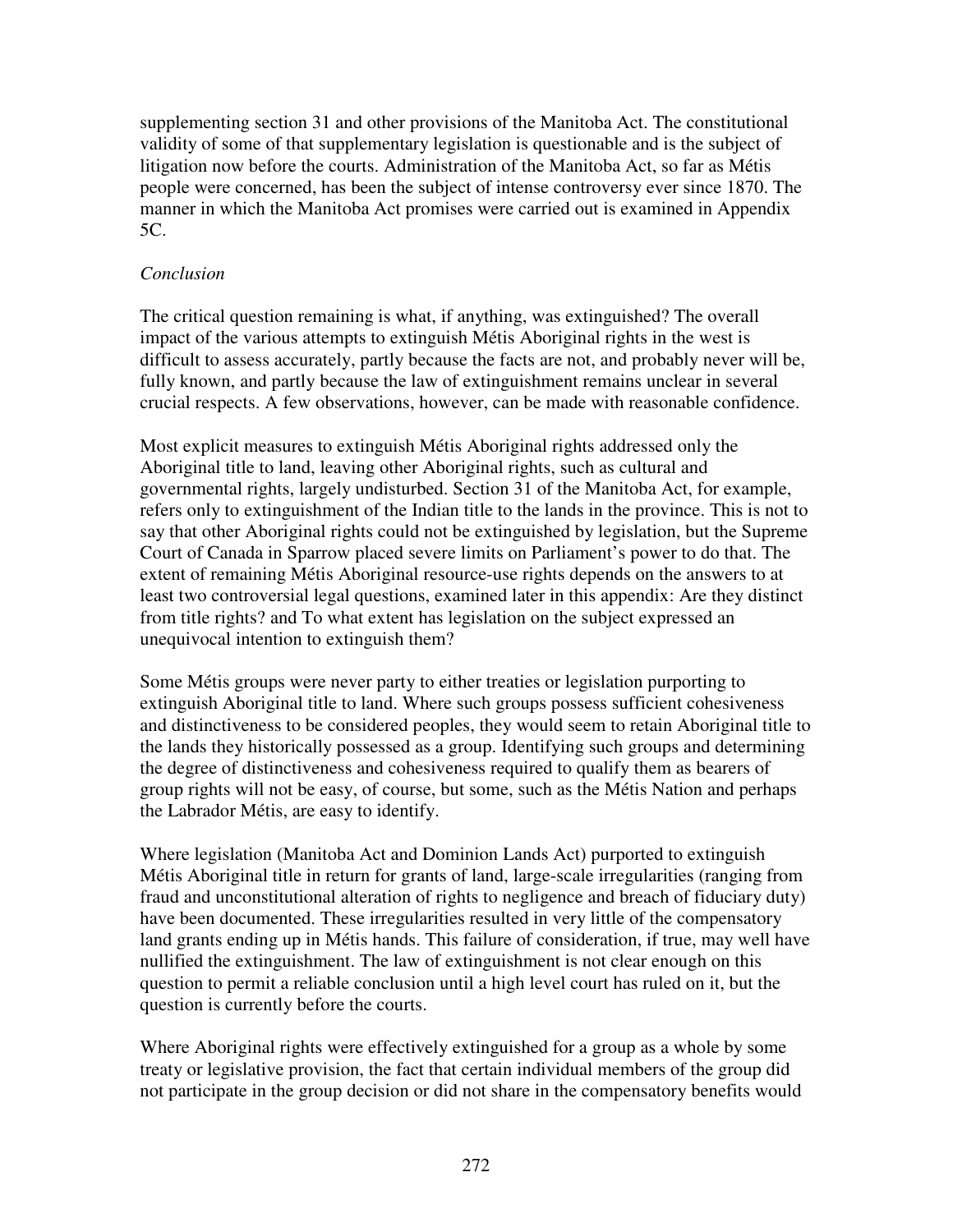probably not have nullified the extinguishment, although it might give those individuals or their successors a right to personal relief. Aboriginal title being a group right, it can be extinguished only by group action. If an otherwise valid extinguishment instrument created individual rights in return for extinguishment, those individual rights are probably enforceable individually, but non-compliance in a few specific cases would not affect the general efficacy of the extinguishment. Whether this was the case for the Manitoba Act and the Dominion Lands Act will depend on whether the courts find that the large-scale failure of consideration that is alleged to have occurred in those situations had the legal effect of nullifying the extinguishment process altogether.

While it is not possible to reach definitive conclusions about all of the aspects of the extinguishment of Métis Aboriginal rights in advance of judicial rulings on certain questions, it seems clear that some of those rights — perhaps most of them — have never been extinguished. Aboriginal rights, therefore, constitute a major source of Métis legal rights.

# **1.2 The Royal Proclamation of 1763**

In 1763, following the conclusion of hostilities with France, George III of England issued a Royal Proclamation concerning his newly acquired North American territories. That proclamation contained several provisions relating to Aboriginal peoples. Underlying those provisions was an acknowledgement that lands "not having been ceded to or purchased by" the Crown were reserved to "the several Nations or Tribes of Indians…as their hunting grounds". This provided powerful early evidence of the existence of Aboriginal rights in English law.

Although this Royal Proclamation applied to much of what is now eastern Canada, it did not apply directly to the homeland of the Métis Nation (which fell within the vast area known as Rupert's Land covered by the 1670 Charter of the Hudson's Bay Company), since the proclamation expressly excluded "the Territory granted to the Hudson's Bay Company". 52 It also excluded settled parts of Quebec, Newfoundland, Florida and the 13 New England colonies. Whether it applied to what is now British Columbia is a matter of doubt, the Supreme Court of Canada having divided inconclusively on the issue in Calder.

These exclusions from the 1763 proclamation were not fatal to Aboriginal rights, however; the Supreme Court has made it clear on more than one occasion that Aboriginal rights never depended on the Royal Proclamation for their existence; it was evidentiary only. 53

In any case, the omission of Hudson's Bay Company lands, which was the most serious exclusion affecting Métis people, was offset in part by an imperial order in council, dated 23 June 1870, that transferred those lands to Canada in accordance with section 146 of the Constitution Act, 1867, subject to an obligation to respect Aboriginal interests that was similar to that contained in the 1763 proclamation. The 1870 order in council is examined in Appendix 5C.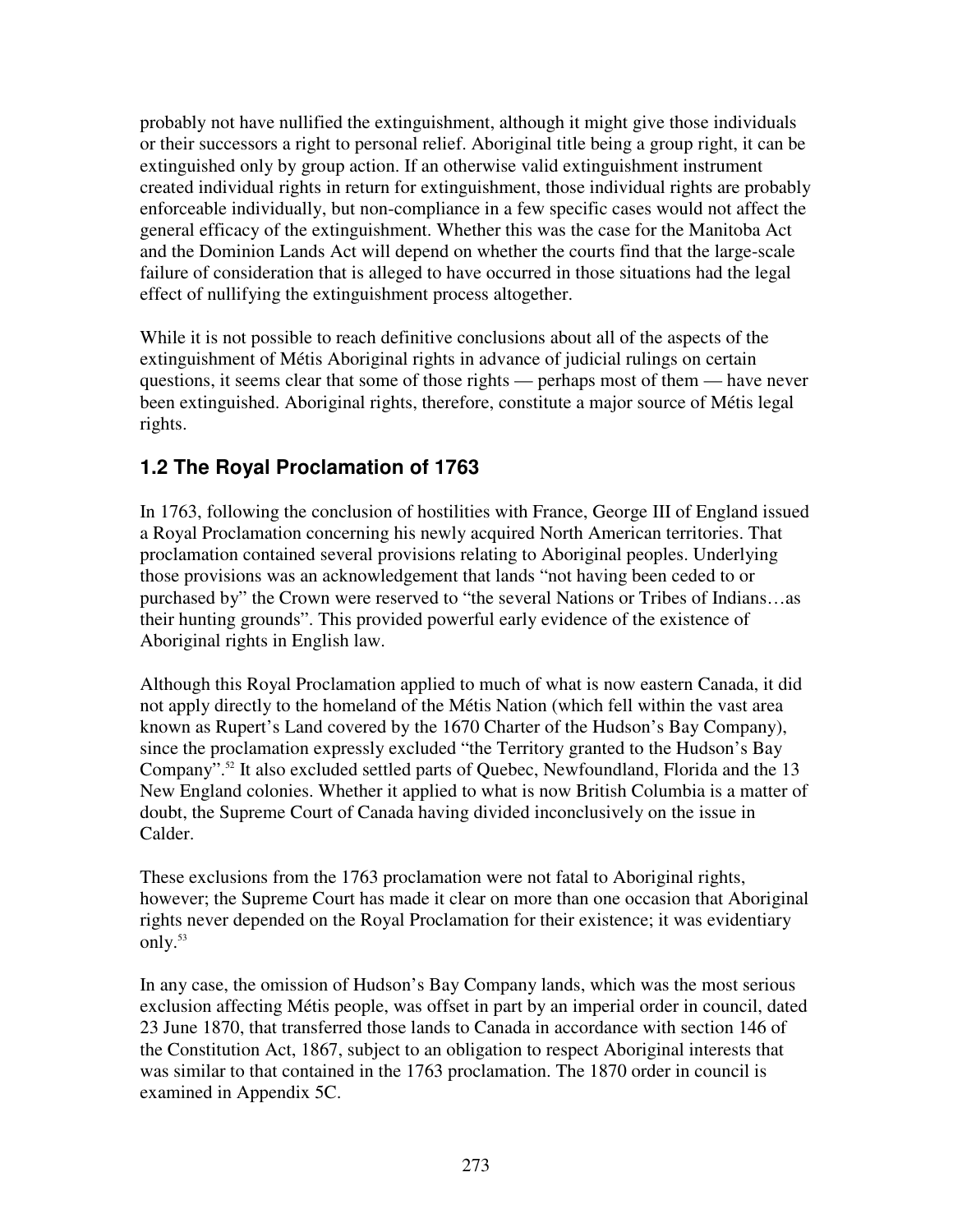### **1.3 The Crown's Fiduciary and Other Obligations**

A strong case can be made in support of the proposition that Canadian governments owe a legal duty of care to the Aboriginal peoples of Canada, including Métis people. 54

This duty of care is a consequence of the fact that Aboriginal peoples, including Métis, hold Aboriginal rights. It is a legal axiom that rights and obligations are correlative. Thus, it would be meaningless, in a legal sense, to assert that someone had a right unless someone else had an obligation to do something that would permit that right to be realized or to refrain from doing anything that would prevent its realization. If I have a legal right to be paid by you, you must have a corresponding obligation to pay me; if you have the right to express yourself freely, governments must have a corresponding obligation to refrain from acting in ways that would suppress or interfere with your free expression. Section 35(1) of the Constitution Act, 1982 recognizes and affirms existing Aboriginal rights. Since rights and obligations are correlative, section 35(1) must recognize and affirm an implicit obligation on someone's part to refrain from suppressing those rights and perhaps even to contribute positively to their realization. An obligation on whose part? Since constitutional responsibilities have been held to be exclusively governmental in nature, the obligation must lie with governments. 55

Compelling authority for concluding that such an obligation exists is provided by the Guerin decision. 56 In that case, the Supreme Court of Canada held that the Crown was legally liable for damages to an Indian band for mismanaging the leasing of certain band lands to a golf club. The court found that the nature of Aboriginal title in land and the fact that it can be surrendered only to the Crown, coupled with the surrender provisions of the Indian Act, created a unique fiduciary relationship between the Crown and Indian peoples concerning surrendered Indian lands. That fiduciary relationship imposes trust-like responsibilities on the Crown, requiring it to act with the utmost good faith and care in the interests of the Indian people affected by its actions.

While the principle determined in the Guerin case was stated to apply to surrendered Indian lands, it seems to have broader application. Some of the conduct for which the Crown was held liable in that case occurred before the land in question was surrendered by the band. In any event, the Supreme Court of Canada subsequently stated the principle in much broader terms in Sparrow, a decision that dealt with legislative restrictions on the Aboriginal right to fish:

In our opinion, Guerin, together with R. v. Taylor and Williams (1981), 62 C.C.C. (2d) 227, 34 O.R. (2d) 360 (C.A.), ground a general guiding principle for section 35(1). That is, the government has the responsibility to act in a fiduciary capacity in respect to Aboriginal peoples. The relationship is trust-like, rather than adversarial, and contemporary recognition and affirmation of Aboriginal rights must be defined in light of this historic relationship. 57

Not only does this more recent articulation of the fiduciary duty appear to extend beyond Indian lands, surrendered or otherwise, but the court's use of the term Aboriginal peoples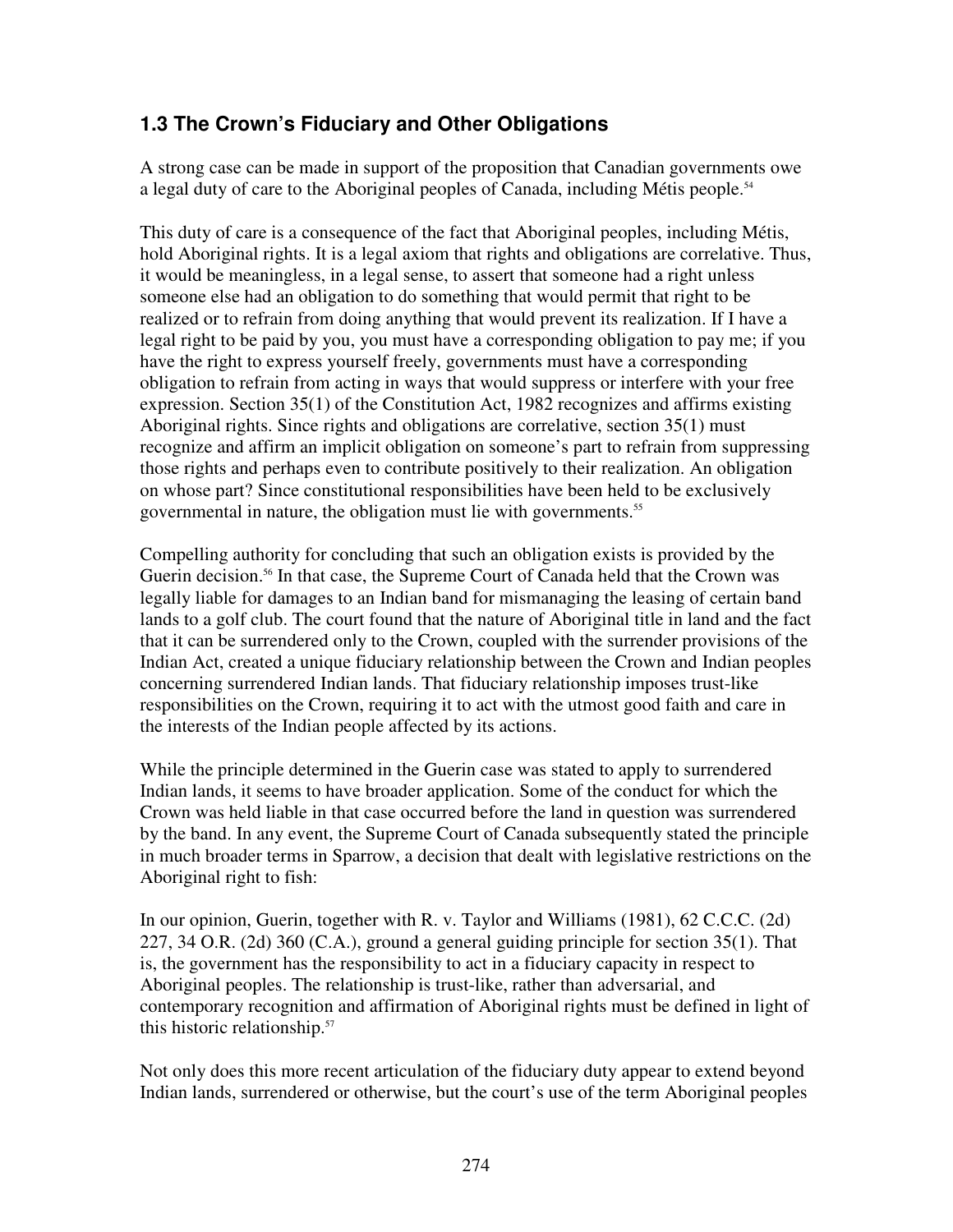suggests that the duty is not restricted to Indian peoples. If it applies to Inuit and Métis people as well, the fact that the duty was found in Guerin to be based partially on the terms of the Indian Act, which does not encompass those groups, may lessen its significance. The Supreme Court seemed to be indicating in Sparrow that the federal government's fiduciary responsibility for Aboriginal peoples is rooted, independently of the Indian Act, in the historical relationship of the Crown to all those peoples.

While that historical relationship was originally with the British Crown, it was transferred to Canadian authorities in 1867 (and later dates for areas subsequently added to Canada). <sup>58</sup> Because section 91(24) of the Constitution Act, 1867 confers on Parliament jurisdiction over "Indians, and Lands reserved for the Indians", it is the Crown expressed through Canada (the federal rather than provincial order of government) upon which this responsibility now primarily falls. However, there may also be matters within provincial jurisdiction for which, because of their impact on Aboriginal peoples, provincial governments have fiduciary responsibilities. 59

Does the fiduciary obligation apply to Métis peoples? It appears that it does. It will be recalled, first, that the Supreme Court of Canada was careful in Sparrow to describe it as a duty owed to Aboriginal peoples, not just to Indian people, and the court did this with full knowledge that section 35(2) now defines Aboriginal peoples to include Métis. Moreover, it seems clear that although section 91(24), enacted in 1867, refers expressly only to Indians, that term embraces all Aboriginal peoples, including the Métis.

In Re Eskimos the Supreme Court, in determining that 'Eskimos' (Inuit) were 'Indians' under section 91(24) of the Constitution Act, 1867, stated that the decision was based upon how Eskimos were viewed at or around the time of Confederation. What is the evidence regarding use of the term Indian in relation to the Métis at or around the time of Confederation?

There is considerable evidence and legal scholarship to suggest that in 1867 the population of mixed Aboriginal and European ancestry was included under the broad generic term Indians in section 91(24) of the Constitution Act, 1867. <sup>60</sup> There are also interpretations of the evidence and legal argument that assert that the Métis were not considered Indians at the time of Canada's union. <sup>61</sup> The author of Canada's leading treatise on constitutional law has stated, however, that most of the evidence and argument favours the view that the Métis are Indians under section  $91(24)$ .<sup>62</sup> The Manitoba Aboriginal Justice Inquiry concluded in 1991 that "Métis people…fall within the constitutional definition of 'Indians' for the purposes of section 91(24)…and fall within primary federal jurisdiction". <sup>63</sup> Two research studies conducted for the Commission reached the same conclusion. <sup>64</sup> These conclusions have considerable though not unanimous support from Métis representatives. Some Métis people are offended to be characterized as 'Indians' because, in their view, the term undermines the distinct nature of Métis peoples. Some Inuit have similar concerns.

The key to resolving this difference of opinion appears to lie in the fact that legal terminology does not always correspond with everyday language. In a social sense, of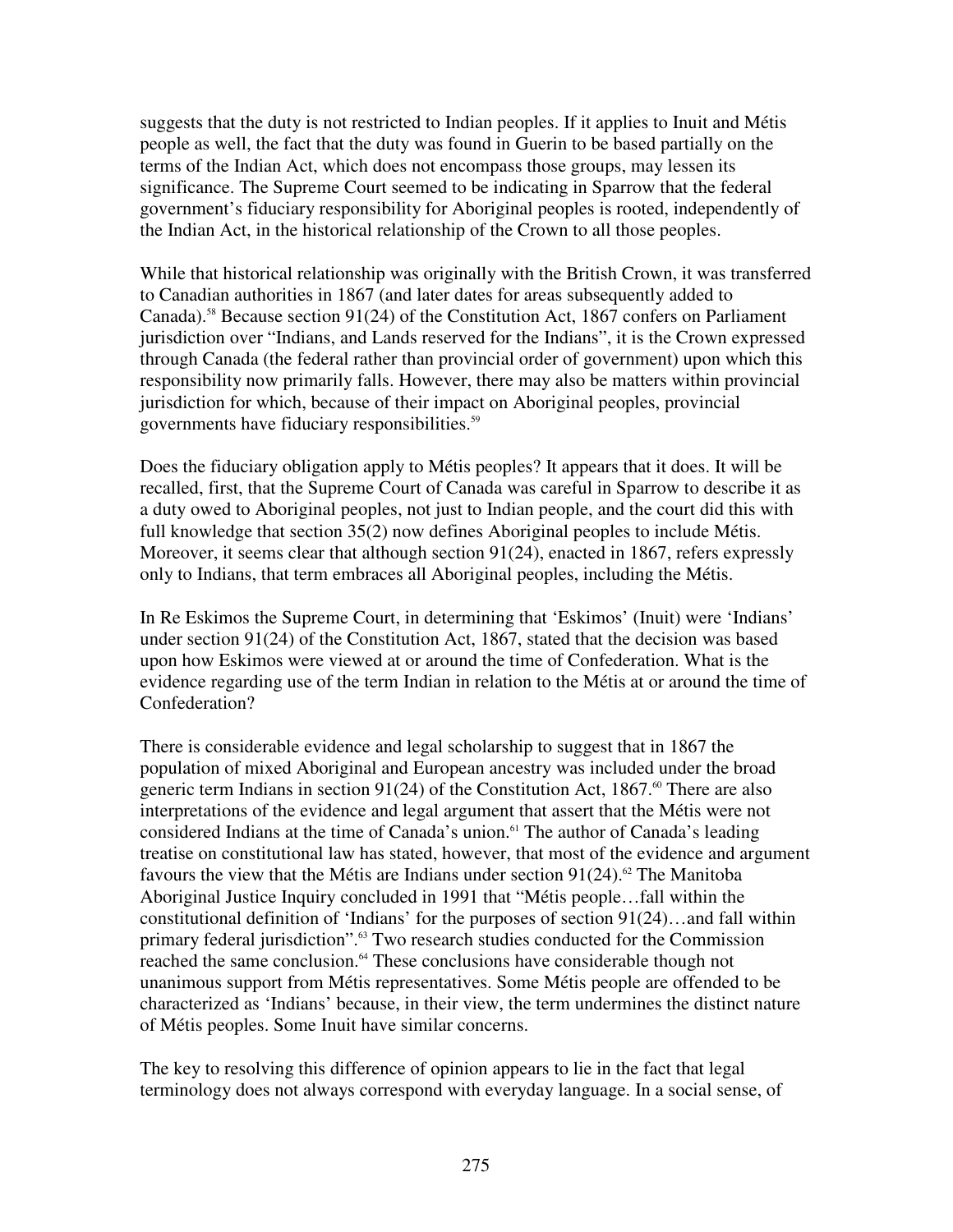course, it would be wrong to refer to Inuit or Métis persons as Indians. For the special legal purpose of determining who falls under the law-making jurisdiction and responsibility of Parliament, however, only the word Indian is available to us.<sup>65</sup> It was placed in the constitution in 1867 at a time when its drafters thought it a satisfactory general equivalent of Aboriginal. That being so, courts will probably have no difficulty concluding that Métis are Indians within the special legal meaning that word bears in section 91(24) of the Constitution Act, 1867 while also acknowledging that Métis are socially, historically and culturally distinct from all other Aboriginal peoples.

This does not necessarily deprive provincial legislatures of constitutional jurisdiction to legislate on aspects of Métis rights that have provincial dimensions. It means, however, that Parliament has paramount jurisdiction and that the fiduciary obligation owed to Aboriginal persons, including Métis people, is owed primarily by the government of Canada.

What does that fiduciary obligation entail? It certainly means that governments must do nothing that would interfere with the free exercise of existing Aboriginal rights. That negative obligation clearly applies to both federal and provincial governments. There is good reason to believe that at least the federal government, in which section 91(24) vests authority over Aboriginal matters, also has a positive obligation to take steps necessary to the full realization of existing Aboriginal rights.

Courts have traditionally been more reluctant to impose positive duties (requiring someone to undertake a particular action) than negative ones (prohibiting someone from doing something). Positive obligations have always been imposed in some circumstances, however, and since fiduciary responsibilities have long been recognized to be positive as well as negative in some circumstances,<sup>66</sup> the fiduciary relationship referred to in Guerin and Sparrow would seem to include a duty to take positive measures. This conclusion is consistent with the nature of constitutional obligations generally. Although many constitutional obligations of governments are predominantly negative (not to prevent exercise of the fundamental freedoms of religion, expression, association and so on), some are unquestionably positive (to hold elections at least every five years, to convene Parliament and provincial legislatures at least once a year, to provide public support for minority denominational schools and minority language schools). There is no reason, therefore, to interpret the federal government's constitutional obligations concerning Aboriginal rights as entirely negative. At least one writer has concluded that the fiduciary duty to Aboriginal peoples involves both positive and negative obligations. 67 It is instructive to note that the Supreme Court of Canada has recently indicated that it is willing, in appropriate circumstances, to award positive remedies, such as reading into statutes unconstitutionally excluded legislative benefits rather than just striking down the deficient legislation. 68

Although the full implications of the federal government's positive obligations respecting existing Aboriginal rights cannot be catalogued, it is possible to speculate about some of them. Where there are Métis groups with whom treaties or claim settlements were never completed, it seems clear that the government of Canada is obliged to initiate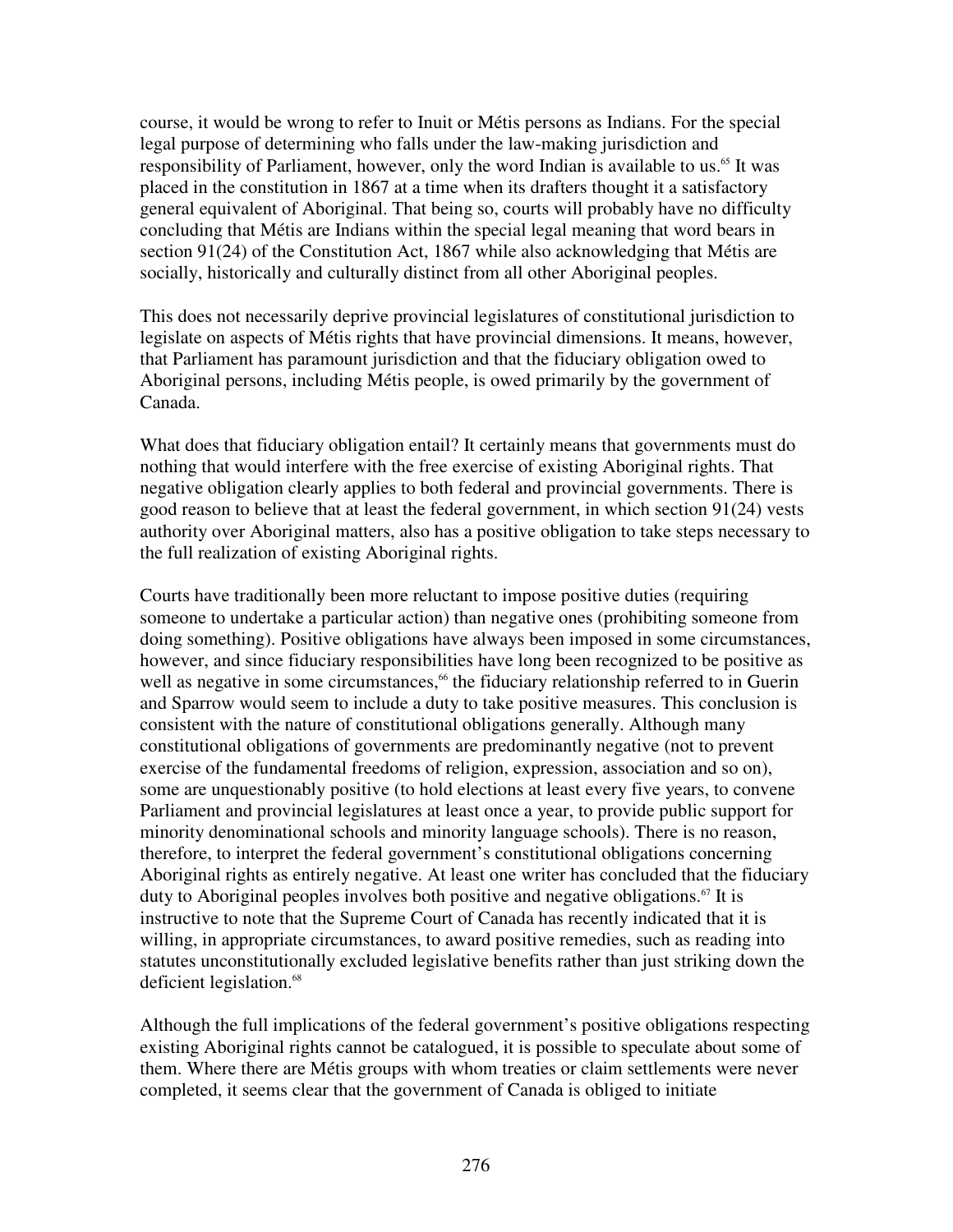negotiations. If the exclusion of Métis groups from treaty or settlement negotiations in which they should have been included has resulted in harm to Métis interests, the government of Canada is probably obliged by its fiduciary duty to compensate the Métis groups for such harm. If the realization of a particular Métis Aboriginal right requires legislative enactment, Parliament may well have an obligation to enact suitable legislation. <sup>69</sup> While the courts may not be empowered to order Parliament to fulfil a legislative obligation, they clearly have the power to order compliance with the constitution by the Crown and its subordinates. Even Parliament may be subject to declaratory rulings of the courts, which can have a powerful political impact.

# **1.4 Treaty Rights**

Treaties are major sources of rights for First Nations. This is not true, generally speaking, for Métis peoples because few treaties have been made with them as such. As explained earlier, some consider that section 31 of the Manitoba Act, 1870 and attendant verbal promises constitute a treaty, but courts would probably not accept that interpretation.

This means that the Manitoba Act, 1870 should be looked upon as a constitutional not a contractual guarantee, which could remove the possibility of direct enforcement by the courts of the verbal promises made to Abbé Ritchot by George-Étienne Cartier and John A. Macdonald. Nevertheless, the written constitutional guarantee remains capable of judicial enforcement and of interpretation in light of the verbal promises.

### **1.5 Section 35 of the Constitution Act, 1982**

Section 35(1) of the Constitution Act, 1982 recognizes and affirms the existing Aboriginal rights of the Aboriginal peoples of Canada. Although it is only existing rights to which section 35 applies, it is nevertheless appropriate to treat that provision as an independent source of rights in at least two respects. First, it constitutionalized the 1982 status quo, so far as Aboriginal and treaty rights are concerned, with the consequence that those rights can no longer be extinguished by ordinary legislation (or, arguably, even by consent unless the consent is confirmed by constitutional amendment). Second, by declaring, in section 35(2), that Aboriginal peoples include Métis for purposes of section 35(1), it has confirmed their independent existence and removed any possibility that their rights can be perceived as somehow subordinate to those of other Aboriginal peoples.

By focusing on the rights of peoples rather than individuals, section 35 emphasizes the collective side of Aboriginal and treaty rights. It will be recalled that collective rights (such as the right of self-government or of treaty negotiation) are enforceable only by the group and cannot be exercised by individuals on their own behalf. Although the Sparrow decision shows that section 35 has significance for individuals, it is likely that the only persons who can rely on section 35 as individuals are members of the Aboriginal people whose particular rights are in question. Even though he was of Aboriginal ancestry, Mr. Sparrow would probably not have been allowed to exercise Aboriginal fishing rights if he could not show that he was currently accepted as a member of his people (see our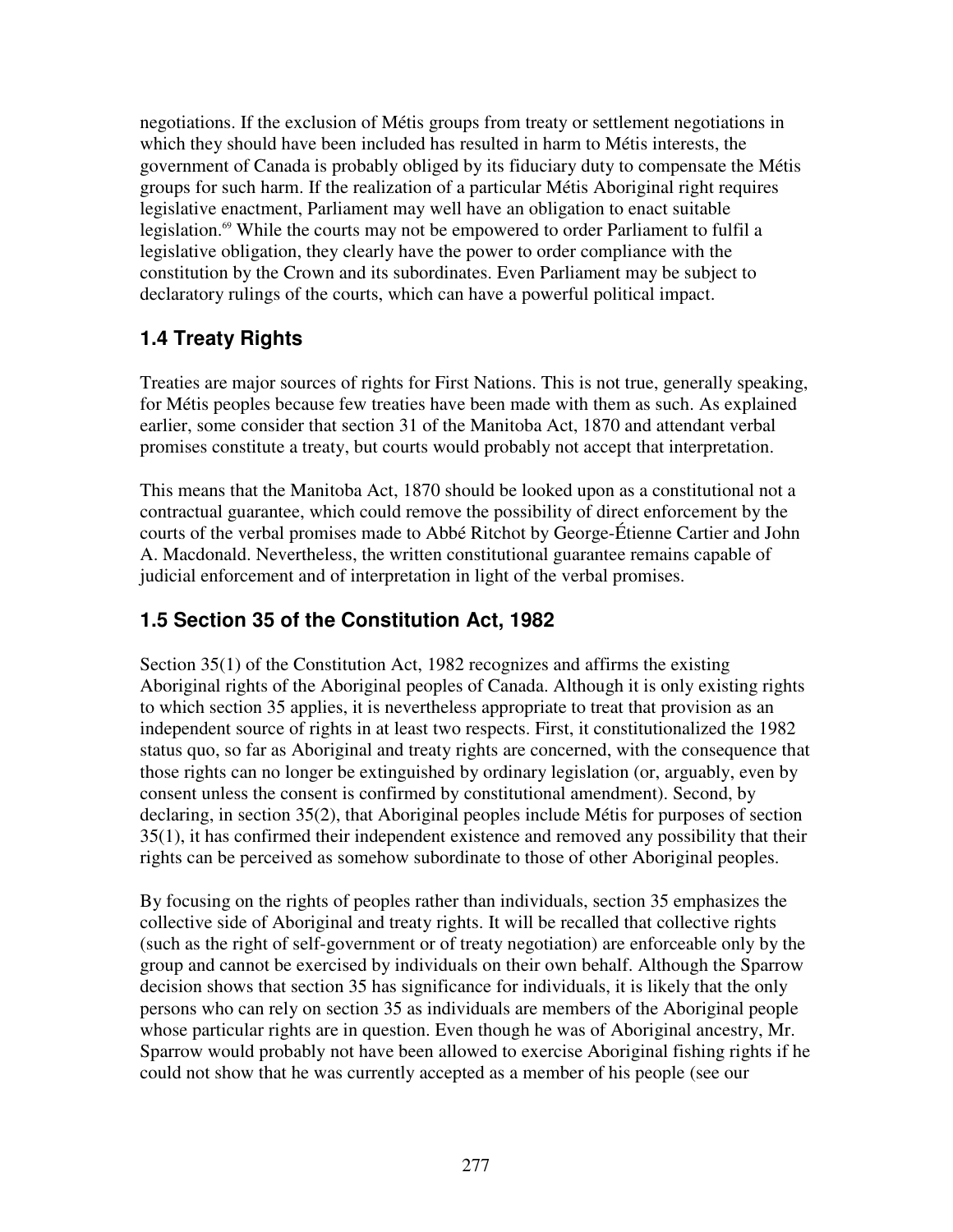discussion on group and individual rights earlier in this appendix). The processes and criteria of group membership are, therefore, of great importance.

How is membership in an Aboriginal people determined? <sup>70</sup> Although various tests have been employed over the years, for various purposes in various jurisdictions (degrees of consanguinity, bureaucratic discretion, family status, individual choice and so on), the method that has won widest acceptance in recent years is a modified self-determination approach, consisting of three elements:

• some ancestral family connection (not necessarily genetic) with the particular Aboriginal people;

- self-identification of the individual with the particular Aboriginal people; and
- community acceptance of the individual by the particular Aboriginal people.

It is sometimes suggested that a fourth element is also required: a rational connection, consisting of sufficient objectively determinable points of contact between the individual and the particular Aboriginal people, including residence, past and present family connections, cultural ties, language, religion and so on, to ensure that the association is genuine and justified. The more common view, however, appears to be that while these criteria can be used to determine whether an individual should be accepted as a member, they are not primary components of the test.

It is important when considering section 35 to know something about the meaning of the word 'peoples'.<sup>71</sup> Unfortunately, no authoritative definition of its meaning in section 35 exists. Definitions from other sources, such as international law, can be helpful, bearing in mind that the meaning of any word is strongly influenced by the context in which it is used. Catherine Bell has suggested that a definition developed by the International Commission of Jurists might be applicable. In that definition, 'people' has the following elements:

- a common history;
- racial or ethnic ties:
- cultural or linguistic ties;
- religious or ideological ties;
- a common territory or geographical location;
- a common economic base; and
- a sufficient number of people.<sup>72</sup>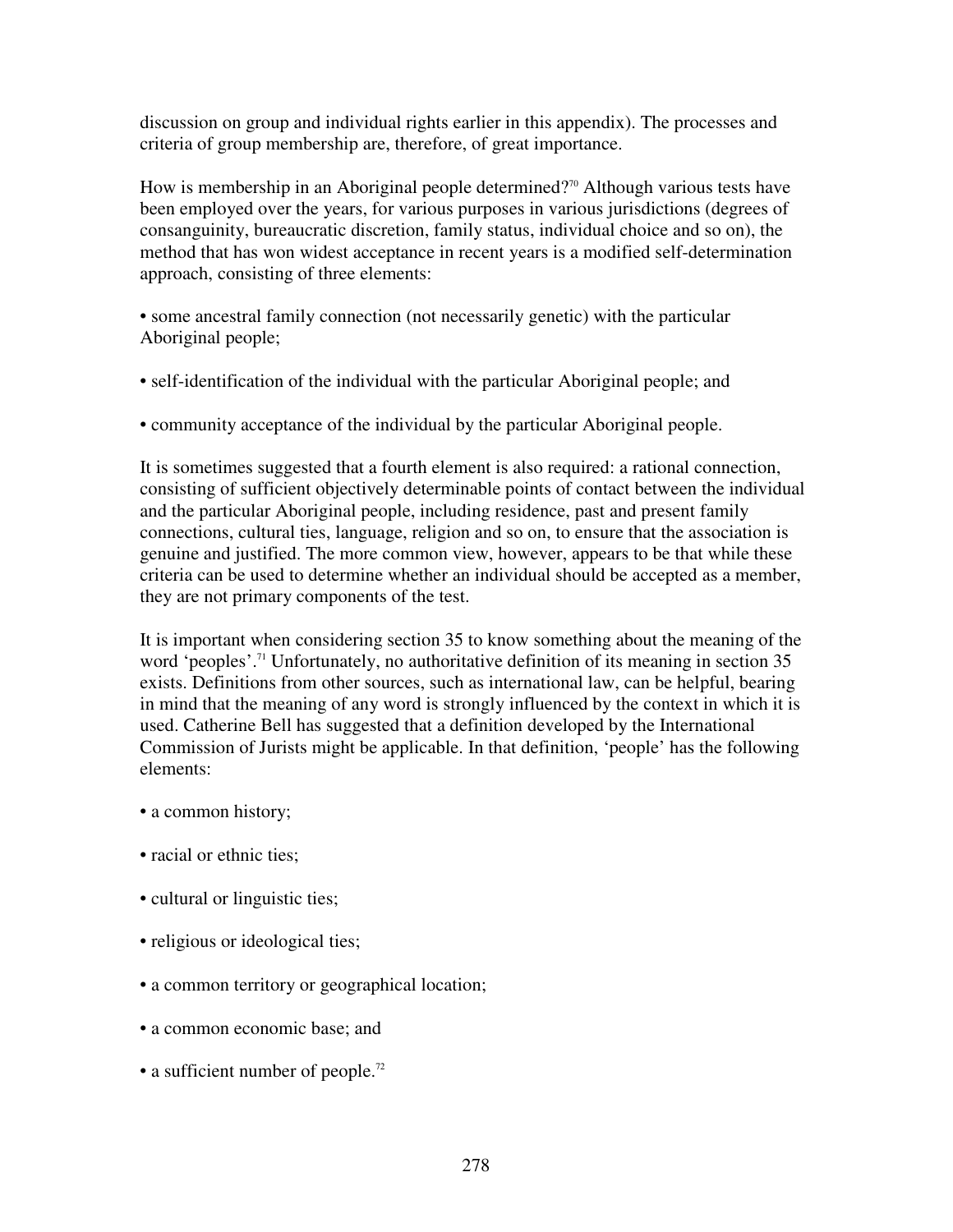This definition is clearly not adequate for all purposes, since, for example, the elements of common geography and a common economy would be hard to apply to the Jewish people outside Israel or to some of the widely dispersed Aboriginal peoples of Canada, including many Métis. It nevertheless conveys a good general impression of the factors commonly considered to constitute a people, including the key requirement that members exhibit a sense of community and societal cohesiveness, a feature that other groups with common characteristics (women, for example, or people with disabilities) do not possess. This cohesiveness need not involve formal governmental structures. The International Court of Justice advised in 1975 that it is possible for a people (in that case, nomadic inhabitants of the Sahara desert) to exist for the purpose of exercising the right of selfdetermination under international law without possessing the governmental machinery of a nation-state. 73

A definition of Indigenous peoples in an early draft of a proposed International Covenant on the Rights of Indigenous Nations was as follows:

The term Indigenous People refers to a people (a) who lived in a territory before the entry of a colonizing population, which colonizing population has created a new state or states to include the territory, and (b) who continue to live as a people in a territory and who do not control the national government of the state or states within which they live.

For Métis in Canada, the reference in this proposal to having lived in a territory before the arrival of the colonizing population is problematic, since Métis could not, by definition, have existed before contact. That difficulty is of little significance to Canadian constitutional law, however, since section 35(2) of the Constitution Act, 1982, which supersedes all international understandings so far as the law of Canada is concerned, explicitly includes the Métis among the Aboriginal peoples to whom section 35(1) applies.

It is significant that section 35 employs the plural word 'peoples' rather than the singular 'people'. The beneficiaries of section 35 are clearly considered to be grouped in several distinctive Aboriginal peoples, rather than to constitute a single Aboriginal people. What is not entirely clear from the bare text of section 35 is whether the phrase "Indian, Inuit and Métis peoples of Canada" was intended to refer to three peoples or whether some or all of the three categories encompass multiple peoples. Bell argues persuasively for the latter approach. Applying international standards to the Canadian situation, with due allowance for contextual differences, there can be little doubt that many distinct First Nations exist in Canada, from the Mi'kmaq Nation of the east to the diverse cultures of the prairies and west coast. Although fewer distinct peoples exist among Inuit and Métis than among First Nations, the cultural differences among various groups of Inuit and Métis mark them as multiple peoples too.

Some Aboriginal groups are referred to by themselves and others as nations. What is the relationship between a people and a nation? It appears that the terms have synonymous meanings. Webster's International Dictionary of the English Language explains that the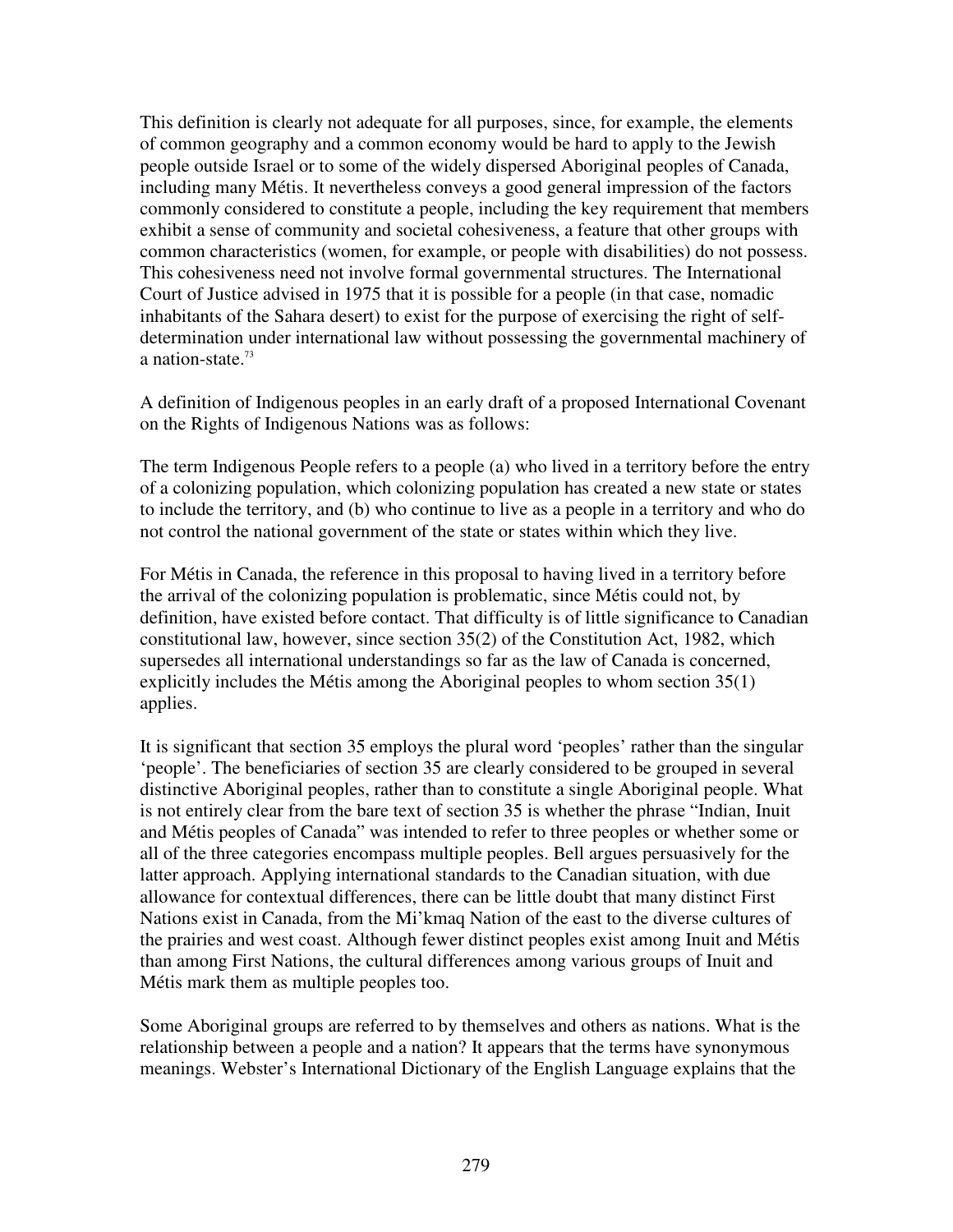word nation is derived from a Latin verb meaning to be born and defines it in part as follows:

A people connected by supposed ties of blood generally manifested by community of language, religion and customs, and by a sense of common interest and interrelation; thus the Jews and the Gypsies are often called nations….

Popularly, any group of people having like institutions and customs and a sense of social homogeneity and mutual interest. Most nations are formed of agglomerations of tribes or peoples either of a common ethnic stock or of different stocks fused by long intercourse. A single language or closely related dialects, a common religion, a common tradition and history, and a common sense of right and wrong, and a more or less compact territory, are typically characteristic; but one or more of these elements may be lacking and yet leave a group that from its community of interest and desire to lead a common life is called a nation.

It seems reasonable to conclude that the meaning of section 35 would not have been altered significantly if its drafters had substituted the word nations for the word peoples.<sup>74</sup>

Can there be peoples within peoples? It seems so. The Hasidim, for example, can be considered a people within the much broader people comprising world Jewry. In the Canadian Aboriginal setting, the Cree people constitute a nation as, probably, do certain smaller Cree groupings. Whether subdivisions as small as bands can aptly be described as peoples is uncertain. Some bands do refer to themselves as nations, but that usage is not universally accepted. It is clear, however, that separate bands, even if not peoples in themselves, may exercise, as collectivities, at least some elements of their peoples' rights. The Supreme Court of Canada in R. v. Sparrow attributed Aboriginal rights to the Musqueam band, which had only 649 members. While the band was not described as a people or nation, its distinctive existence since pre-contact times was noted and relied upon as a basis for the decision that it is entitled to exercise Aboriginal rights. Such smaller peoples do not necessarily have the same characteristics and capacities as the larger ones, however, and a group may well be a people for one purpose but not for another. While the Musqueam band might be a people for the purpose of exercising Aboriginal fishing rights or the inherent right of self-government within the context of the Canadian state, it is highly unlikely that it would be considered by international law to be a people entitled to the degree of self-determination required to establish a separate nation-state. 75

Problems could arise from overlapping concepts of nationhood or peopledom in situations where the larger and smaller groups both seek to exercise control over some aspect of nationhood. Since a common approach to problem solving among Aboriginal peoples tends to be 'bottom up' rather than 'top down', the general principle applicable to resolving such jurisdictional difficulties ought to be that the smaller nation has exclusive priority over local questions (such as membership in the smaller nation or the exercise of hunting rights within its territory), and the larger one is paramount with respect to issues that extend beyond local significance. Thus, while a Cree band may decide whom to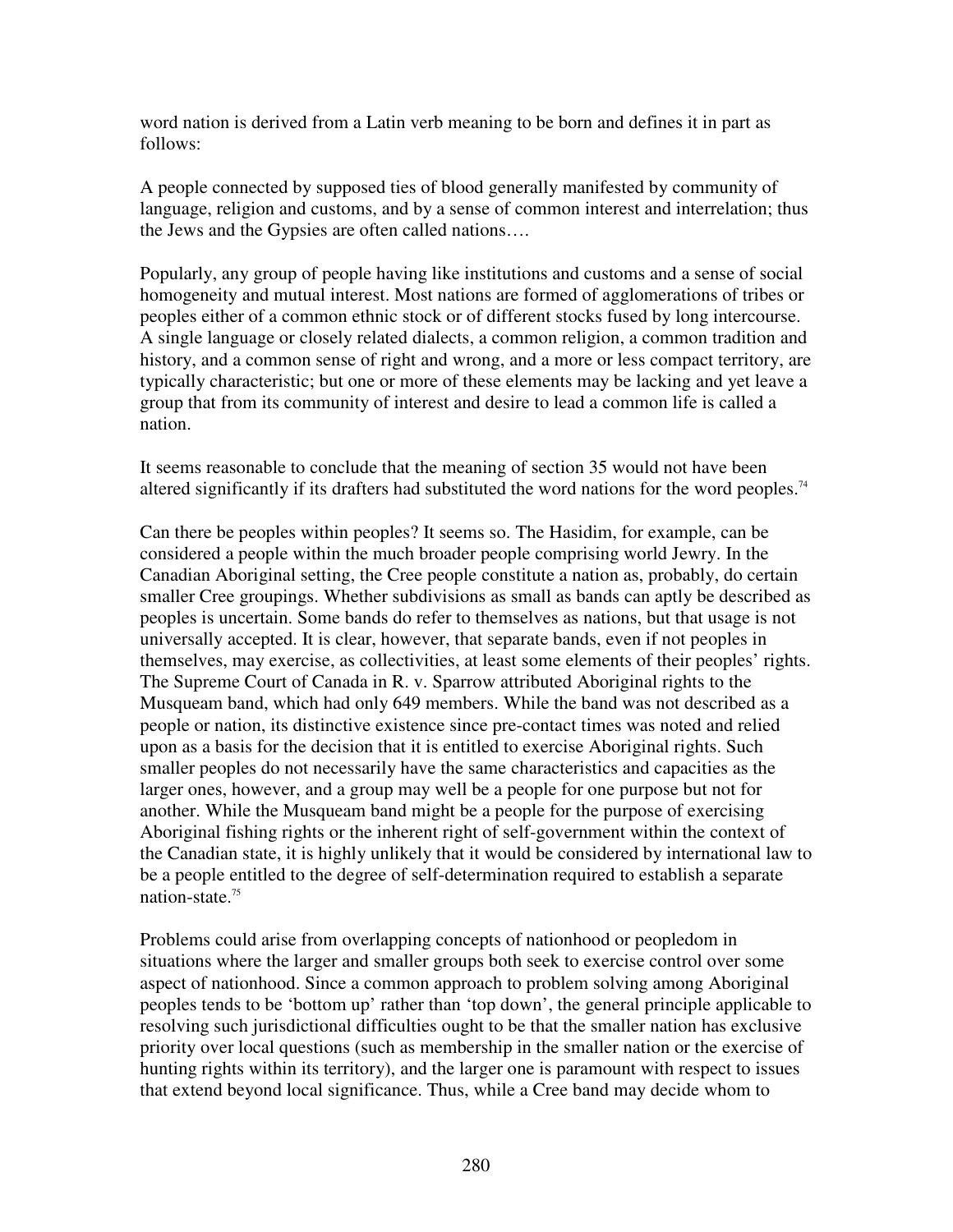admit or exclude from its own membership, it cannot decide who is or is not a member of another band, a Cree, an Indian or an Aboriginal person.

How do these observations about peoples and nations apply to Métis people?

It is clear, in the first place, that the historical Métis Nation of the west is a people within the meaning of section 35 and, accordingly, is a nation with which other orders of government in Canada must treat when dealing with the collective Aboriginal and treaty rights of those who form part of the nation. The Métis of Labrador appear at least close to being in an equivalent position. Other cohesive collectivities of Aboriginal people who refer to themselves as Métis may possibly be peoples and nations as well.

It remains a matter of dispute whether the Labrador Métis and other eastern Métis can be considered Métis peoples within the strict meaning of that expression in section 35. It probably does not matter, however, for legal purposes since they are unquestionably Aboriginal peoples, and section 35 applies to all Aboriginal peoples, regardless of whether they can be classified as Indian, Inuit, or Métis.<sup>76</sup>

#### **1.6 The Canadian Charter of Rights and Freedoms and the Canadian Bill of Rights**

The rights discussed thus far have, for the most part, been specific to Aboriginal peoples. Certain other general rights may also have peculiar application to Canadians of Métis inheritance. This is true of section 32 of the Manitoba Act, which, although applicable to all Red River residents in possession of settled lots before 1870, was especially important to the Métis since they were by far the most numerous of the pre-provincehood settlers. It may also be true of some rights conferred on all Canadians by the Canadian Charter of Rights and Freedoms, which came into force on the same day that Aboriginal rights were recognized and affirmed in section 35 of the Constitution Act, 1982. Similar rights, although lacking constitutional status, were created by the Canadian Bill of Rights of 1960.

Even if it is erroneous to believe that cultural and governmental rights constitute a part of the unextinguished Aboriginal inheritance of Métis people, alternative constitutional protection for those same rights might be found in the fundamental rights provision of the Charter. Section 2 guarantees freedom of conscience and religion, freedom of expression and freedom of association. The right to associate freely with others empowers Métis people to form groups, without governmental interference, composed of any others with whom they have an affinity. And, of course, freedom of religion and expression, read in light of the injunction in section 27 to interpret the Charter in a manner that preserves and enhances Canada's multicultural heritage, ensures that those who gather together will be able to manifest their cultures as they choose. An argument even could be made, perhaps, to the effect that freedom of expression includes the right to organize and participate in distinctive forms of self-government.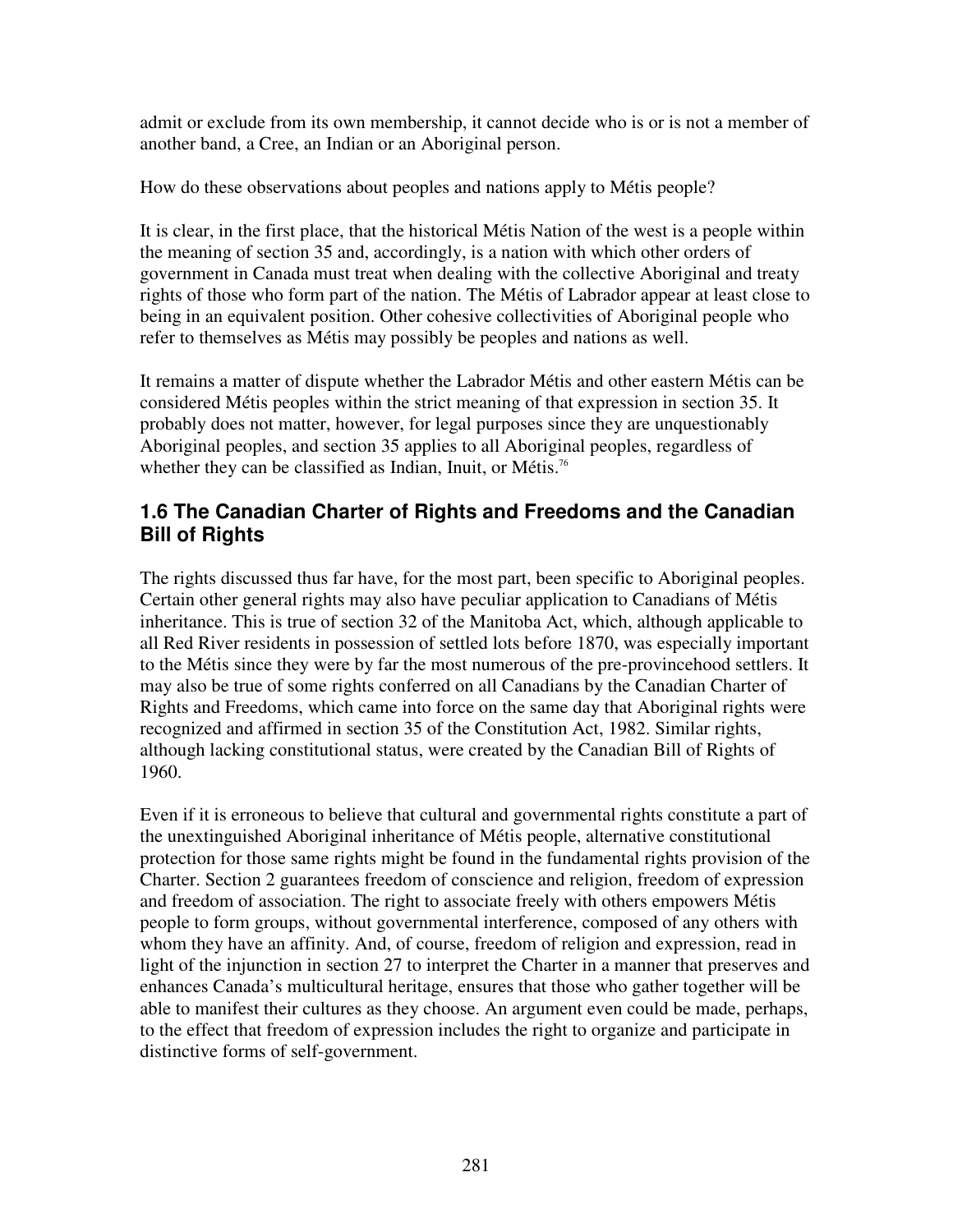The guarantee of equality rights under section  $15(1)$  of the Charter may be especially significant. That provision prohibits discrimination based on race or national or ethnic origin, among other factors. It is well established that this includes systemic discrimination — inequality that results unintentionally from the manner in which government conducts public affairs. <sup>77</sup> A powerful case can be made for the position that the Métis of Canada, both as individuals and as groups, have been the victims of systemic discrimination over the years and still are. Special federal government programs and grants designed to benefit persons with Indian status (and sometimes Inuit) have often been closed to Métis persons. Métis persons denied access to a program of financial assistance for post-secondary education that is available to other Aboriginal persons may well be able to persuade a court that they have been discriminated against unconstitutionally. Those who wished to defend the exclusion would have to establish that the situation and needs of Métis persons are so unlike those of other Aboriginal people in relevant respects that they cannot reasonably be expected to be treated comparably. It seems unlikely that a convincing case could be made. The comparison would have to be based on functional criteria, not on such arbitrary factors as whether a person's great-grandparents opted for or against taking Métis scrip.

### **1.7 International Law**

Many international instruments to which Canada is a party enshrine basic human rights applicable to the situation of the Métis peoples of Canada. These include United Nations guarantees in a number of documents. <sup>78</sup> The Universal Declaration of Human Rights states, in part, that

7. All are equal before the law and are entitled without any discrimination to equal protection of the law….

8. Everyone has the right to an effective remedy by the competent national tribunals for acts violating the fundamental rights granted him by the constitution or by law.

The International Covenant on Economic, Social and Cultural Rights declares that

1. All peoples have the right of self-determination. By virtue of that right they freely determine their political status and freely pursue their economic, social and cultural development.

2. All peoples may, for their own ends, freely dispose of their natural wealth and resources without prejudice to any obligations arising out of international economic cooperation based upon the principle of mutual benefit, and international law. In no case may a people be deprived of its own means of subsistence.

The International Covenant on Civil and Political Rights guarantees the right of selfdetermination, identical to Article 1 of the cultural covenant. It further guarantees a right of resource use, identical to Article 2 of the cultural covenant. Finally, it states: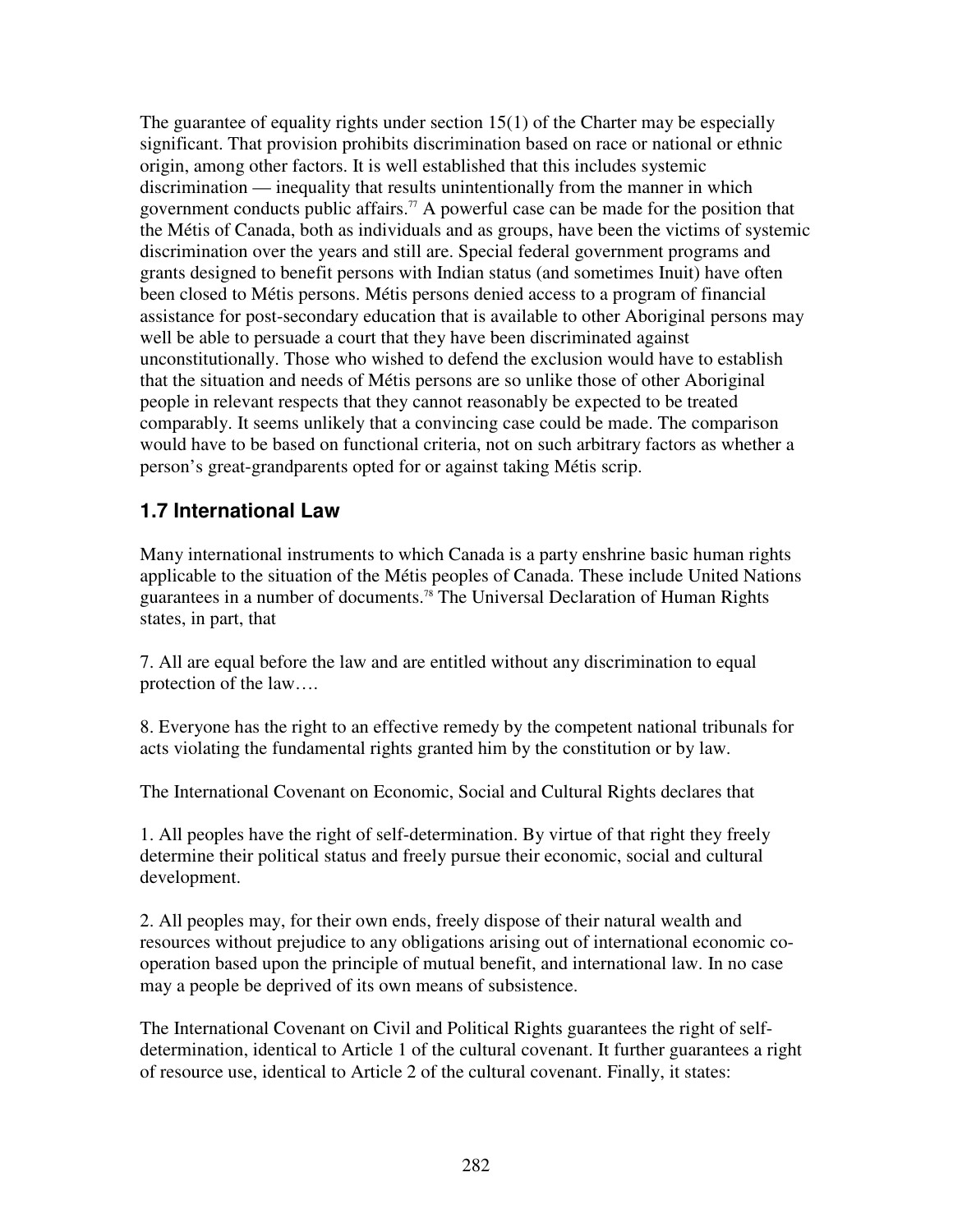27. In those states in which ethnic, religious or linguistic minorities exist, persons belonging to such minorities shall not be denied the right, in community with other members of their group, to enjoy their own culture, to profess and practise their own religion, or to use their own language.

In addition to these fully adopted international instruments, an International Declaration on the Rights of Indigenous Peoples is in the process of being enacted. Significant articles of that draft declaration read as follows: 79

Article 3. Indigenous peoples have the right of self-determination. By virtue of that right they freely determine their political status and freely pursue their economic, social and cultural development;

Article 8. Indigenous peoples have the collective and individual right to maintain and develop their distinct identities and characteristics, including the right to identify themselves as indigenous and to be recognized as such;

Article 25. Indigenous peoples have the right to maintain and strengthen their distinctive spiritual and material relationship with the lands…which they have traditionally owned or otherwise occupied or used….

Article 27. Indigenous peoples have the right to the restitution of the lands, territories and resources which they have traditionally owned or otherwise occupied or used, and which have been confiscated, occupied, used or damaged without their free and informed consent. Where this is not possible, they have the right to just and fair compensation. Unless otherwise freely agreed upon by the peoples concerned, compensation shall take the form of lands, territories and resources equal in quality, size and legal status.<sup>80</sup> [emphasis added]

These international norms do not constitute a direct part of Canadian law. International conventions are binding on Canada as a country in international law, but they impose no direct legal obligations enforceable against Canadians in Canadian courts. <sup>81</sup> We do not, therefore, consider them further in the legal context. They do provide strong support, however, for the moral and political arguments covered later.

## **1.8 Remedial Rights**

The ancient legal maxim, ubi ius ibi remedium — where there is a right, there is a remedy — reminds us that the law provides many types of remedy for the breach of legal wrongs, including an inherent power of superior courts, in some situations, to fashion novel remedies where existing ones are inadequate to redress particular violations of rights. <sup>82</sup> To those who work with the law, the maxim may sometimes seem misleading, since they know how many procedural impediments clutter the path between right and remedy and that legal remedies are not always ideal, even when available. It is nevertheless significant that the law starts from the assumption that every wrong has a remedy unless the contrary can be proved.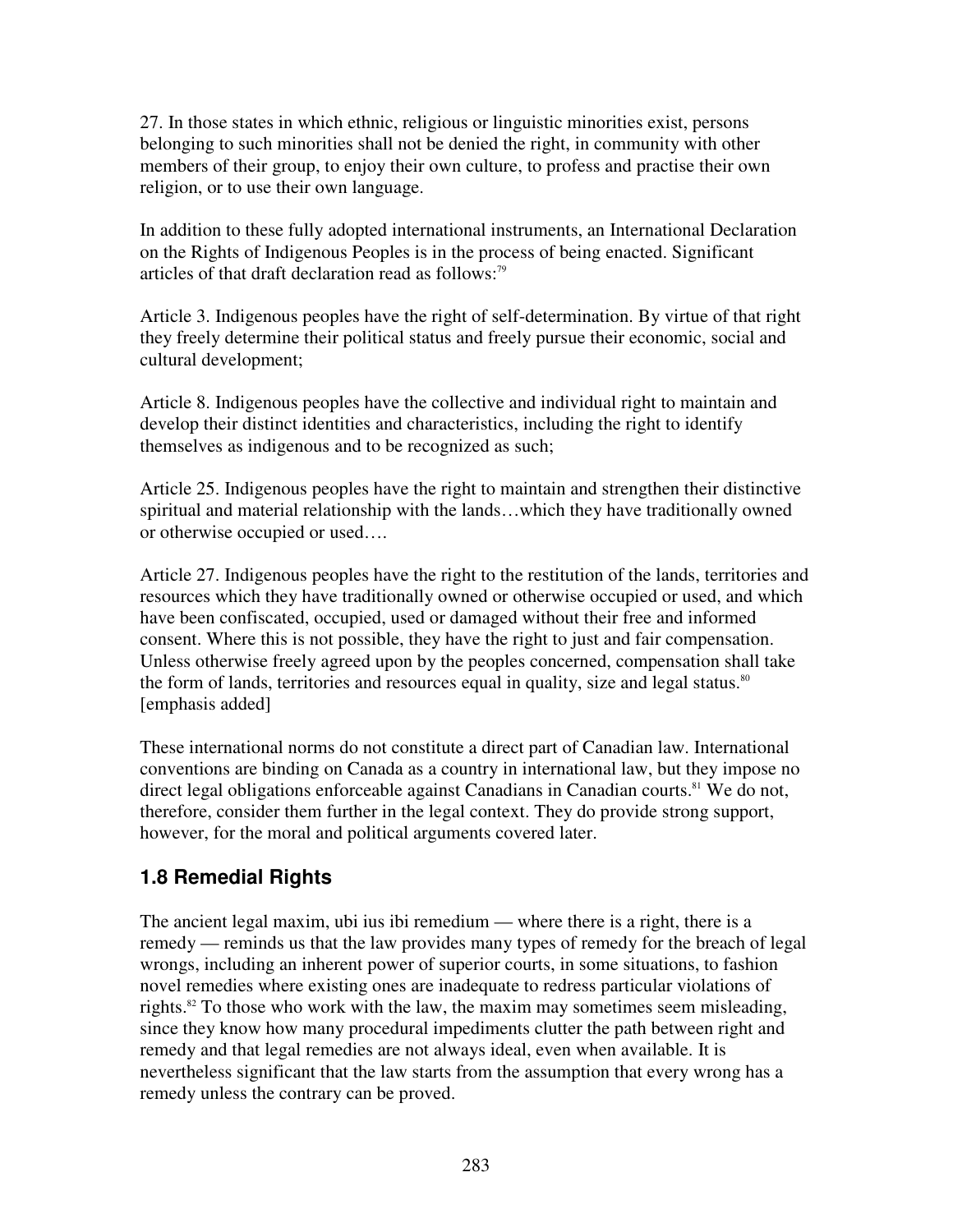Questions concerning the legal redress of Métis rights can be divided into two categories: types of legal relief available, and time limitations.

Types of legal relief available

#### *Self-help*

To the extent that Aboriginal rights have not been extinguished, some of them can be exercisable without the help of legal institutions. A right to hunt, for instance, can be realized simply by hunting. A right to engage in Aboriginal religious practices can be fulfilled by just doing it, as can a right of self-government, to the extent that it causes no detriment to those who choose not to subject themselves to the government in question.

Whether this is true for all unextinguished Aboriginal rights is not certain. Could an Aboriginal group whose Aboriginal title to land remains intact physically exclude others from the land in question? Some would say they could, as long as they observed generally applicable laws concerning the use of force. Others would argue that this is not legally possible, because the concept of Aboriginal title often involves a sharing of the resource rather than an exclusive use of it by any one group. Self-help must be used with great caution.

#### *Administrative adjudication*

If it were considered advisable to engage in individualized adjudication of Métis claims for past denials of rights, a special claims tribunal with expertise in Métis matters and procedures tailor-made for such matters would probably be the most effective agency. Past inquiries into Métis affairs<sup>83</sup> have not succeeded in resolving these issues, however. If this were a desirable way to proceed, legislative authorization by Parliament would be required. No suitable tribunal exists, and much thought would be required to devise one. The government of Canada has refused to accept a Métis claims commission in the past.<sup>84</sup>

#### *Litigation*

It would be possible for those who contend that rights of their Métis predecessors were violated to seek judicial redress. Some such litigation is already in progress. Other actions against the Crown for breach of fiduciary duty are foreseeable. This approach would not always provide entirely satisfactory solutions, however. Courts do not generally have the specialized knowledge of and expertise in Aboriginal matters required to deal well with these kinds of disputes, and their procedures are not well suited to the task. Problems of proof are difficult. As will be seen, some serious time limitation problems arise in the context of litigation. The impact of even successful litigation is sporadic, because it usually focuses on particular narrow fact situations rather than on broad questions of social policy.

The easiest type of Métis rights litigation, from the procedural and evidentiary points of view, would be a challenge or challenges to the constitutional validity of questionable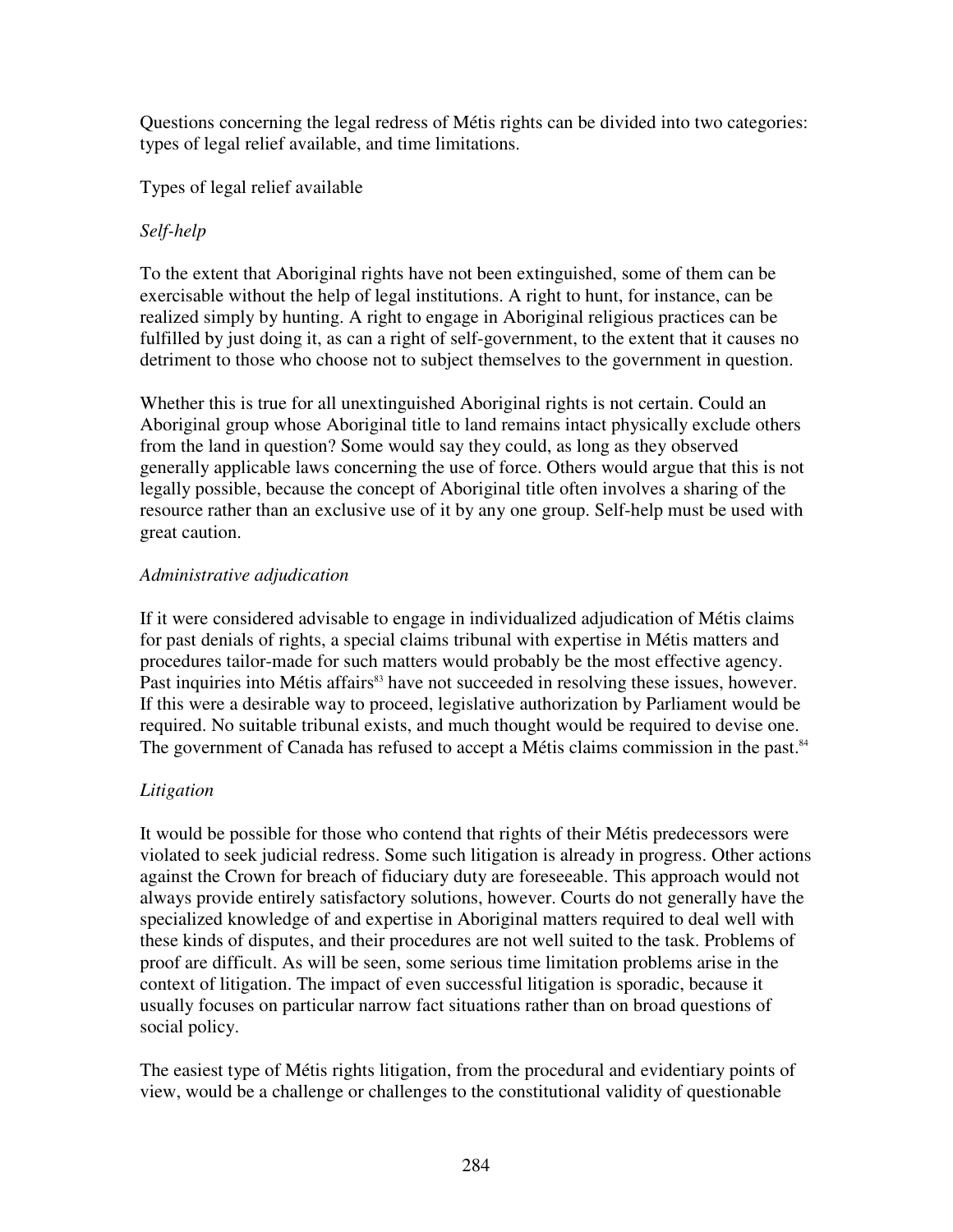federal and provincial legislation or actions concerning those rights. The cases now before the courts include claims of that type. A claim or claims under the Charter, based, for example, on allegations of systemic discrimination, would be relatively simple to launch. Such litigation could seek a variety of appropriate specific remedies or a simple declaration of rights upon which subsequent political remedies might be based. Section 24(1) of the Charter offers a particularly wide range of remedial options, including, where appropriate, mandatory and structural injunctions. Constitutional references can be, and occasionally are, raised in criminal proceedings, such as in prosecutions of Métis persons for alleged violations of hunting and fishing laws.

Even in constitutional litigation, however, judicial solutions are far from ideal. The process is slow, unpredictable and often prohibitively expensive. The questions addressed depend on who happens to have commenced legal proceedings and for what purpose, and decisions are often all-or-nothing matters, lacking the balance and sophistication permitted by negotiated solutions.

#### Time limitations

The passage of time can sometimes provide a defence to even the strongest of legal claims. Section 32(1) of the federal Crown Liability Act stipulates that causes of action against the federal Crown within particular provinces are subject to the time limits imposed by the laws of the province in question. 85 In Manitoba, for example, the Limitation of Actions Act imposes the following time limits, among others:

• actions grounded on fraudulent misrepresentation, within six years from the discovery of the fraud;

• accident, mistake, or other equitable ground of relief, six years from the discovery of the cause of action;

• recovery of land, 10 years after the right accrued;

• any other action, within six years after the cause of action arose.

Section 53 states:

At the determination of the period limited by this Act to any person for taking proceedings to recover any land…the right and title of that person to the land is extinguished. 86

The Public Officers Act of Manitoba provides, in section 21(1), that actions against public officials must be brought within two years next after the act, neglect or default complained of, or, in case of continuance of injury or damage, within two years next after the ceasing thereof. 87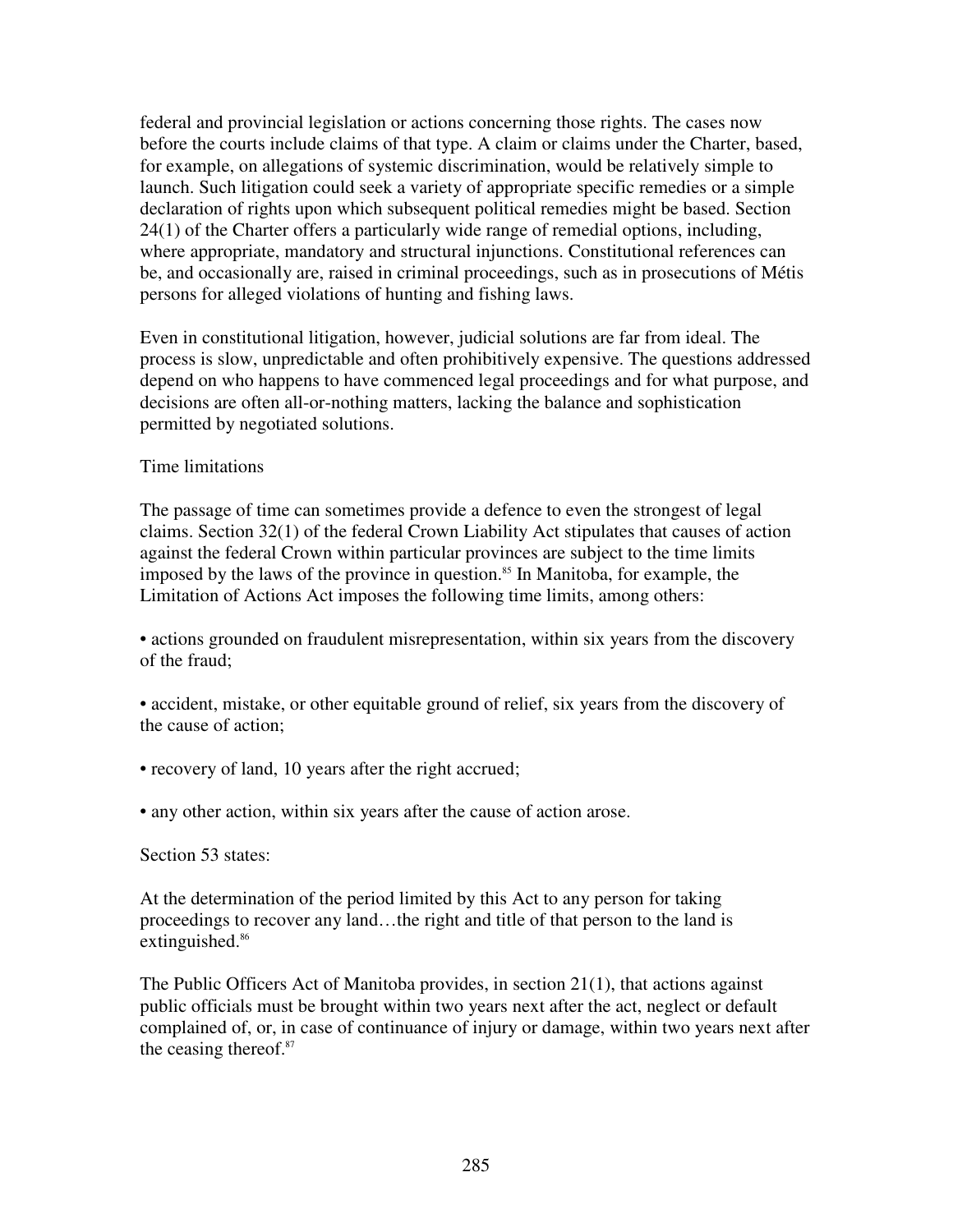By placing time limits on actions against public officers and on actions for fraud, breach of fiduciary duty (which relates to equitable relief), recovery of land, and any other action, these laws erect major obstacles to the ability of courts to remedy violations of Métis rights that are alleged to have occurred well over a century ago.

There are circumstances in which these time limits can sometimes be extended or avoided. Few of those circumstances would be applicable to litigation concerning Métis rights, however. Section 14 of the Manitoba Limitations of Actions Act permits actions to be brought late if the plaintiff was not aware of "all material facts of a decisive character upon which the action is based", but that provision ceases to be operative 30 years after the cause of action first arose (section 14(4)). Another extension device unlikely to be applicable is section 5, which delays the beginning of the limitation period for any cause of action concealed by the fraud of the person relying on the limitation period until the time when the fraud was first known or discovered. Even assuming that recently discovered fraud of that kind could be established, the perpetrator of the fraud would be long-since dead. Only if such fraud were practised on behalf of the Crown or some other existing corporate entity, therefore, could section 5 be invoked today, and the likelihood of those circumstances being established are not great.

There are, nevertheless, a few time extension possibilities that could be applied to modern claims for violations of Métis rights. One is built into certain of the provisions themselves. The Manitoba time limits respecting fraud and equitable relief both refer, for example, to a period commencing from the discovery of the fraud or cause of action. Frauds or breaches of fiduciary obligation discovered within the last six years would still be actionable, therefore, regardless of when the wrongdoing originally occurred. Another and even more important possibility arises from the fact that legal wrongs of a continuing nature always remain actionable, because each new day that the wrong continues brings with it a new cause of action. It is possible that the Crown's continuing failure to meet its positive fiduciary obligations to Métis people would, if established, involve a continuing wrong of that kind.

Undoubted instances of continuing wrongdoing incapable of being legalized by limitation laws are unconstitutional legislation and unconstitutional acts or omissions by government authorities. If the Parliament of Canada and/or the legislature of Manitoba enacted statutes that violated the constitutional rights of the western Métis, litigation to establish that fact cannot ever be limited by time. <sup>88</sup> Continuing systemic discrimination against Métis people will always be open to Charter challenge. And constitutional defences can always be raised to criminal prosecutions relating to matters affected by Aboriginal or treaty rights.

## **2. Sources of Moral and Political Rights**

## **2.1 Entitlement**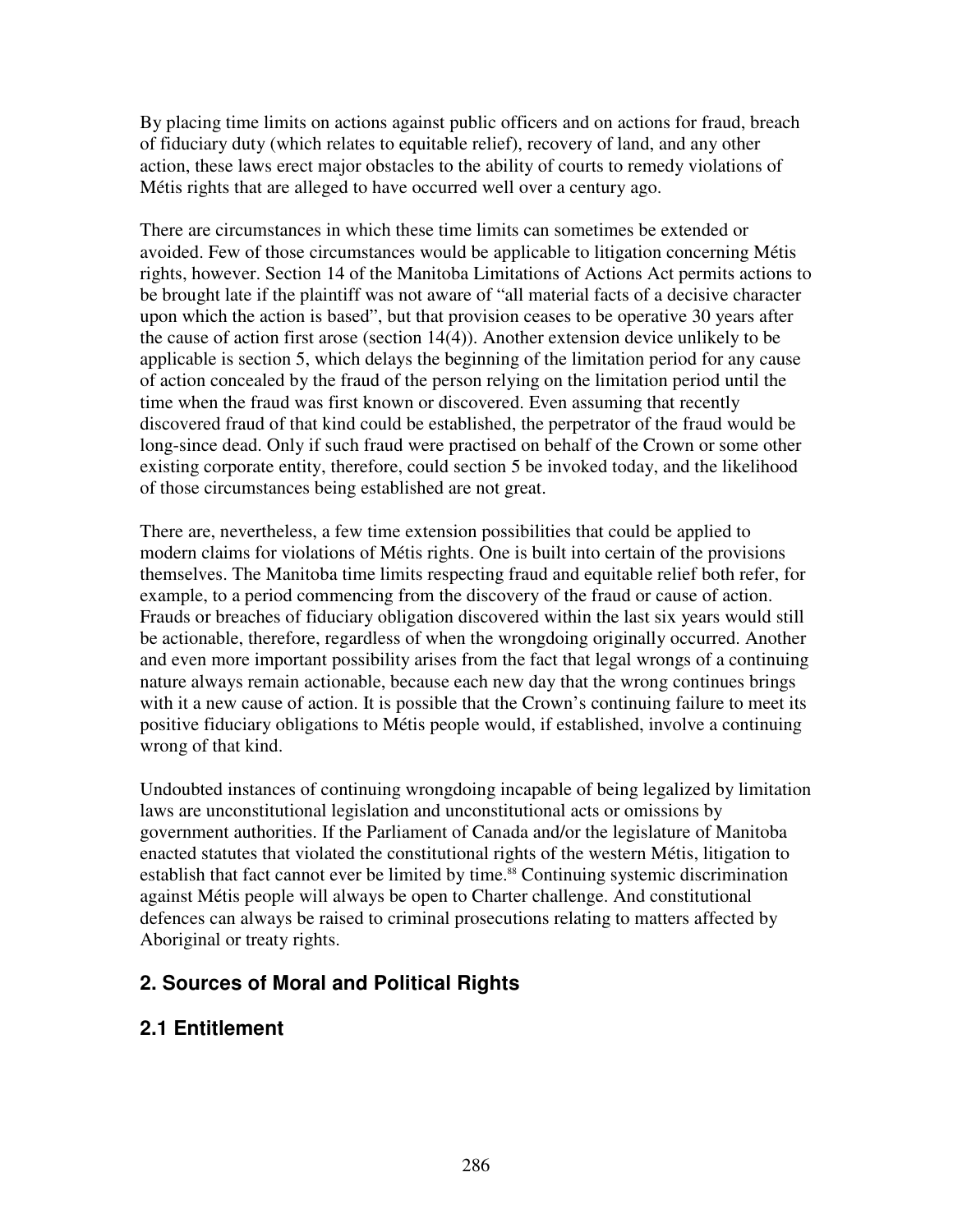Whatever their legal rights might be, the Métis people of Canada appear to have an indisputable moral and political right to immediate political action by both federal and provincial governments to deal with Métis concerns.

It is not necessary to dwell at length on the sources of that entitlement, since they are obvious:

• the internationally recognized right of all distinct peoples or nations, including Aboriginal peoples or nations, to appropriate levels of political self-determination;

• the fact, previously explained, that many Canadians of Métis ancestry are members of Métis peoples or nations; and

• the fact, touched upon earlier and elaborated in succeeding appendices, that both Métis individuals and Métis people collectively have suffered severe injustices at the hands of Canadian governments, federal and provincial, in the past, with continuing detrimental consequences.

However strong or weak the legal arguments may be (and there is good reason to consider many of them strong), it would be difficult for any fair-minded Canadian aware of the facts to deny that Métis people have a moral entitlement to reparation for a century and a quarter of abuse and neglect.

In the international community, where opinion is shaped by the various UN instruments quoted earlier, it can be expected that observers aware of the situation of Métis people in Canada would strongly condemn inaction or weak action by Canadian authorities to ensure just and prompt redress for the many wrongs they have suffered.

## **2.2 Inadequacy of Legal Solutions**

In foregoing discussion we examined a wide variety of legal rights to which Métis in all parts of Canada appear to be entitled. Many of these rights seem likely to be confirmed by the courts if their realization is left to litigation. Perhaps, therefore, Métis people could expect eventually to receive substantial redress through the courts.

Litigation seldom offers the best solutions, however, especially for complex sociopolitical problems. Leaving the determination of Métis claims entirely to the courts would be unsatisfactory for many reasons. The law is far from certain about several of the legal rights discussed. Some of the injustices complained about over the years may not have involved illegal behaviour in the first place or may have been rendered unactionable by the passage of time. The severe standards of proof demanded by litigation present major hurdles; what seems obvious to a historian or sociologist may not seem so to a judge. The off-the-shelf remedies available to the courts may be less suitable and less flexible than remedies that could be consensually or legislatively tailor-made for the particular problem. Litigation is not well suited to ensuring consultation with all affected parties and interests. It is sporadic and yields only hit-or-miss remedies, rather than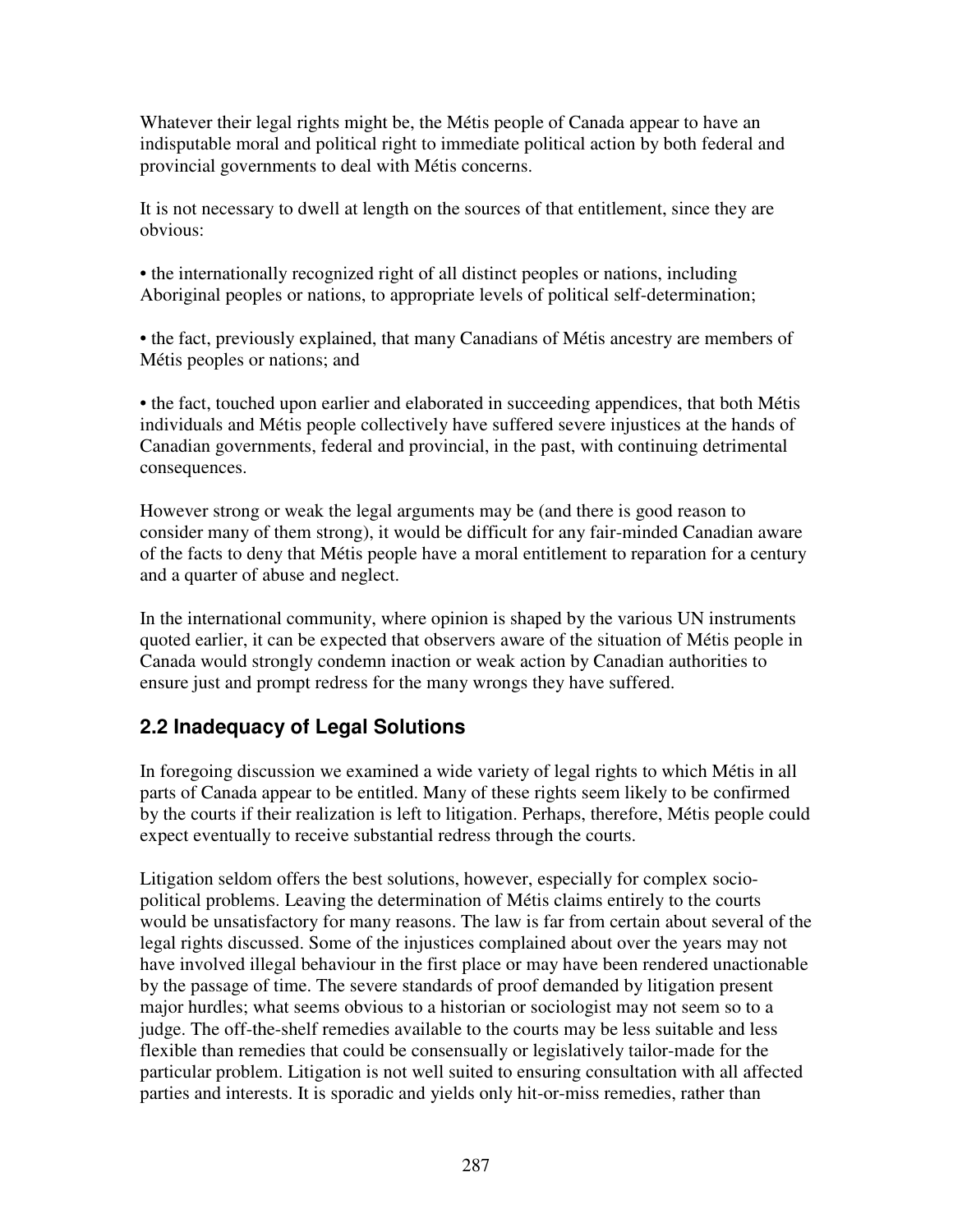solutions that are integrated with whatever else is going on in the community. It is maddeningly slow and inordinately costly, and litigation contributes to combative mindsets that are inimical to rational, co-operative problem solving. In situations as complicated as the rectification of historical wrongs to whole segments of society, the courts can at best provide guidance about the legal rights involved and incentive for remedial action. At worst, they can fragment such remedial action and delay its implementation.

Political solutions are therefore to be preferred; however, the political process is difficult to harness. Demands on the time and attention of politicians, especially those in power, are incessant. To persuade politicians to deal effectively with a problem as massive and intractable as the quest for justice by Métis people requires convincing them that the problem is urgent, that it is capable of being solved on acceptable terms, and that there are good political reasons for doing so. A convincing case can nevertheless be made for immediate political action.

# **2.3 Timeliness of Political Action**

Why is the time finally ripe for the redress of these long-standing Métis wrongs? Several reasons could be cited, including growing public awareness of the need, the pressure of current litigation, and the inclusion of Métis people in section 35(2) of the Constitution Act, 1982. The primary reason is that Métis people are now organized politically in ways that cannot be ignored. This is most obviously true in the case of the Métis Nation, where political awareness is very high and the quality of political leadership is impressive. In eastern Canada too, however, there is a new Métis self-awareness and a growing realization in the general community that the Métis must be reckoned with. The Métis of Labrador have leadership befitting the nation they claim to be, and other Métis organizations in eastern Canada are gathering strength. This new political effectiveness has enabled the Métis to tell their story to other Canadians more compellingly than ever before, and it has empowered them to put increasing pressure on federal and provincial politicians to do something material about their complaints. It has also given them skilled leaders who are ready and able to negotiate practical forms of redress and to monitor or administer those solutions to ensure their effective implementation.

Another reason for taking advantage of the political window now open goes back to the legal issues discussed earlier. If a political solution is not arrived at soon, the courts will be left to their own devices. Several legal actions are already in progress, and litigation will increase, with an unfortunate impact on rational decision making by governments, unless something stops it soon. Nothing is likely

to stop the litigation process except agreed settlements of Métis grievances on terms more general and more sophisticated than courts can fashion.

## **2.4 The Process**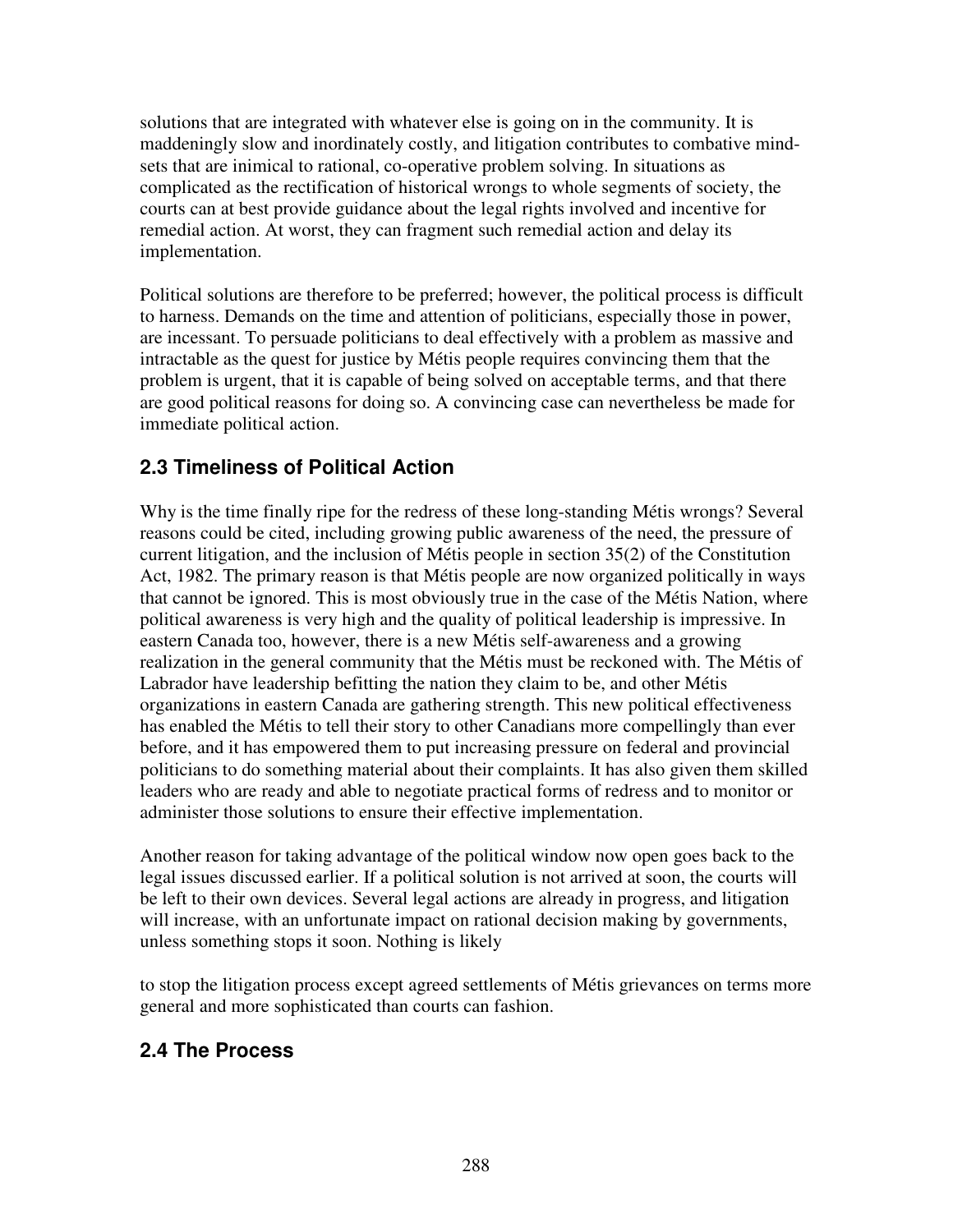Appropriate political solutions will be complex and much too situation-specific to speculate on here, but one general observation must be made: unilateral solutions, however well intentioned, will not be satisfactory. Canada's Métis peoples, especially the Métis Nation, have already had too many bad experiences with remedial measures imposed upon them by legislation and policies they had nothing to with shaping. What is needed is bilateral and multilateral negotiation between the government of Canada (in conjunction, where appropriate, with provincial, territorial and Aboriginal governments) and the Métis peoples in question.

# **3. Conclusions**

# **3.1 Legal Rights**

The legal rights of Métis people include the following:

• Aboriginal rights are recognized and affirmed by section 35 of the Constitution Act, 1982. They include title to land, resource exploitation, cultural rights and selfgovernment. Although only existing rights are so protected, it seems clear that the Aboriginal rights of Métis people have never been fully extinguished. The precise extent to which they may have been extinguished will require careful situation-by-situation analysis. In many cases, however, the continued existence of Métis Aboriginal rights is obvious. Where they do continue to exist, Métis Aboriginal rights are independent of the rights of other Aboriginal peoples.

• The fiduciary duty of the Crown applies to the Métis people. The degree to which Canadian governments have met this obligation calls for detailed scrutiny.

• The Canadian Charter of Rights and Freedoms and the Canadian Bill of Rights add important guarantees of cultural expression and equality to the totality of Métis legal rights. The equality guarantee is especially significant given the benefits available to other Aboriginal peoples that have been denied Métis peoples.

• Remedial rights are available to provide appropriate legal redress for the violation of legal rights, although some procedural obstacles such as time limits may be difficult to overcome in some circumstances.

Other legal rights, specific to the Métis Nation, are discussed in Appendices 5B and 5C.

# **3.2 Moral and Political Rights**

The fact that a strong case might be made for legal relief does not mean that Métis people would be wise to make litigation the primary route to restitution or that governments would be either wise or just to stand back and await the outcome of litigation. Lawsuits are slow, costly, unpredictable, piecemeal and clumsy. Negotiated political solutions to problems as complex as those of Métis rights are much to be preferred over judicial ones. One academic authority, who has expressed the view that a negotiated settlement is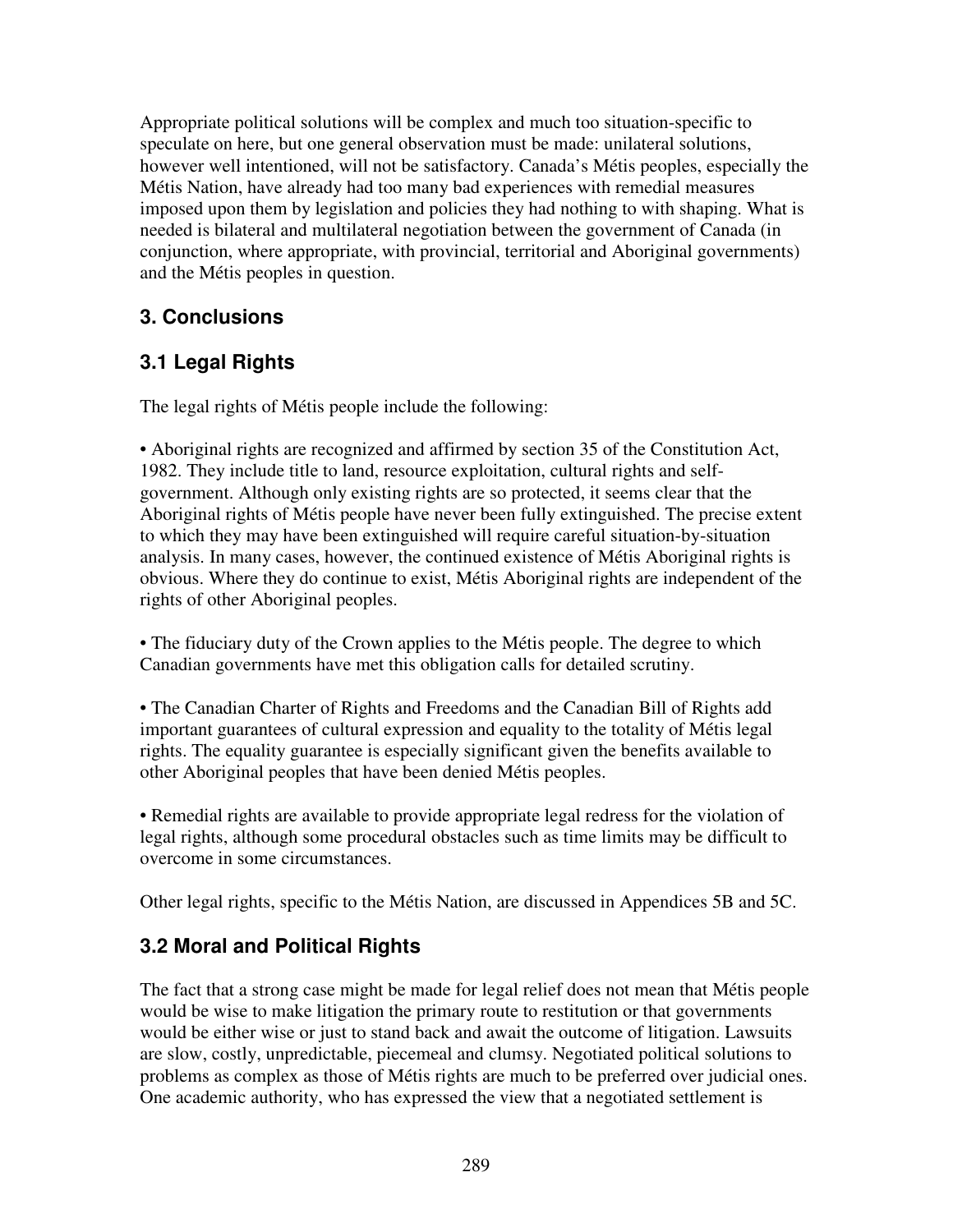"without a doubt the most satisfactory way", has also warned that "where the prevailing political will or philosophy is one that favours the interests of the state against the interests of the Aboriginal peoples, then the outcome of a negotiated settlement can be easily predicted".<sup>89</sup> It appears, however, that the political climate is right for a negotiated settlement. Métis people are now represented by organizations that are both determined and equipped to engage in those negotiations, and their significance and political strength grows by the day.

The government of Canada and, where appropriate, the governments of the provinces and territories are obliged, politically as well as morally, to make arrangements for such negotiations as soon as possible. The political wisdom of doing so should be obvious. As to the moral obligation, even if Métis people had no legal entitlement to redress, their moral claim to justice would be overwhelming, whether measured by the standards of international law or by the even higher domestic standards of fair play in which Canadians have always taken pride.

#### **Annex to Appendix 5A: Correspondence Concerning a Métis Claims Commission**

Minister of Justice and Attorney General of Canada Ministre de la justice et procureur général du Canada

April 24, 1981

Mr. Harry Daniels President Native Council of Canada 170 Laurier Avenue West Suite 500 Ottawa, Ontario K1P 5V5

Dear Mr. Daniels:

Please find enclosed the Government's response to your land claim submission, as prepared by our legal advisors. You will note that it is their considered opinion that the claim as submitted does not support a valid claim in law nor would it justify the grant of funds to research the issue further.

Notwithstanding this opinion, let me state again that the Government is very concerned about the social and economic conditions experienced by many Metis and Non-Status Indians and that those problems will remain a focus of the Government's attention.

However, because of this position of our legal advisors, it is our view that the problems of MNSI are not to be resolved by land claim compensation and that we must now search for other means to address the unique problems of this group of native Canadians.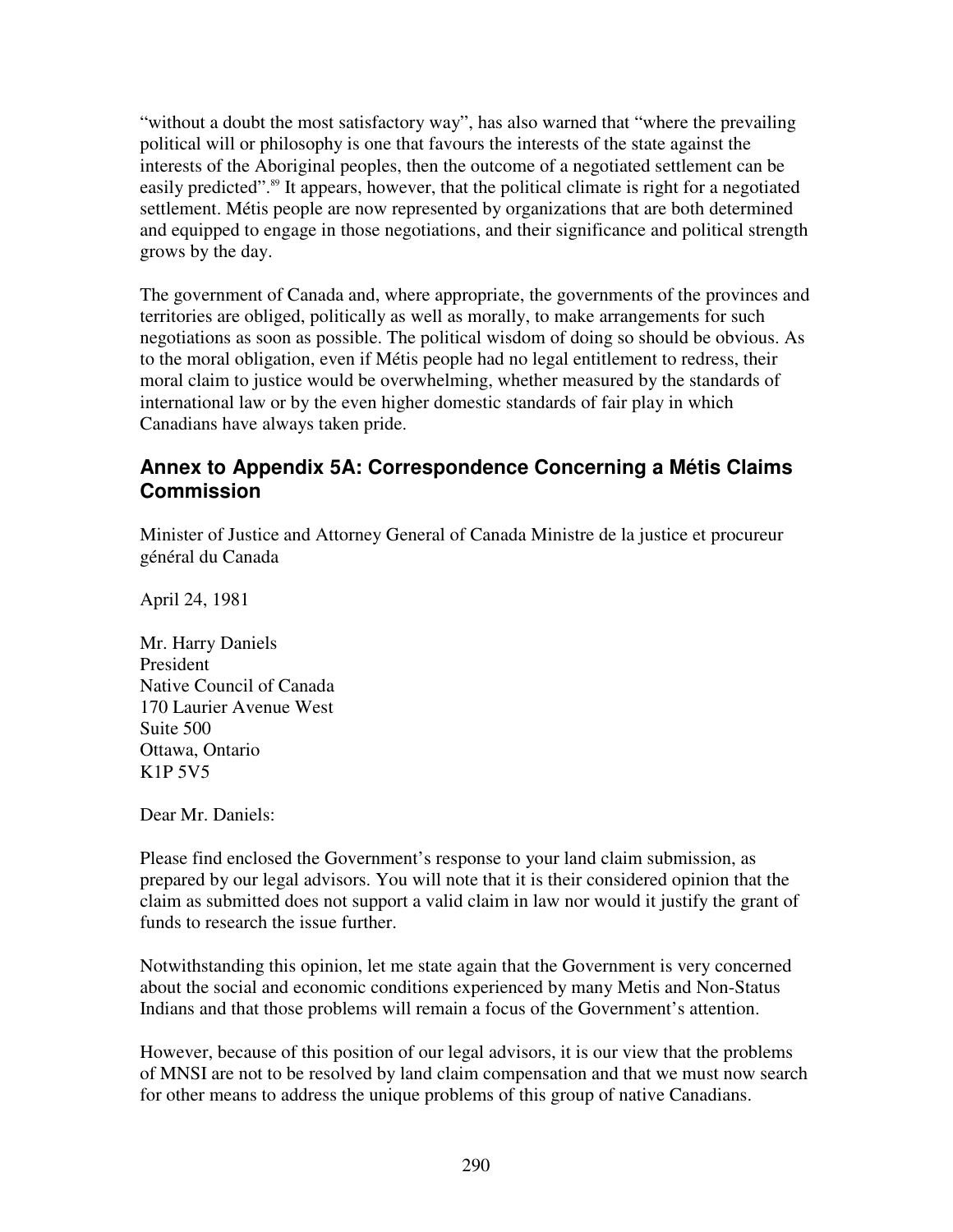Yours sincerely,

Jean Chrétien Ottawa, Canada

December 22, 1981

Mr. Jim Sinclair Constitutional Spokesman Native Council of Canada 170 Laurier Avenue West 5th Floor Ottawa, Ontario K1P 5V5

Dear Mr. Sinclair:

Thank you for your letters of November 24 and 25, 1981, in which you raised again the question of native land claims. I will try to clarify the government's position on this issue as it relates to the Constitutional process.

On the basis of the material which the native groups submitted, my officials concluded that there was no valid land claim in law. As I have told you in recent meetings, if you have other material which would cast further light on this matter and perhaps lead the government to revise its opinion, I will be very pleased to receive it and will ask my officials to review their findings.

I must hasten to point out, however, that it is the wording of the Constitutional resolution and not the opinion of government lawyers which will determine the protection afforded your people in the new Constitution. A legal opinion of the Minister of Justice does not have the force of law, and if the courts eventually maintain that your "existing rights" include land title, the government will be obliged to live with that decision.

I have, furthermore, stressed to you that the land title does not exhaust the list of aboriginal rights which you may claim. It is therefore mistaken to say that to deny the validity of land claims is to deny you any and all rights.

On the question of a consent clause and the extension of section 91(24) to cover Métis and non-status Indians, I would certainly be prepared to deal with these issues at the postpatriation First Ministers' Conference in which native leaders will participate. However, I cannot at present commit the federal government to supporting these propositions. Our final stance on these issues will be negotiated around the conference table.

On the establishment of a political process for the discussion of issues of concern to the Native Council of Canada, we already have the mechanism of joint Cabinet-NCC meetings. My officials are currently trying, in consultation with the NCC, to set up such a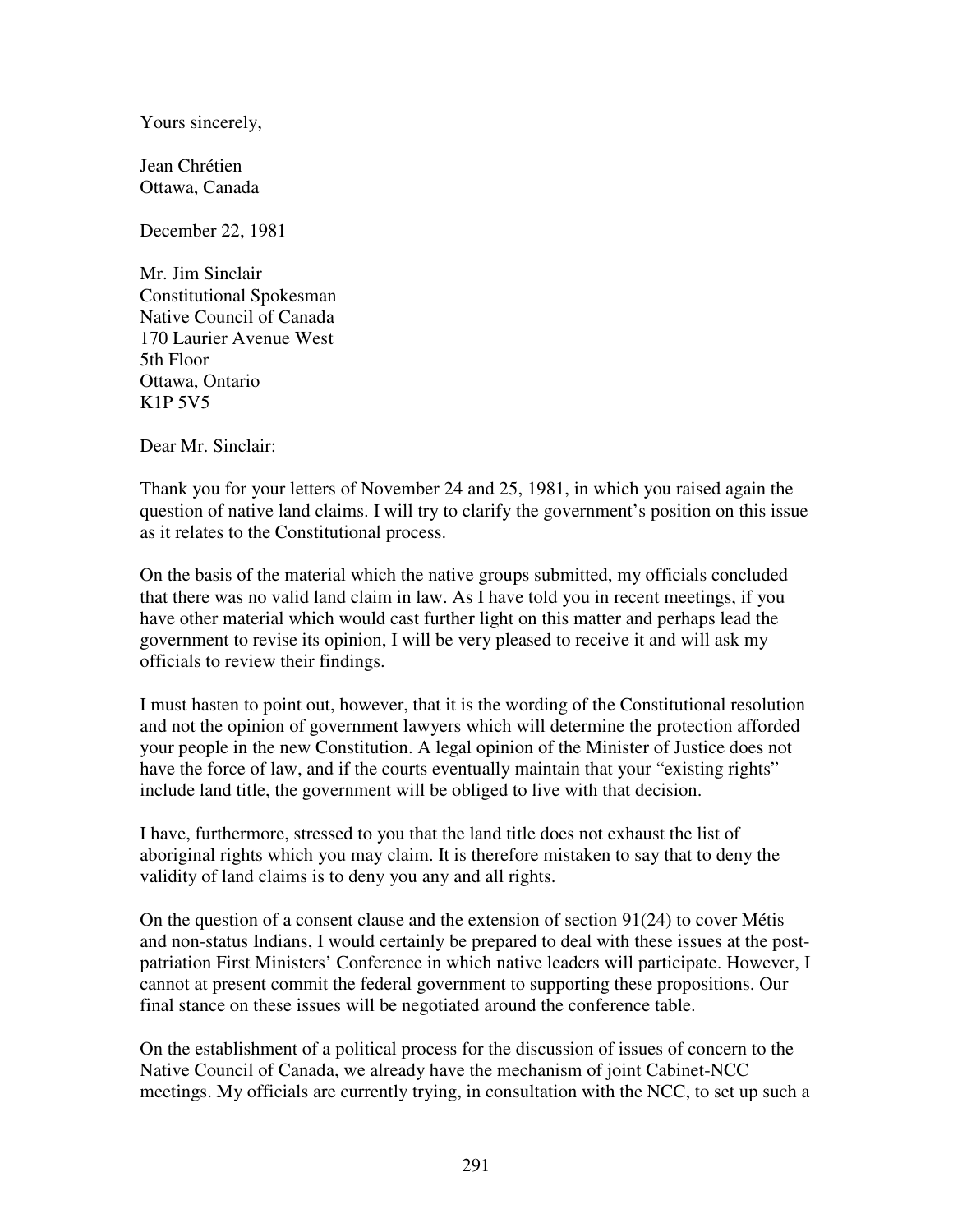meeting for late January. I have also agreed to convey to the Prime Minister your desire to meet with him, although his heavy schedule will make it difficult to arrange a major meeting in the very near future. If you have a proposal to present for establishing a further mechanism for government/native consultation, I will study that proposal with great interest, but first I need to have the details before me.

Finally, I will be writing to you separately to discuss the extension of funding of national native organizations in preparation for your participation in the First Ministers' Conference.

Yours sincerely,

Jean Chrétien

#### **Notes:**

**\*** This appendix was prepared for the Commission by Dale Gibson, Belzberg Fellow of Constitutional Studies, University of Alberta.

**1** See Kent McNeil, "Aboriginal Nations and Québec's Boundaries: Canada Couldn't Give What It Didn't Have", in Negotiating With A Sovereign Quebec, ed. Daniel Drache and Roberto Perin (Toronto: James Lorimer & Company, 1992), p. 116.

**2** Canada Jurisdiction Act, 1803 (U.K.), 43 Geo. III, c. 138.

**3** See Dale Gibson and Kristin Lercher, "Reliance on Unconstitutional Laws: The Saving Doctrines and Other Protections" (1986) 15 Man. L.J. 305.

**4** See Brian Slattery, "Understanding Aboriginal Rights" (1987) 66 Can. Bar. Rev., p. 727.

**5** Some may ask why so much emphasis should be given to the notion of Aboriginal rights — an alien notion imposed on Aboriginal peoples by an alien legal system and involving a form of what some consider racist arrogation that autonomous Indigenous peoples should not have to tolerate. Would it not be more appropriate, they ask, to approach Métis rights on a nation-to-nation basis? The answer is that while this may well be true from a moral and political standpoint, the present discussion concerns the norms of that 'alien' (that is, Canadian) legal system. Moral and political considerations are discussed later. A legal analysis is useful at this point because knowing what relief, if any, the legal system is capable of delivering will help us to determine what new political measures may be needed.

**6** Guerin v. R., [1984] 2 S.C.R. 335 at 376.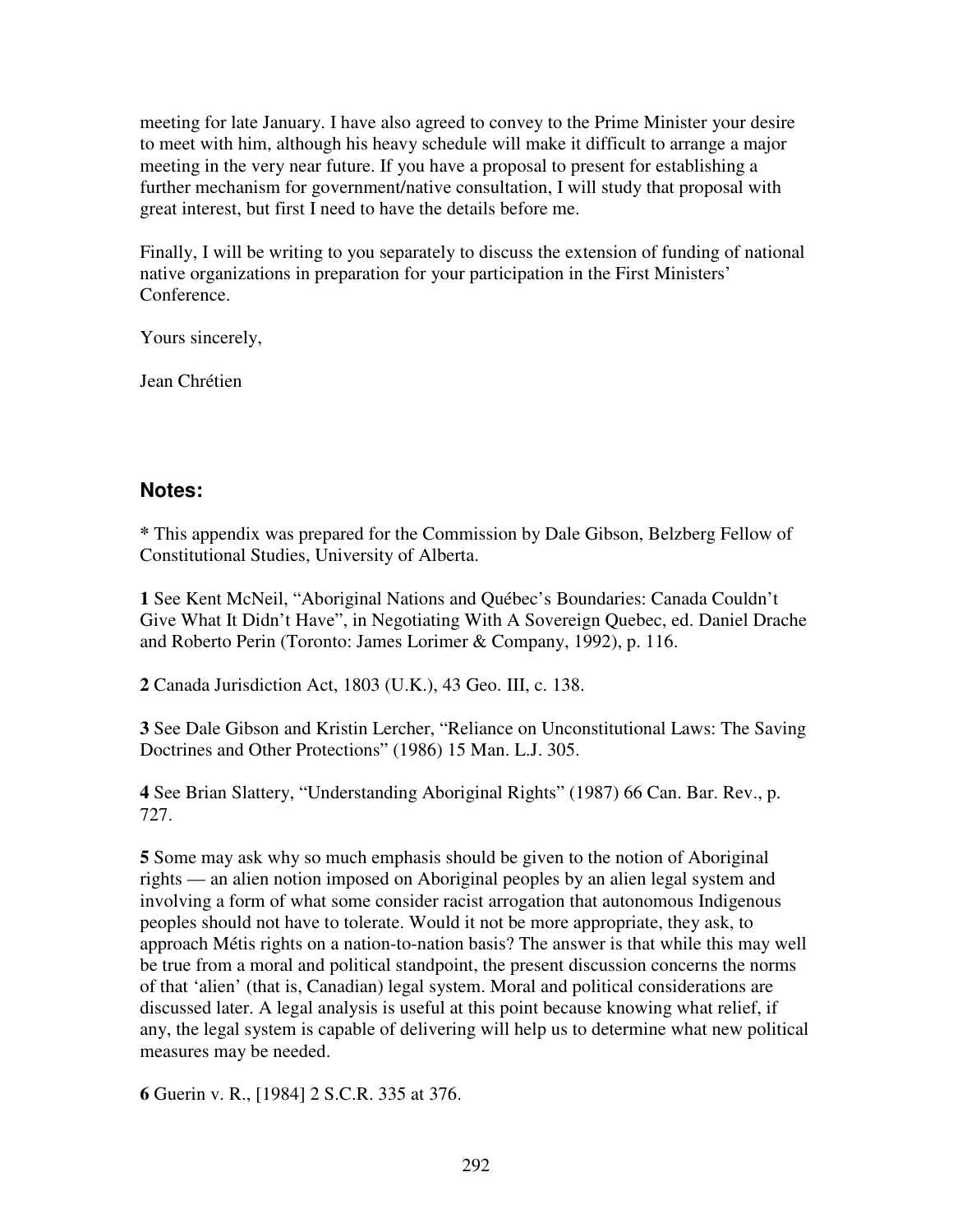**7** See Slattery "Understanding Aboriginal Rights" (cited in note 4); Peter W. Hogg, Constitutional Law of Canada, 3rd ed. (Toronto: Carswell, 1992), p. 679. The principal Supreme Court rulings on the subject are Calder v. B.C. (A.G.), [1973] S.C.R. 313, 34 D.L.R. (3d) 145; Guerin v. R., [1984] 2 S.C.R. 335, 13 D.L.R. (4th) 321; R. v. Sparrow, [1990] 1 S.C.R. 1075, 70 D.L.R. (4th) 385; and Roberts v. Canada, [1989] 1 S.C.R. 322 at 340.

**8** RCAP, *Partners in Confederation*: Aboriginal Peoples, Self-Government, and the Constitution (Ottawa: 1993).

**9** Sparrow (cited in note 7) at 1103.

**10** See James Young Blood Henderson, "Land in British Legal Thought", research study prepared for the Royal Commission on Aboriginal Peoples [RCAP] (1994). For information about research studies prepared for RCAP, see A Note About Sources at the beginning of this volume.

**11** The living tree approach was first articulated by Lord Sankey, on behalf of the judicial committee of the Privy Council, in Edwards v. Canada (A.G.), [1930] A.C. 124 at 136, and has since been applied by the courts many times.

**12** The word 'existing' was discussed by the Supreme Court of Canada in Sparrow (cited in note 7) at 1091.

**13** Baker Lake (Hamlet of) v. Minister of Indian Affairs and Northern Development (1979), 107 D.L.R. (3d) 513 (F.C.T.D.) at 542 and 543. At a later point (at 546), Judge Mahoney refers to "time immemorial", which in English common law is sometimes taken to refer to the year 1189, the beginning of the reign of Richard. In this case, he stopped the clock at the time of early British assertions of authority over North America: the period from 1610 to 1670.

**14** The Supreme Court's approval occurred in Sparrow (cited in note 7) at 1093. For Slattery's view, see "Understanding Aboriginal Rights" (cited in note 4) at 759.

**15** Slattery, p. 758. As to the references to previous and new claimants, it should be borne in mind that Slattery acknowledges the possibility of Aboriginal groups sharing possession of land.

**16** Slattery, p. 758. While Slattery offers scant supporting authority for these views, until the Supreme Court of Canada has spoken on the issue, every analyst is forced to speculate on the basis of general principle. Slattery's approach seems to be well attuned to general principles of Aboriginal law.

**17** Catherine Bell, "Who Are the Metis People in Section 35(2)?" (1991) 29 Alta. L. Rev. 351 p. 369. See also Dale Gibson, "The Beneficiaries of Section 35" (forthcoming).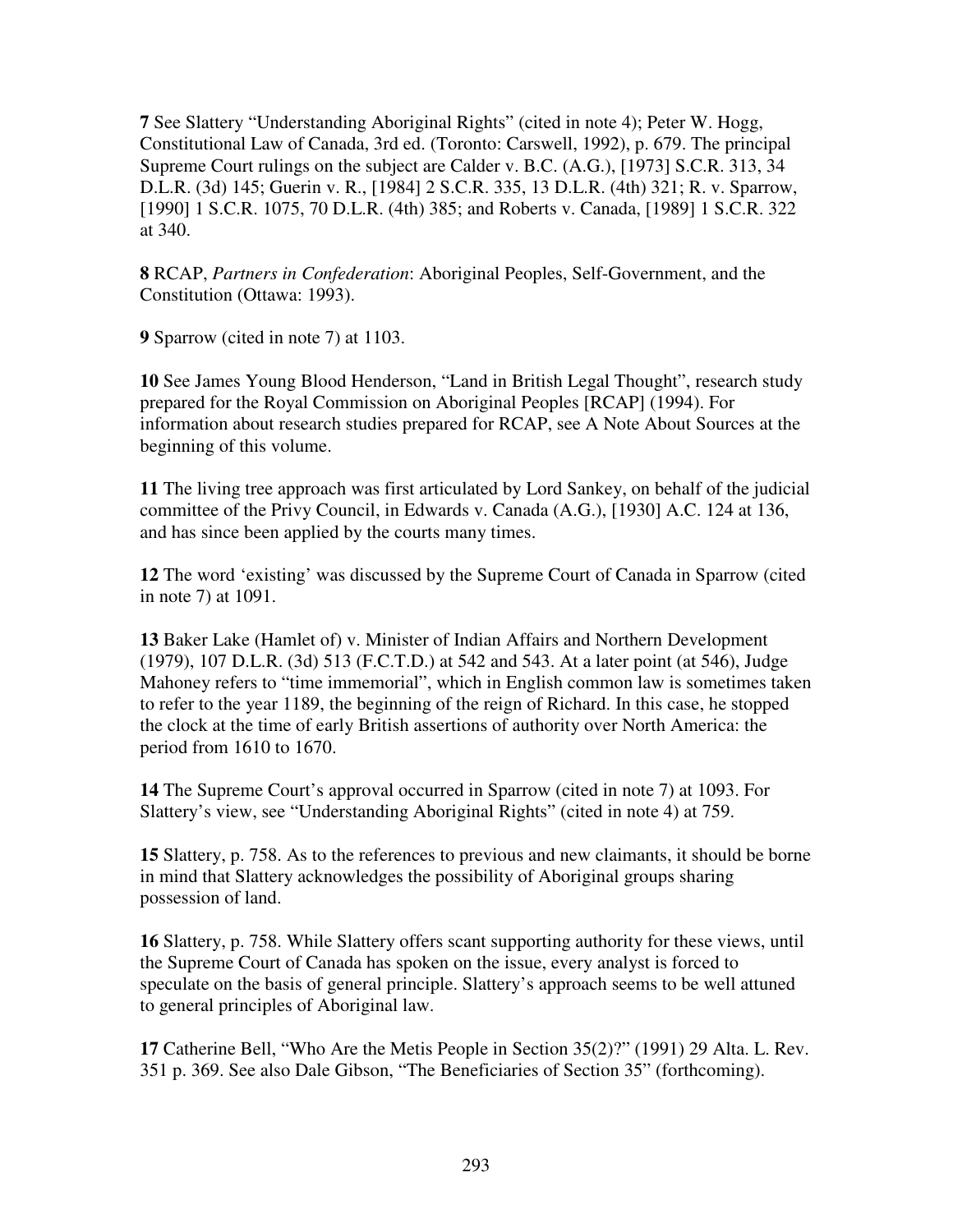**18** Baker Lake (cited in note 13) at 543.

**19** Baker Lake, at 544.

**20** Slattery, "Understanding Aboriginal Rights" (cited in note 4), p. 746.

**21** See Jennifer S.H. Brown, Strangers in Blood: Fur Trade Company Families in Indian Country (Vancouver: University of British Columbia Press, 1980); and Sylvia Van Kirk, "Many Tender Ties": Women in Fur-Trade Society in Western Canada, 1670-1870 (Winnipeg: Watson & Dwyer, n.d.).

**22** Alexander Morris, The Treaties of Canada With the Indians of Manitoba and the North-West Territories (Toronto: Belfords, Clarke & Co., 1880), p. 294.

**23** For a discussion of the complex labelling process to which the Métis, along with all other Aboriginal peoples, have been subjected over time, see Paul L.A.H. Chartrand, "Terms of Division': Problems of 'Outside Naming' for Aboriginal People in Canada", Journal of Indigenous Studies 2/2 (Summer 1991), p. 1.

**24** Morris, Treaties of Canada (cited in note 22) p. 41.

**25** Morris, Treaties of Canada, p. 69.

**26** Constitution Act, 1871 (U.K.) 34-35 Vict., c. 28; Manitoba Act, 1870 (U.K.), 33 Vict., c. 3, reprinted in R.S.C. 1985, App. II, No. 8.

**27** See Catherine Bell, "Metis Aboriginal Title", LL.M. thesis, University of British Columbia, 1989.

**28** See Gibson, "Beneficiaries of Section 35" (cited in note 17).

**29** United Nations Resolutions, Series I: Resolutions Adopted by the General Assembly, vol. XI, 1966-1968, comp. and ed. Dusan J. Djonovich (Dobbs Ferry, New York: Oceana Publications, 1975), p. 165.

**30** United Nations Economic and Social Council, Commission on Human Rights, Sub-Commission on Prevention of Discrimination and Protection of Minorities, 45th session, UN Document E/CN.4/Sub2./1993/29 (1993), pp. 52-57. The provisions quoted are qualified by other articles in the draft declaration that restrict the rights of peoples to establish new nation states. The articles cited demonstrate an emphasis in the draft declaration on self-reliance that is incompatible with the notion of subordinate rights.

**31** Morris, Treaties of Canada (cited in note 22), p. 294-295.

**32** Paul L.A.H. Chartrand, "Self-Determination Without a Discrete Territorial Base?", in Self-Determination: International Perspectives, ed. D. Turp.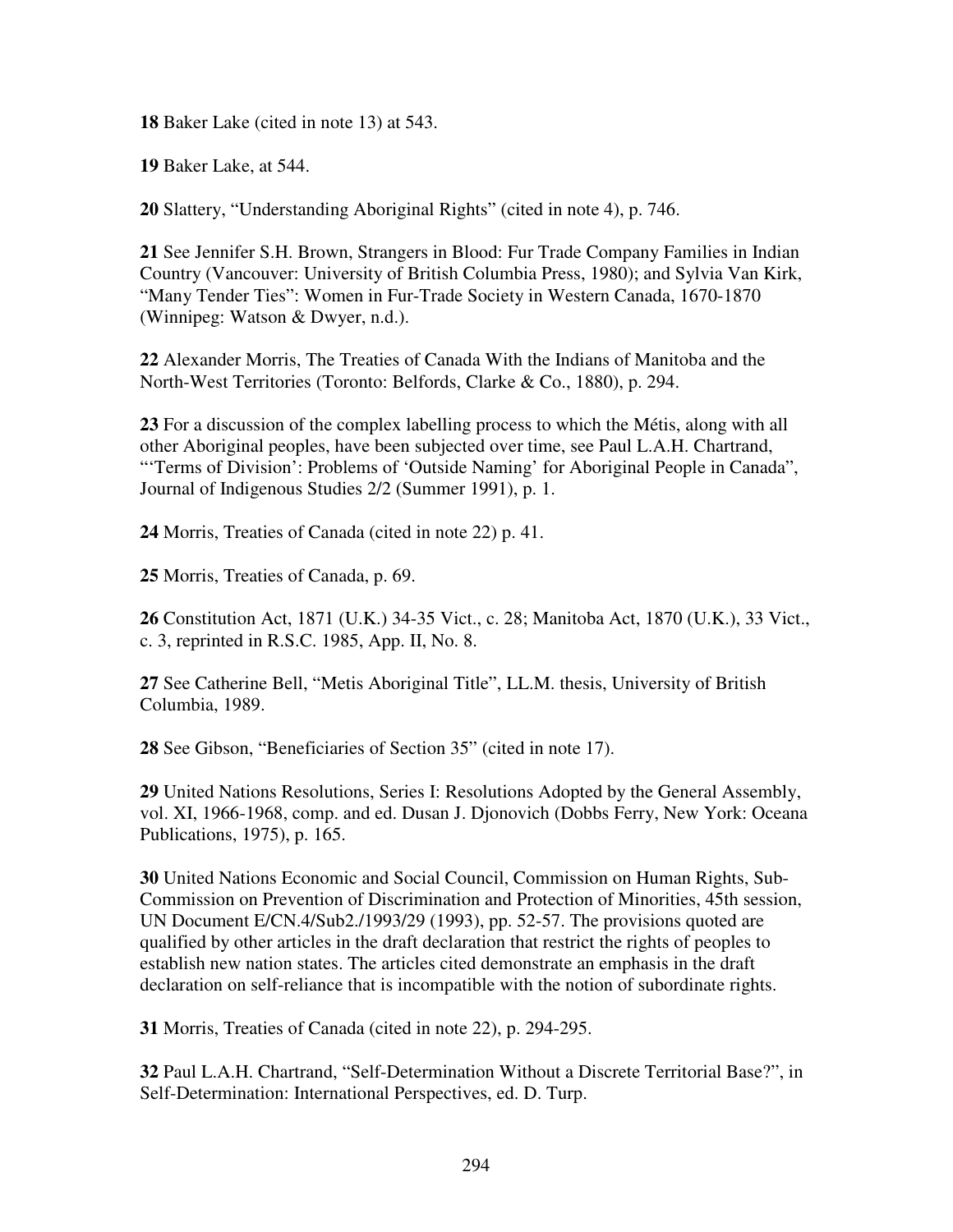**33** Delgamuukw v. R. (B.C.) (1993), 104 D.L.R. (4th) 470; 30 B.C.C.A. 1; Slattery, "Understanding Aboriginal Rights" (cited in note 4), pp. 741, 758; David G. Mandelbaum, The Plains Cree: An Ethnographic, Historical and Comparative Study (Regina: Canadian Plains Research Centre, University of Regina, 1979), pp. 7-46; and Irene M. Spry, "The Tragedy of the Loss of the Commons in Western Canada", in As Long as the Sun Shines and Water Flows: A Reader in Canadian Native Studies, Ian A.L. Getty and Antoine S. Lussier, eds. (Vancouver: University of British Columbia Press, 1983).

**34** See Chartrand, "Terms of Division" (cited in note 23), p. 5.

**35** Canada Jurisdiction Act, 1803 (U.K.), 43 Geo. III, c. 138.

**36** In the matter of a reference as to whether the term "Indians" in head 24 of section 91 of the British North America Act, 1867, includes Eskimo inhabitants of the province of Quebec, [1939] S.C.R. 104, commonly referred to as Re Eskimos.

**37** See Bradford W. Morse and John Giokas, "Do the Métis Fall Within Section 91(24) of the Constitution Act, 1867?", and Don S. McMahon, "The Métis and 91(24): Is Inclusion the Issue?", in *Aboriginal Self-Government: Legal and Constitutional Issues* (Ottawa: RCAP, 1995); see also Hogg, Constitutional Law of Canada (cited in note 7), p. 666; and Clem Chartier, "'Indian': An Analysis of the Term as Used in section 91(24) of the BNA Act" (1978-1979) 43 Sask. L. Rev. 37. Also see the discussion of this issue in the section on the Crown's fiduciary and other obligations later in this appendix. For contrary views, see Bryan Schwartz, First Principles, Second Thoughts: Aboriginal Peoples, Constitutional Reform and Canadian Statecraft (Montreal: Institute for Research on Public Policy, 1986), p. 245; and Thomas E. Flanagan, "The History of Metis Aboriginal Rights: Politics, Principle, and Policy" (1990) 5 Can. J. L. & Soc. 71. In 1991, the Aboriginal Justice Inquiry of Manitoba concluded that Métis do fall within section 94(24). See Manitoba, Public Inquiry into the Administration of Justice and Aboriginal People, Report of the Aboriginal Justice Inquiry of Manitoba, Volume 1: The Justice System and Aboriginal People (Winnipeg: Queen's Printer, 1991).

**38** Letter from Sir John A. Macdonald to William McDougall, MP, 27 November 1869, quoted in George F.G. Stanley, Louis Riel (Toronto: Ryerson Press, 1963), p. 76.

**39** Whether the customary use of permanent river lots by individual members of the Métis Nation from relatively early times could be considered an 'Aboriginal' practice goes back to the question, just discussed, about whether Métis rights are necessarily referable to the Aboriginal rights of other Aboriginal peoples.

**40** See Bell, "Who Are the Metis People", pp. 353-381, and Gibson, "Beneficiaries of Section 35" (both cited in note 17).

**41** See RCAP, Treaty Making in the Spirit of Coexistence: An Alternative to Extinguishment (Ottawa: Supply and Services, 1995).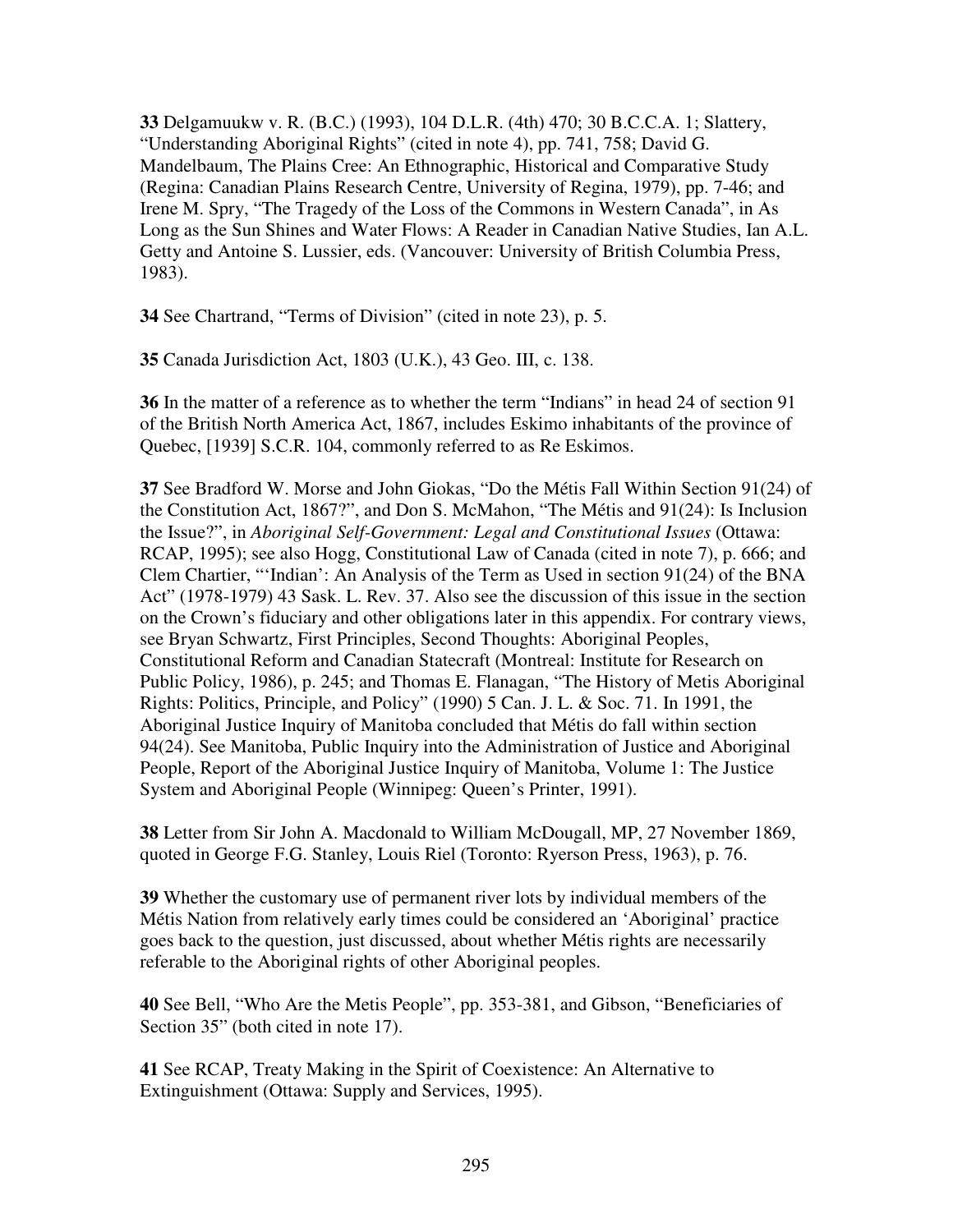**42** Slattery, "Understanding Aboriginal Rights" (cited in note 4), p. 763, as to informed consent, and pp. 761-762, note 131, as to ambiguity.

**43** See RCAP, Treaty Making (cited in note 41).

**44** It is not just the documents themselves that require study, of course. Equally important are the oral understandings that accompanied the documents, such as the promises made to the Manitoba Métis at the time of the Manitoba Act, 1870. See Appendix 5B.

**45** See Morris, Treaties of Canada (cited in note 22), p. 329; and Frank Tough and Leah Dorion, "'The claims of the Half-breeds---have been finally closed': A Study of Treaty Ten and Treaty Five Adhesion Scrip", research study prepared for RCAP (1993).

**46** Martin F. Dunn, "All My Relations: The Other Métis", research study prepared for RCAP (1994).

**47** See Paul L.A.H. Chartrand, Manitoba's Métis Settlement Scheme of 1870 (Saskatoon: Native Law Centre, University of Saskatchewan, 1991), p. 127.

**48** See Philippe R. Mailhot, "Ritchot's Resistance: Abbé No'l Joseph Ritchot and the Creation and Transformation of Manitoba", PH.D. dissertation, University of Manitoba, 1986.

**49** Sparrow (cited in note 7) at 1111.

**50** Tough and Dorion, "'The claims of the Half-breeds'" (cited in note 45).

**51** Constitution Act, 1871 and Manitoba Act, 1870 (cited in note 26).

**52** But see Kenneth M. Narvey, "The Royal Proclamation of 7 October 1763, the Common Law and Native Rights to Land Within the Territory Granted to the Hudson's Bay Company" (1973-1974) 38 Sask. L. Rev. 123.

**53** See, for example, Guerin (cited in note 7) at 376.

**54** See Slattery "Understanding Aboriginal Rights" (cited in note 4), p. 753; and Canadian Bar Association, UFOs — Unidentified Fiduciary Obligations (Winnipeg: Canadian Bar Association, 1994).

**55** R.w.D.S.U. v. Dolphin Delivery (1986), 33 D.L.R. (4th) 174 (S.C.C.).

**56** Guerin (cited in note 7).

**57** Sparrow (cited in note 7) at 408.

**58** R. v. Secretary of State (U.K.), [1982] 2 All E.R. 118 (C.A.).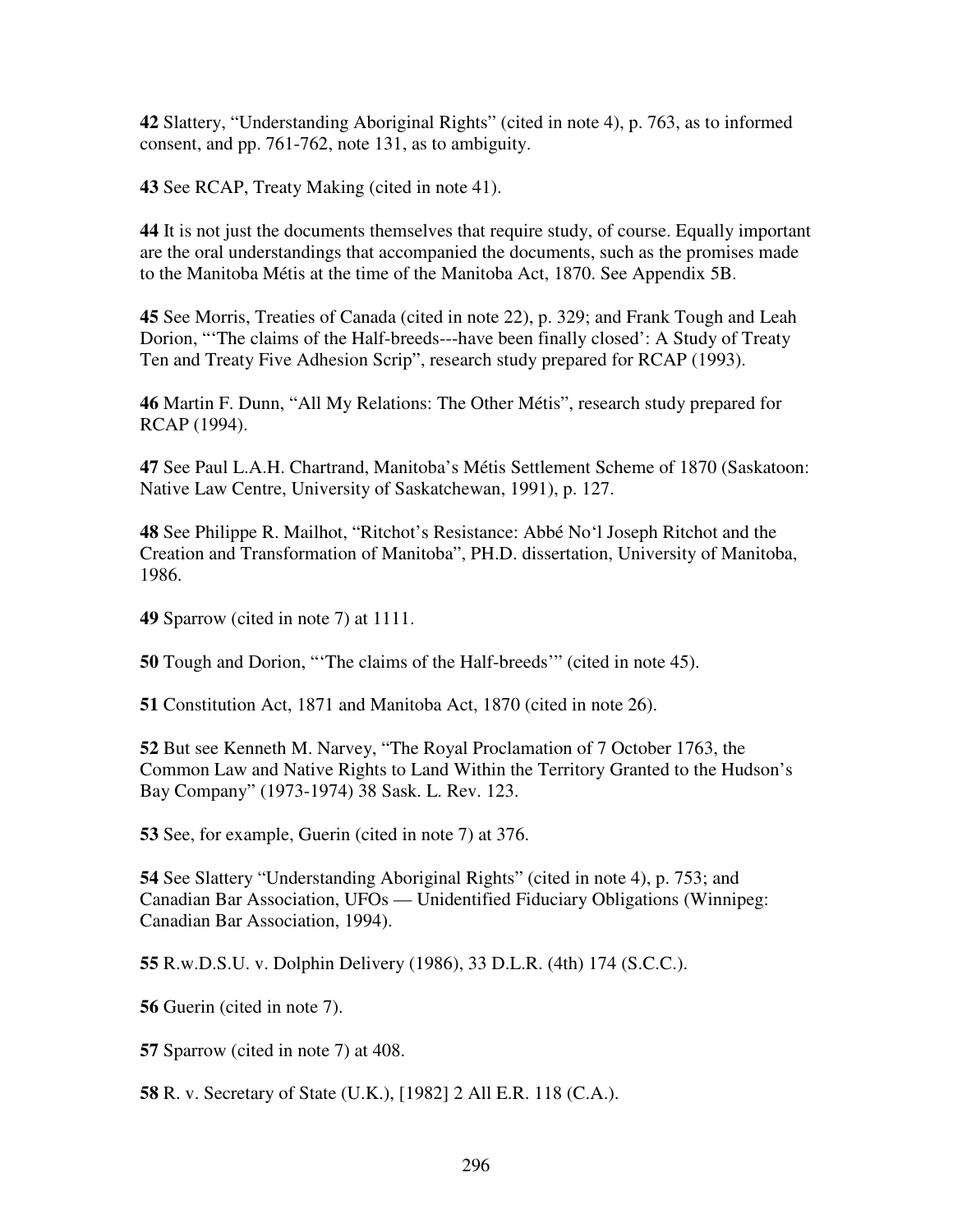**59** Slattery, "Understanding Aboriginal Rights" (cited in note 4), p. 755; and Gord Hannon, "Benefits and Burdens: A Number of Questions About Fiduciary Duties of the Provincial Crown to Aboriginal People", in Canadian Bar Association, UFOs (cited in note 54).

**60** See authors and publications cited in note 37.

**61** See, for example, Schwartz, First Principles, Second Thoughts, and Flanagan, "History of Metis Aboriginal Rights" (both cited in note 37).

**62** Hogg, Constitutional Law of Canada (cited in note 7).

**63** Report of the Aboriginal Justice Inquiry of Manitoba (cited in note 37).

**64** Morse and Giokas, "Do the Métis fall Within Section 91(24)", and McMahon, "The Métis and 91(24)" (both cited in note 37).

**65** It has sometimes been suggested that Parliament's jurisdiction over "peace, order and good government" provides an alternative basis for federal jurisdiction over Métis. For an assessment of the argument see Larry Chartrand, "The Métis Settlements Accord: A Modern Treaty", paper presented at an Indigenous Bar Association conference (unpublished, 1992). It seems an unnecessary complication, though, to treat federal jurisdiction over those Aboriginal persons who are Métis on a different basis than federal jurisdiction over those who are Inuit.

**66** They include, for example, a long-established duty to make full disclosure of facts known to be of significance to the beneficiaries' interests: Mark Vincent Ellis, Fiduciary Duties in Canada (Don Mills, Ontario: Richard De Boo, 1993), pp. 1-5.

**67** Peter W. Hutchins, "Benefits and Burdens: When Do Fiduciary Obligations Arise?", in Canadian Bar Association, UFOs (cited in note 54).

**68** See Schacter v. R. (1992), 93 D.L.R. (4th) 1 (S.C.C.).

**69** The Supreme Court of Canada recognized in the Sparrow decision (cited in note 7), that section 35 incorporates fiduciary obligation and that it imposes responsibilities with respect to legislative regulations affecting Aboriginal rights.

**70** See Coopers & Lybrand, "Identification Process for Indigenous Peoples in Selected Countries and Options for the Registration of Métis Peoples in Canada", research study prepared for RCAP (1993); and Queensland, State of v. Wyvill (1989), 90 A.L.R. 611 at 616.

**71** See Chartrand, "Terms of Division" (cited in note 23) for a review of authorities on the meaning of 'peoples'. See also Bell's study, "Who Are the Metis People" (cited in note 17).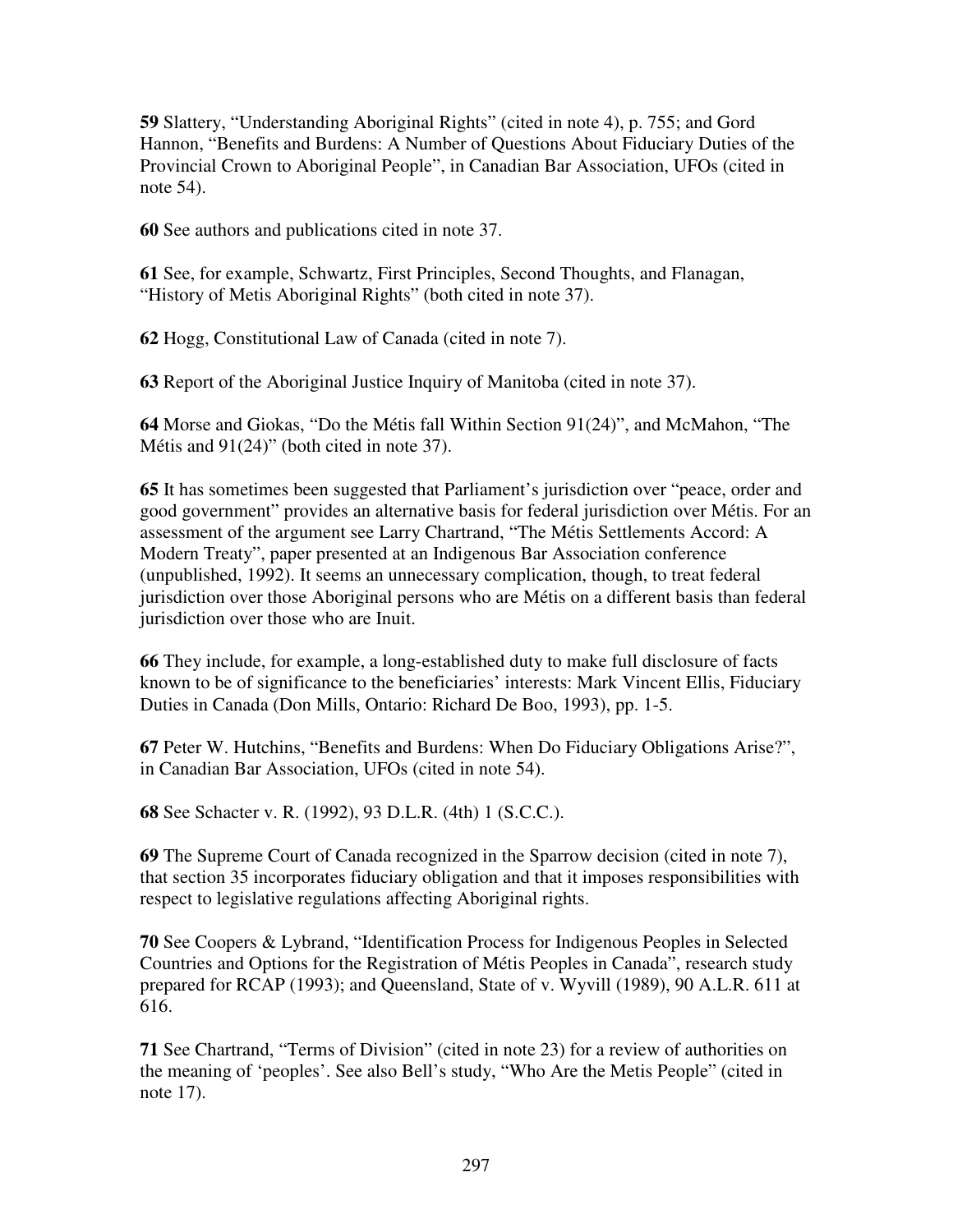**72** Bell, "Who Are the Metis People". A somewhat similar list of characteristics is found in Greco-Bulgarian Communities, a 1930 decision of the permanent Court of International Justice, quoted in L.C. Green, "Canada's Indians: Federal Policy, International and Constitutional Law" (1970) 4 Ottawa L. Rev. 101. See also Ian Brownlie, "The Rights of Peoples in Modern International Law", in The Rights of Peoples, ed. J. Crawford, p. 1; and Russel L. Barsh, "Indigenous Peoples and the Right to Self-Determination in International Law", in B. Hocking, ed. International Law and Aboriginal Human Rights (Sydney: The Law Book Company, 1988), p. 68.

**73** Western Sahara, Advisory Opinion, [1975] I.C.J. Rep. 12 at 31-33. A similar question, put to the United Nations Human Rights Committee on behalf of the Lubicon Lake Indians of Alberta by Chief Bernard Ominayak, was put aside without decision because the Committee ruled that Chief Ominayak could not, as an individual, bring a question to it. United Nations document CCPR/C/38/D167/1984, 26 March 1990.

**74** A contrary view is expressed in a research study prepared for RCAP by Harold Bhérer, "Canadian Governments and Aboriginal Peoples: Plan for A Project Under the Aboriginal Governance Research Program" (1993).

**75** In "Terms of Division" (cited in note 23), p. 10, Chartrand points out that the government of Canada has taken the position internationally that the use of the word 'peoples' in section 35 does not signify peoples who, under international law, would be entitled to the right of self-determination: Canada, Privy Council Office, Observer Delegation of Canada, UN Working Group on Indigenous Populations, Fifth Session, August 1987, Geneva. "Review of Developments Pertaining to the Promotion and Protection of Human Rights and Fundamental Freedoms of Indigenous Populations", p. 2. Chartrand counters this view in "Self-Determination" (cited in note 32).

**76** See Gibson, "The Beneficiaries of Section 35" (cited in note 17).

**77** See Dale Gibson, The Law of the Charter: Equality Rights (Toronto: Carswell, 1990), p. 119 and following.

**78** The International Bill of Human Rights (New York: United Nations, 1978) contains the Universal Declaration of Human Rights; the International Covenant on Economic, Social and Cultural Rights and the International Covenant on Civil and Political Rights; and Optional Protocol.

**79** UN Document E/CN.4/Sub2/1993/29 (1993) (cited in note 30).

**80** It must be acknowledged that other provisions of the draft declaration place important restrictions on the right of self-determination; it is not an unqualified right in all circumstances. The provisions quoted do provide powerful evidence, however, that cultural, social, economic and political autonomy of distinct peoples is a principle that has won wide acceptance across the world.